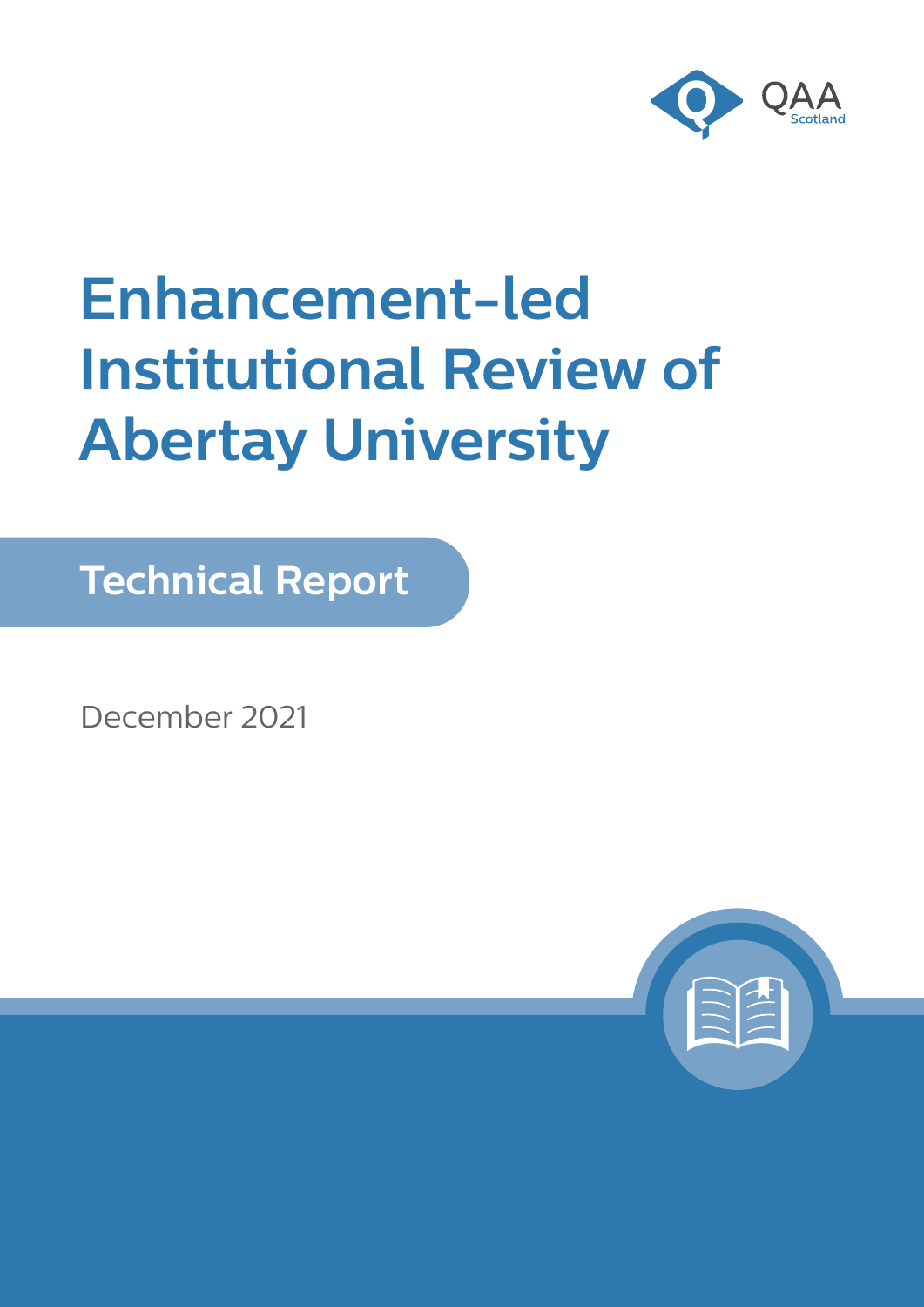# **Contents**

| $1 \quad \blacksquare$ | Contextual information about the institution, student population and the review 3 |  |
|------------------------|-----------------------------------------------------------------------------------|--|
| $2^{\circ}$            |                                                                                   |  |
| 3 <sup>1</sup>         |                                                                                   |  |
| $\overline{4}$         |                                                                                   |  |
| 5                      |                                                                                   |  |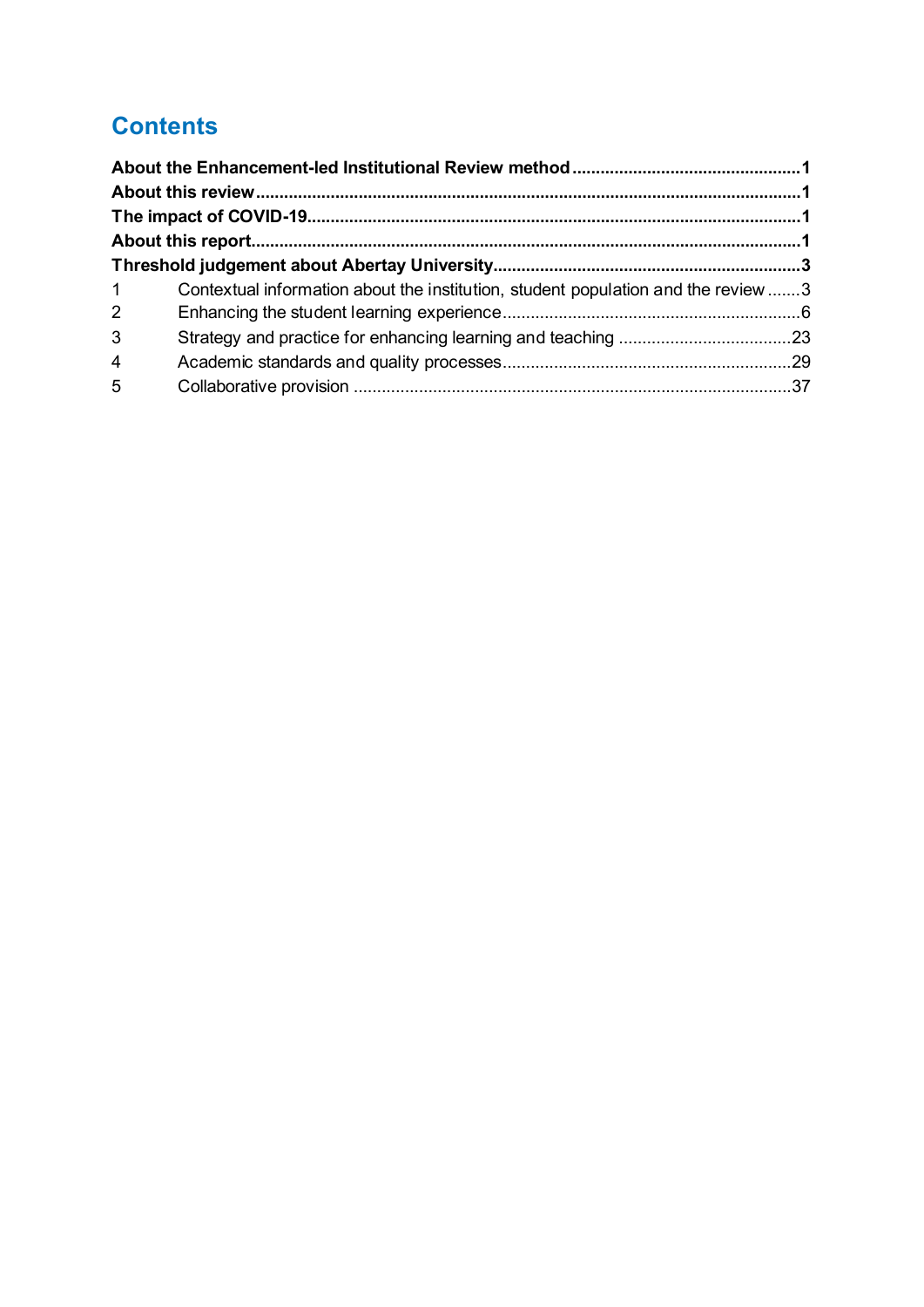# <span id="page-2-0"></span>**About the Enhancement-led Institutional Review method**

The QAA website explains the method for [Enhancement-led Institutional Review \(ELIR\)](http://www.qaa.ac.uk/scotland/en/reviewing-higher-education-in-scotland/enhancement-led-institutional-review) and has links to the ELIR handbook and other informative documents.<sup>[1](#page-2-4)</sup> You can also find out more about the [Quality Assurance Agency for Higher Education \(QAA\)](http://www.qaa.ac.uk/scotland).<sup>[2](#page-2-5)</sup>

Further details about ELIR can be found in an accompanyin[g brief guide,](http://www.qaa.ac.uk/docs/qaa/reports/brief-guide-to-elir-method.pdf)<sup>[3](#page-2-6)</sup> including an overview of the review method, information about review teams, and explanations of follow-up action.

# <span id="page-2-1"></span>**About this review**

This is the Technical Report of the ELIR conducted by QAA at Abertay University (the University). The review took place as follows: Planning Visit on 5 October 2021 and Review Visit on 29 November to 3 December 2021. The review was conducted by a team of six reviewers:

- Mr Matt Adie (Student Reviewer)
- Mr Mark Charters (Academic Reviewer)
- Mr Brian Green (Academic Reviewer)
- Professor David Lamburn (Academic Reviewer)
- Mr Gavin Lee (Coordinating Reviewer)
- Professor Alyson Tobin (Academic Reviewer).

In advance of the review visits, the University submitted a self-evaluative document (the Reflective Analysis) and an advance information set, comprising a range of materials about the institution's arrangements for managing quality and academic standards.

# <span id="page-2-2"></span>**The impact of COVID-19**

QAA made some amendments to the ELIR process to accommodate the ongoing pandemic, most notable of which was that the ELIR was conducted entirely online. The ELIR was undertaken while the pandemic, and the institution's response to it, was a key part of the context. Although this was part of the context of the review, the team considered the institution's approach to quality and standards from the time of the last ELIR in 2016. It is acknowledged that the review took place at what was a very challenging time, and the ELIR team and QAA Scotland are grateful to staff and students for their engagement in the review.

# <span id="page-2-3"></span>**About this report**

In this report, the ELIR team:

• delivers a threshold judgement on the current and likely future effectiveness of the institution's arrangements for managing academic standards and enhancing the quality of the student learning experience.

The threshold judgement can be found on page 3, followed by the detailed findings of the

<sup>1</sup> About ELIR:

<span id="page-2-4"></span>[www.qaa.ac.uk/scotland/en/reviewing-higher-education-in-scotland/enhancement-led-institutional-review](http://www.qaa.ac.uk/scotland/en/reviewing-higher-education-in-scotland/enhancement-led-institutional-review). 2 About QAA: [www.qaa.ac.uk/scotland](http://www.qaa.ac.uk/scotland)

<span id="page-2-6"></span><span id="page-2-5"></span><sup>&</sup>lt;sup>3</sup> Brief Guide to ELIR: www.gaa.ac.uk/docs/gaa/reports/brief-guide-to-elir-method.pdf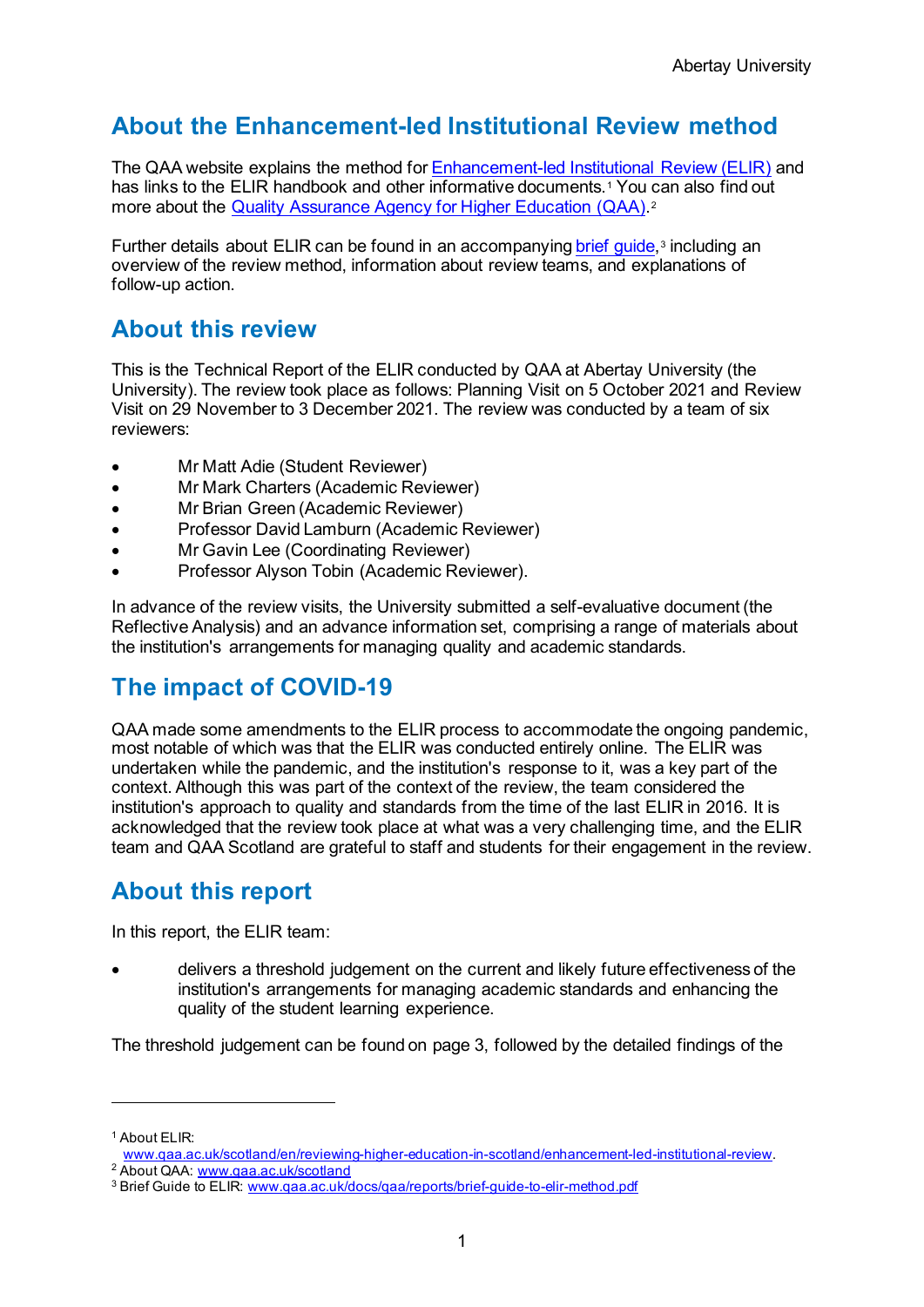review given in numbered paragraphs.

Technical Reports set out the ELIR team's view under each of the report headings. Shorter Outcome Reports are provided that set out the main findings of the ELIR for a wider audience. The **Outcome Report** for this review is on the QAA website.<sup>[4](#page-3-0)</sup>

ELIR Technical Reports are intended primarily for the institution reviewed, and to provide an information base for the production of thematic reports that identify findings across several institutions.

<span id="page-3-0"></span><sup>4</sup> Outcome Report: [www.qaa.ac.uk/reviewing-higher-education/quality-assurance-reports/Abertay-University](https://www.qaa.ac.uk/reviewing-higher-education/quality-assurance-reports/Abertay-University)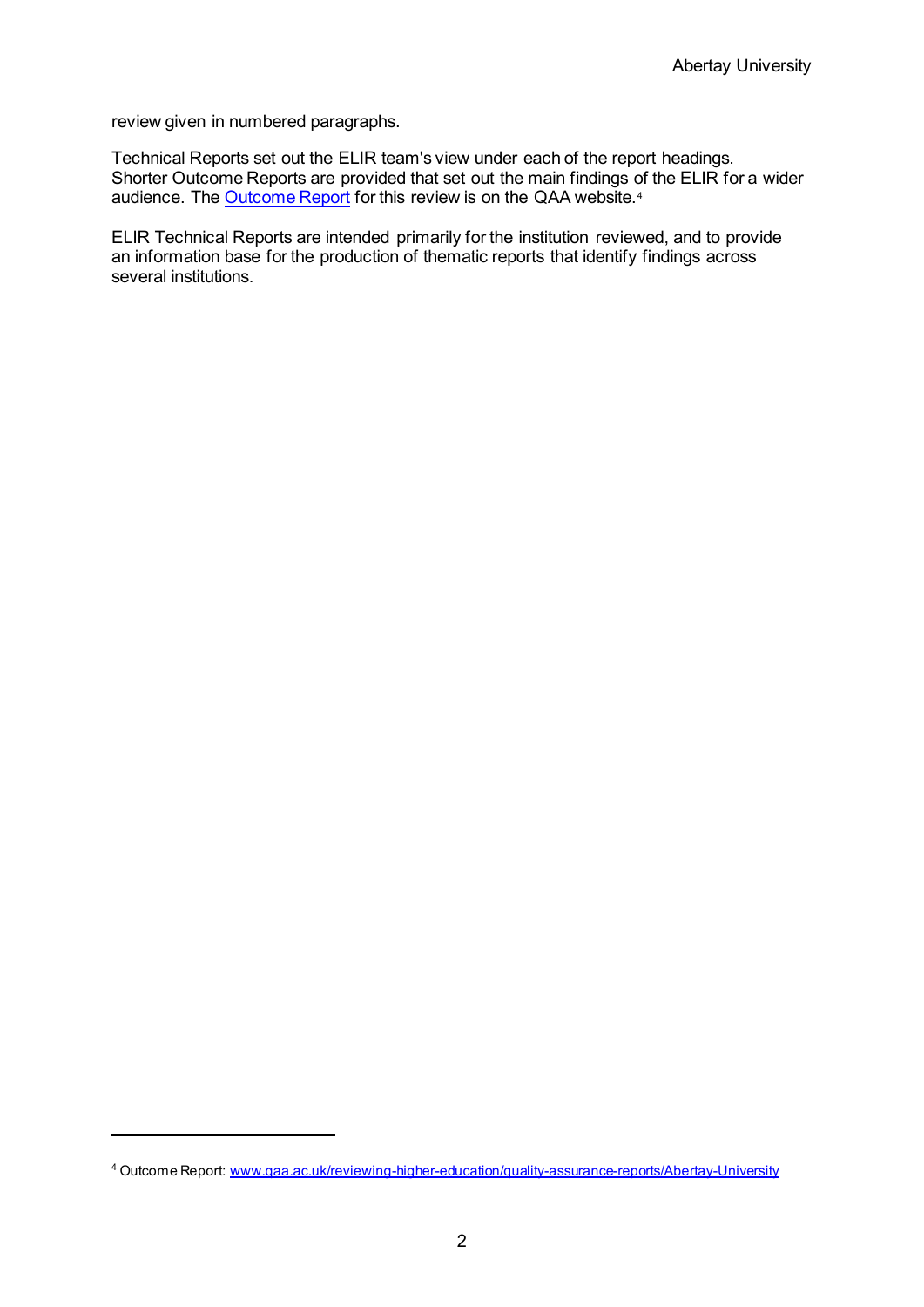# <span id="page-4-0"></span>**Threshold judgement about Abertay University**

Abertay University has **effective** arrangements for managing academic standards and the student learning experience.

This is a positive judgement, which means that the University meets sector expectations in securing the academic standards of its awards and enhancing the quality of the student learning experience it provides, currently and into the future. This judgement confirms there can be public confidence in the University's awards and in the quality of the learning experience it provides for its students.

# <span id="page-4-1"></span>**1 Contextual information about the institution, student population and the review**

#### **1.1 Summary information about the institution**

1 Abertay University (the University) is a small, modern university based in Dundee with a student population of circa 4500 and staff community of circa 475. The University offers a broad portfolio and is recognised for the vocationally-based nature of this provision.

2 The University is constituted under the Abertay University (Scotland) Order of Council 2019. This order replaced prior constitutional documents from the creation of the University in 1994 and revisions to the configuration of Court and Senate to reflect changes to staff and student governors, and elected members of Court and Senate (paragraph 162). Following recommendations in ELIR 2016, the University has undertaken a review of academic governance and governing committees and implemented a revised committee structure and process from 2019.

3 Since the last ELIR, the University has engaged in extensive consultation and engagement with students, staff and governors on the development of a new strategic plan which was launched in February 2020. Abertay's Strategic Plan 2020-25 sets out ambitions, activities and key performance indicators.

4 The core purpose for Abertay remains broadly consistent with the previous strategy (2015-20):

- 'To offer transformational opportunities to everyone who has the ability to benefit from Abertay's approach to university education.
- To inspire and enable our students, staff and graduates to achieve their full potential and to have a positive impact on the world around us.
- To prepare students for the world of work and a life of learning'.

5 The Strategic Plan 2020-25 outlines two significant thematic changes: a commitment to build on the University's expertise in computer games, cyber security and computer science through targeted digital transformation; and a focus on academic collaboration, particularly internationally.

6 The University undertook a review of academic and professional services structures in 2019. The University is structured into:

• three academic schools: Business, Law and Social Sciences (BLS); Applied Sciences (SAS); Design and Informatics (SDI). Each academic school also has a number of divisions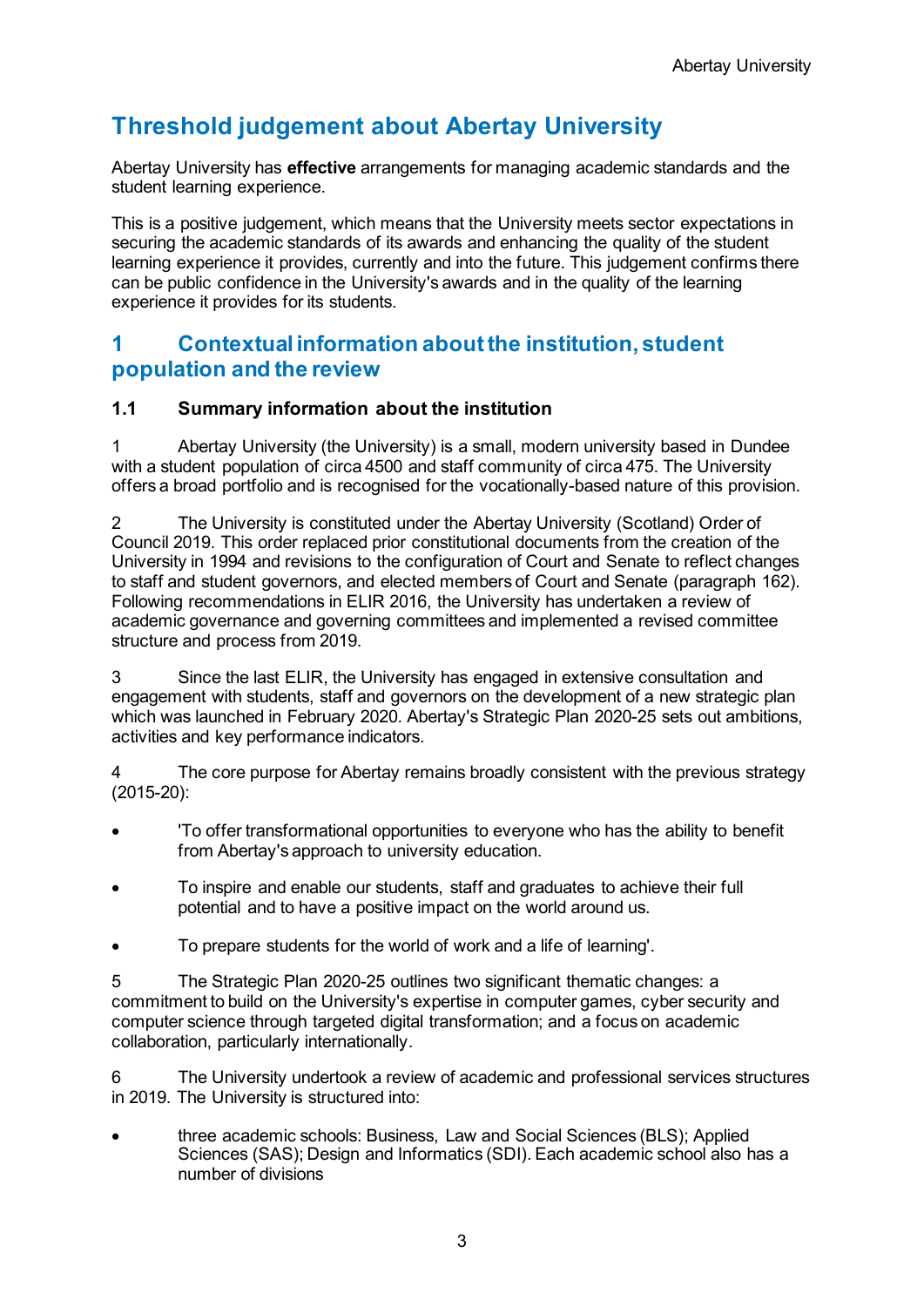- two academic units: Graduate School; Abertay Learning Enhancement (AbLE) Academy
- six professional services units: Strategic Planning; Finance, Infrastructure and Corporate Services; External and Corporate Relations; People Services; Governance; Student and Academic Services.

7 The University is led by a small Executive Team comprising the Principal and Vice-Chancellor, Deputy Principal and Deputy Vice-Chancellor, Vice-Principal (Strategy and Planning) and the University Secretary. Academic School Deans are supported by Heads of Divisions and each school has a Head of Teaching, Quality and Learning Enhancement (TQL). Each Head of TQL has responsibility for quality and strategic pedagogical development in their school (paragraphs 131 and 132).

8 The AbLE Academy replaced the University's Teaching and Learning Enhancement unit and is led by the Dean of Teaching and Learning. The 2019 restructure saw this area transition from being a professional services unit to an academic unit with institutional responsibility for the leadership of teaching and learning. The school TQLs also have a role with the AbLE Academy providing leadership for thematic priorities across the institution (paragraphs 129 and 130).

9 The University has an active Students' Association and a developing partnership exists between both organisations. The Students' Association has undergone significant governance and operation changes since the 2016 ELIR, and the commitment to partnership and constructive engagement with the University is reflected through the re-establishment of a Student Partnership Agreement for 2021 (paragraph 35).

# **1.2 Composition and key trends in the student population**

10 The undergraduate population of 4,576 (headcount), accounts for 93% of the University's student population, and is composed of a majority of Scottish-domicile students who have represented 77-79% of the total population from 2016 to 2021. Over 30% of students admitted to the University do so with 'advanced standing' from further education (FE) colleges into stages 2 or 3 of its degree programmes.

11 The University's postgraduate taught (PGT) student population has grown slightly from 2016 to 2021 (10%) - from 312 to 343 (headcount), with growth predominantly in the international population (from 8% of the population to 17%). This reflects a strategic drive from the University to broaden the recruitment base and increase the diversity of the student population.

12 The postgraduate research community remains small, and while there was growth in intake during 2016-21, peaking at 30 postgraduate research (PGR) students in 2017-18, the PGR population has reduced slightly from 127 to 118 over this period. The small decrease has largely been from a reduction in the Scottish PGR population.

13 During the period 2016-21, the number of students studying with the University's collaborative partners has significantly reduced, from 2092 in 2016-17 to 190 in 2020-21. This is a direct result of the University's decision to terminate its partnership with the Systematic Educational Group International (SEGi), Malaysia (paragraph 210). The University's Strategic Plan outlines the intention to grow international partnerships and, during 2021, the University has agreed new partnerships in Bucharest and Hong Kong with these partnerships commencing from September 2021 (paragraph 208).

14 The University has a strong commitment to widening access and in 2020-21, 16.2% of its Scottish-domicile undergraduate entrants were from Scottish Index of Multiple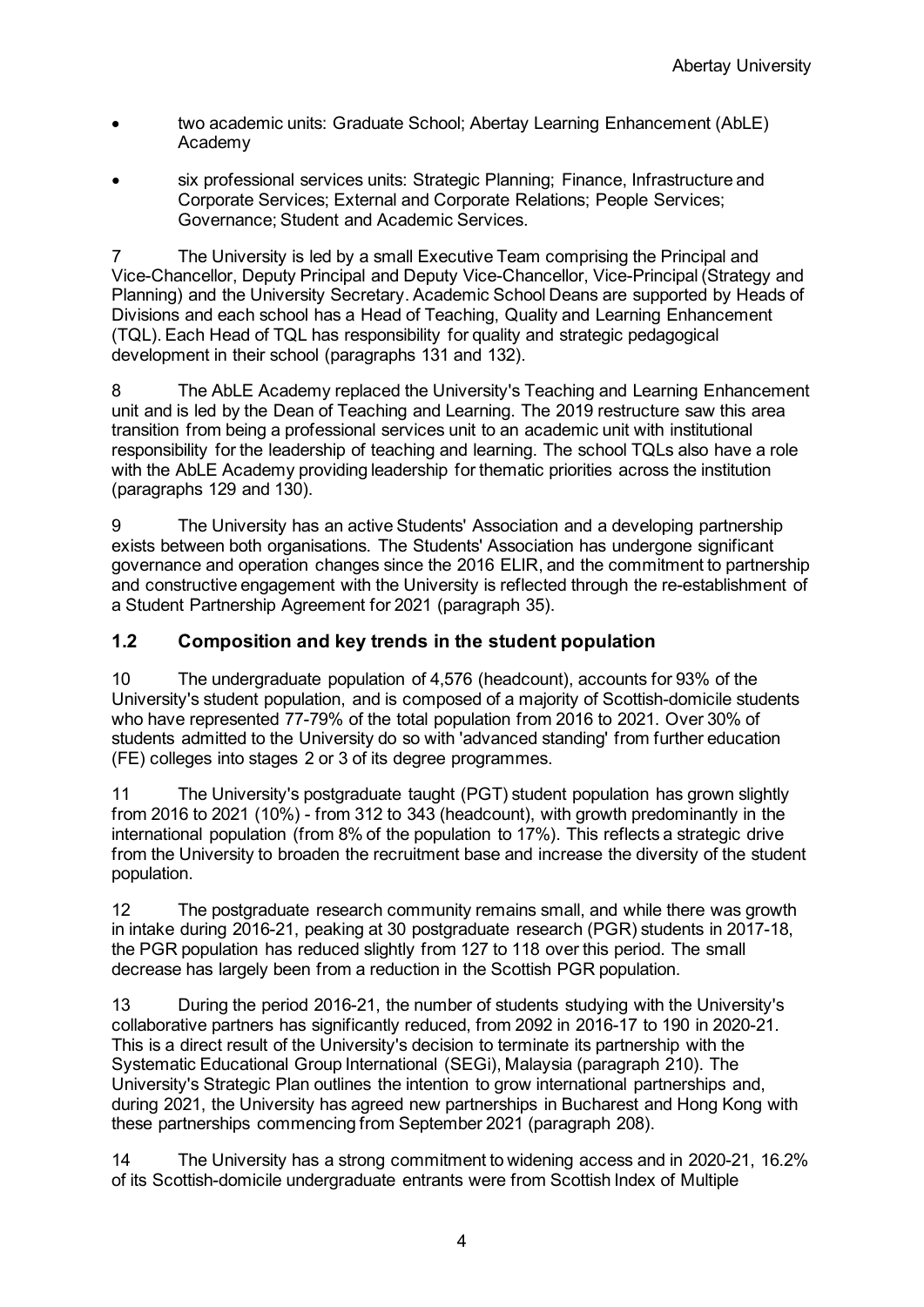Deprivation (SIMD) 20 postcodes, with 33% of entrants from SIMD40 (MD-40).

15 The University operates a comprehensive and clear, contextualised admissions approach, with 16-19% of its student intake eligible for a contextual offer (paragraphs 57 and 58). The University deploys this approach to reflect the breadth of diversity and the range of elements which can impact an applicant's opportunity to secure grades. The University notes in its Reflective Analysis (RA) that from its analysis of its admissions information, less than half of students eligible for a contextual offer are from SIMD20 backgrounds.

16 The University identified in the RA that student retention is a strategic priority and presented data demonstrating a gradual decline in student retention across almost all categories (Scottish-domiciled, SIMD, gender, age, ethnicity, disability) between 2014 and 2020. Based on the most recently published data (2019-20), the University's non-progression performance was significantly above the Higher Education Statistics Agency (HESA) Performance Indicator Benchmark for retention. 14.7% of undergraduate entrants to the University were no longer in higher education one year after joining against a benchmark of 9.4%, with the University fully recognising this (paragraphs 68-73).

17 At institutional level, the University's student population is broadly gender-balanced with 48% female:52% male in 2020-21. This figure has remained broadly consistent since 2016. However, the University recognises that the gender balance within seven of its academic subject areas are subject to significant imbalances, with intakes of more than 75% for one gender. The University holds a Bronze Athena SWAN award and three schools have or are submitting applications for departmental-level recognition.

#### **1.3 Commentary on the preparation for the ELIR, including contextualisation**

18 The ELIR team was able to confirm that the University took a collegiate and consultative approach to preparing for this ELIR. The Reflective Analysis (RA) confirmed that a steering group was established to lead and manage the University's preparations. The ELIR team learned that this steering group had broad representation and engagement across the staff and student community. A range of mechanisms were used as part of its participative approach including: large-scale events involving staff and students; discussions at key university committees; and the use of a range of online methods to support staff and student feedback - which was important to offer with ELIR preparations being undertaken during the pandemic. Staff and students who met the ELIR team reflected positively on the opportunities for engagement in the development of the RA and went on to outline effective use of students as AbLE consultants to inform the development of the RA (paragraphs 25, 36 and 129).

19 In identifying its contextualised themes for the ELIR, the University chose to align these with its Strategic Plan 2020-25 and the Learning Enhancement Strategy 2020-25. It also engaged in discussions around the possible themes with student representatives at the Students' Association Representative Council (SRC), with the ELIR Steering Group supporting the SRC to develop an ELIR survey, which was run by the Students' Association to seek the views of the broader student population (paragraphs 25 and 27-29)

20 The University identified four contextualised themes for the review:

- student experience
- skills to succeed
- digital technology
- access to education.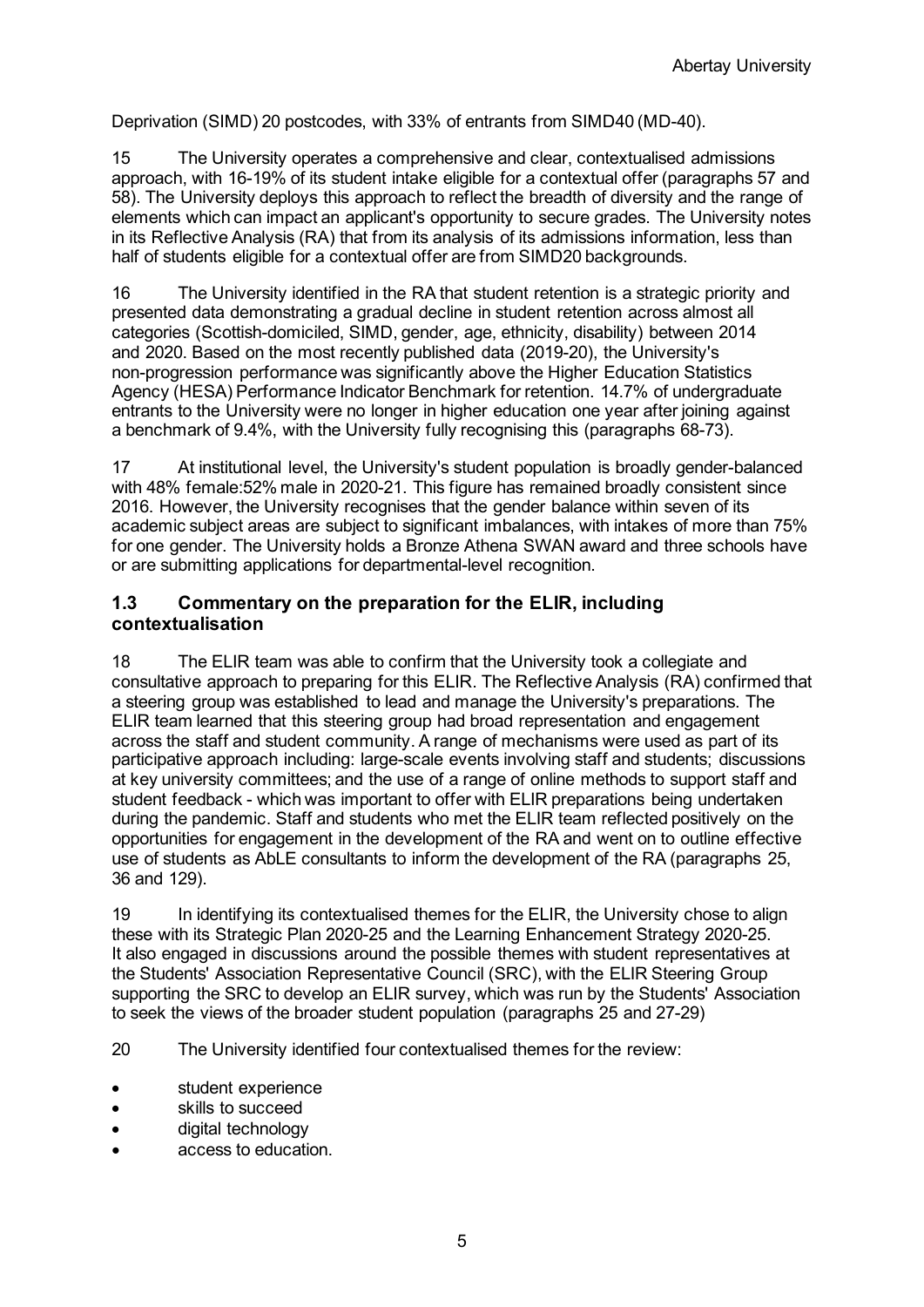21 The ELIR team is content that the approach adopted by the University to setting the contextualised themes was robust and appropriate, effectively balancing quantitative and qualitative information. The ELIR team was able to confirm that the contextualised themes identified by the University effectively represent the challenges that it currently faces.

### **1.4 Summary of the follow-up to the previous ELIR**

22 The 2016 ELIR identified five areas for development. The ELIR team was able to confirm that the University has responded to and made progress across all of the recommendations arising from ELIR 3. In response to ELIR 3, the University developed a detailed action plan with named responsibilities and regular progress updates, which was monitored by the ELIR Steering Group, with updates being provided to the Teaching and Learning Committee and the University Senate. The Reflective Analysis (RA) provides a comprehensive analysis of the progress and action taken with the recommendations since 2016 (paragraphs 189-194).

23 The ELIR team concluded that the approach taken by the University, and progress made, reflects an effective approach to responding to the ELIR 3 recommendations and supported ongoing enhancement.

# **1.5 Impact of engaging students in ELIR preparations**

24 Students were effectively engaged in the preparations for this ELIR including as members of the ELIR steering group and through a number of students being involved in the RA writing groups that were established - which ensured a strong, student-focused approach during the drafting process. Students' views were also sought through the University's committee structures.

25 The ELIR team noted the innovative use of the AbLE Academy student consultants (paragraphs 36 and 129) to support the development of the University's RA, in particular the effective role they played in leading the development and delivery of a student survey to canvas opinions from the broader student community, to inform the development of the RA. These survey results helped inform the development of the RA and selection of the University's contextualised themes. It is the ELIR team's view that the University's approach to engaging its students in the ELIR development and preparation process has played an important role in supporting the developing partnership between the University and the Students' Association (paragraphs 27-33).

# <span id="page-7-0"></span>**2 Enhancing the student learning experience**

# **2.1 Student representation and engagement**

26 The University has effective arrangements in place to support the engagement and representation of students, including responding to student feedback. This is demonstrated through its use of effective student representation systems and a range of mechanisms which effectively ensure feedback from students is routinely collected, analysed and acted upon in order to improve the student experience. The ELIR team was presented with clear evidence of steps taken by the University to ensure students remain informed of how their feedback is driving change at programme and module level.

#### **Approach to student representation**

27 Students (both undergraduate and postgraduate taught) are primarily represented through the Students' Association's Academic Representative System and Students' Representative Council (SRC) (newly structured in session 2020-21), which provides formal representation at a class, divisional and institutional level. Students who met with the ELIR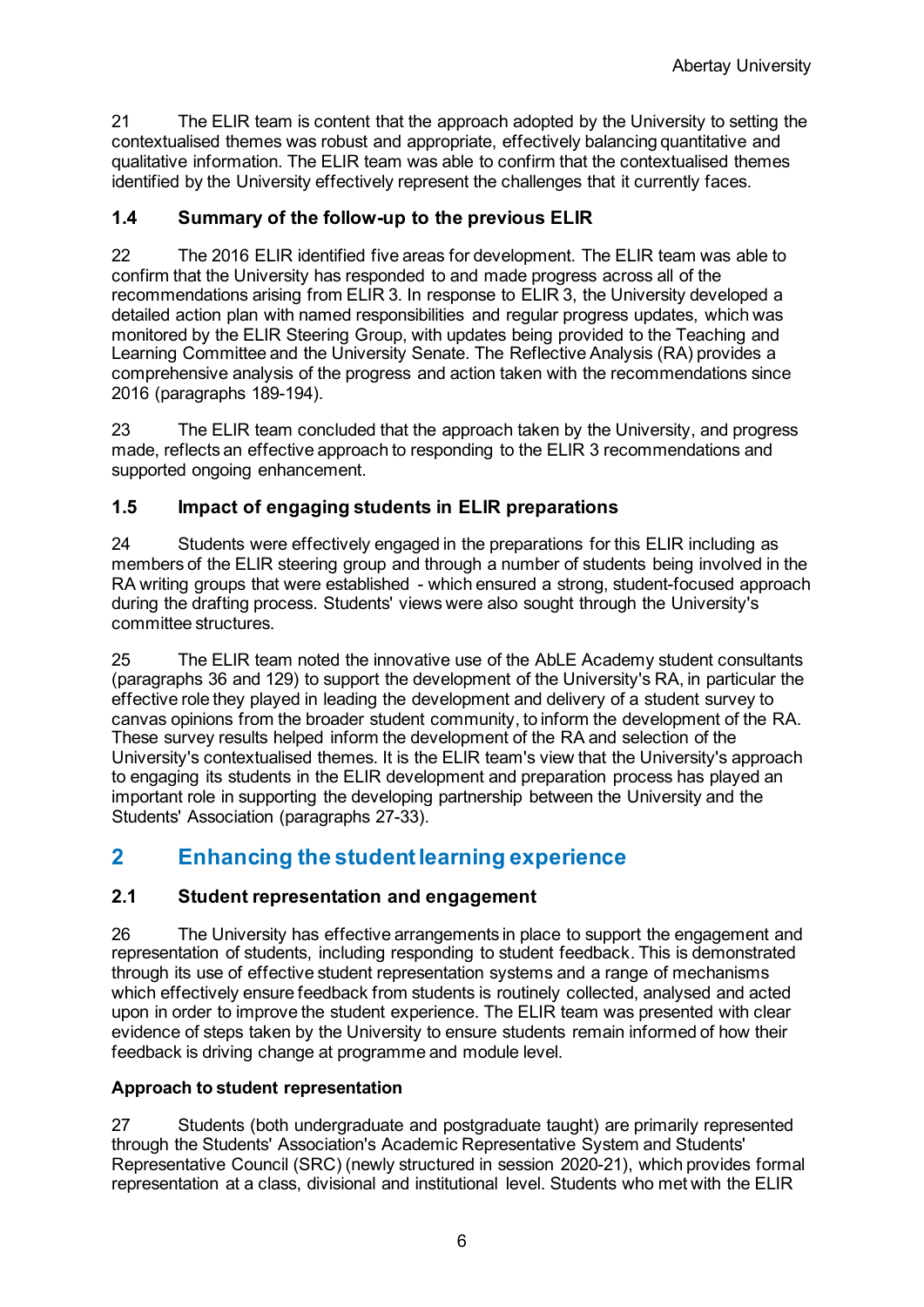team demonstrated a strong understanding of how this system works and its positioning in relation to other student feedback mechanisms.

28 The University and Students' Association share responsibility for the recruitment of student representatives. Student representatives have the opportunity to attend formal training delivered by Student Partnerships in Quality Scotland (sparqs). Students who had attended this training stated that it had been helpful in preparing them to undertake their role. The ELIR team also learned that student representatives who participate in roles such as Institution-led Review (ILR) panel members, or are members of university committees, are also provided with specific induction training delivered by the University.

29 The ELIR team learned that, since the 2016 ELIR, several changes have been made to the representative system, including changes to the Students' Representative Council (SRC) which has reduced the size of its membership with class representatives now reporting through division representatives. Division representatives also now attend University Academic School Committees with the University viewing these committees as a 'key link between students and academic staff' (paragraph 160). These changes aim to provide greater clarity on partnership working between students and staff. The University and Students' Association recognise that these new arrangements are still to be fully embedded, with student engagement with these systems having been lower than expected, particularly at divisional level. The ELIR team understand that the University and Students' Association intend to implement a refreshed approach to recruitment and training of student representatives during the 2021-22 academic year.

30 At school and division level, feedback from student representatives is primarily considered through Student Voice Fora, which are co-chaired by the School Head of Teaching, Quality and Learning Enhancement (TQLs) (paragraphs 131 and 132) and a nominated class representative, with meeting agendas jointly set. These meetings are held once per term and provide the opportunity to bring together students, their representatives, and members of staff, including heads of division and programme and module leaders. The University recognised that while staff and student representative attendance was often strong in these fora, more could be done to strengthen the engagement of the wider student population.

31 This view was also echoed by students who met the ELIR team, who noted that while these fora could be effective, there was often inconsistencies in their operation between divisions and schools. As a result, there was often an overreliance on individual members of staff to act in response to student feedback and, consequently, more informal methods of engagement between staff and student representatives were viewed as a popular alternative. While the ELIR team recognise informal engagement between staff and student representatives can often result in the timely resolution of issues, the team would encourage the University to explore with staff and students how good practice associated with the convening and operation of Student Voice Fora could be identified and shared across the institution to develop a more consistent approach, which ensures actions are suitably distributed.

32 Postgraduate research students are represented by school-based reps who interface with the University's Graduate School (paragraphs 94-99). Students confirmed to the ELIR team that these systems worked effectively and were confident that raising issues with their student representatives results in appropriate and timely resolution by staff.

33 The ELIR team was able to confirm that students studying with the University's collaborative partners have access to opportunities to provide feedback on their studies. The ELIR team noted that the individual mechanisms used were often bespoke to each partnership rather than there being a university-wide expectation (paragraph 218). Similarly,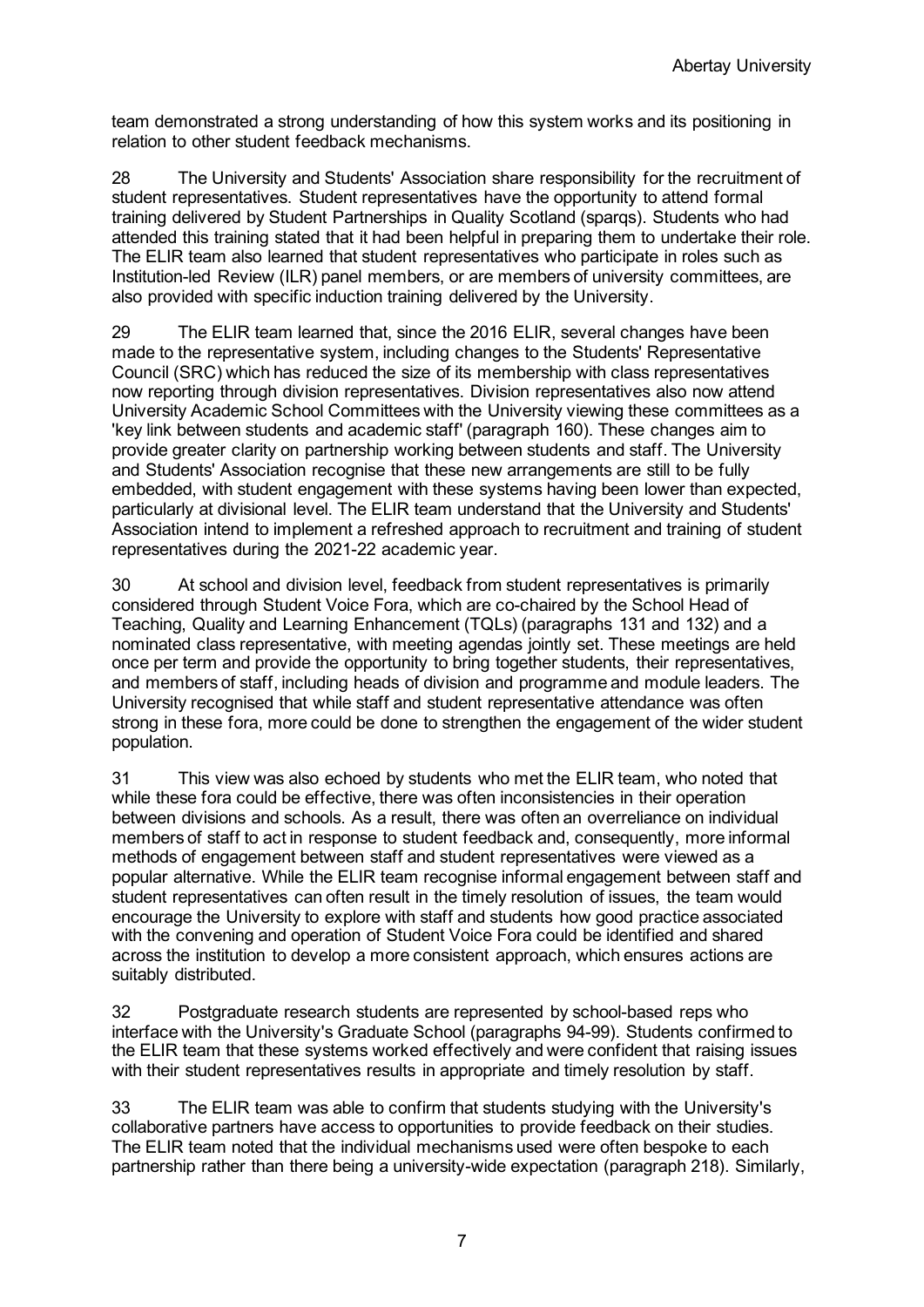the communication of issues identified through the student feedback mechanisms employed by the University's partnerships, relied on the ongoing engagement between its Link Tutors and the partner institution (paragraph 216). While this approach did not seem to present any current challenges to ensuring appropriate student representation, the ELIR team believe there would be value in the University considering how these arrangements could be enhanced as it proceeds with its plans to expand its collaborative provision (paragraphs 207 and 208).

#### **Student partnership working**

34 The University and Students' Association recognised that the past relationship between both organisations had often been difficult. It was noted, however, that significant progress has been made since the 2016 ELIR to transition the relationship into being more stable and productive. Regular formalised meetings between Students' Association Officers and the University Executive have been introduced, to supplement existing informal meetings, to support stronger communication between both organisations. The ELIR team recognised that these formal meetings have only taken place since the start of this academic session (2021-22), and as such it is too early for the University and Students' Association to evaluate their impact. The ELIR team view the measures being taken to strengthen the partnership between both organisations as a positive step in the right direction.

35 The University and Students' Association adopted a new Student Partnership Agreement (SPA) in April 2021 which outlines their immediate, shared strategic priorities. This agreement was developed in specific response to the COVID-19 pandemic and, as such, focuses on ensuring clear partnership working, maintenance of effective student representation during the pandemic and future planning informed by experiences of lockdown engagement activities. The ELIR team heard from both senior staff and sabbatical officers that this SPA was proving effective and has informed work to create a new longer-term SPA, which is expected to be approved in January 2022. The ELIR team understands the overarching themes for the new SPA centre around building student communities and implementing further reforms to the Student Representative System.

36 The ELIR team learned of a range of opportunities on offer for student partnership working in the University's enhancement work including the requirement for student membership of the Abertay Learning Enhancement Fund (ATLEF) projects (paragraph 135) and a number of student-led ATLEF projects (paragraph 136). The ELIR team also heard about Student AbLE Consultants (paragraphs 103 and 129) working with staff on enhancement projects and reviews. Examples of successful enhancement projects include students leading on the further development of university guidance on blended learning to ensure this guidance is more engaging and accessible for students, partnership projects with the Students' Association exploring student engagement spaces, and the development of a Students' Association-led micro-credential qualification called 'Welcome to the CommuniTay' (paragraph 76). Student representatives and staff who met with the ELIR team, recognised and valued these partnership opportunities and their positive contributions to the University's enhancement activities. However, student representatives did indicate that there was limited awareness from the wider student body of these activities and how to participate.

37 The ELIR team also noted the recent establishment (session 2021-22) of a 'Student as Partners Management Board' co-chaired by the Students' Association President and the Dean of Learning and Teaching which, at the time of this ELIR, had met once. The Board has been established to enhance 'the partnership approach being developed between Abertay Students' Association and the University and enable the student voice to permeate all levels of the University's quality and developmental processes'. The ethos of the Board is based on co-creation across the University.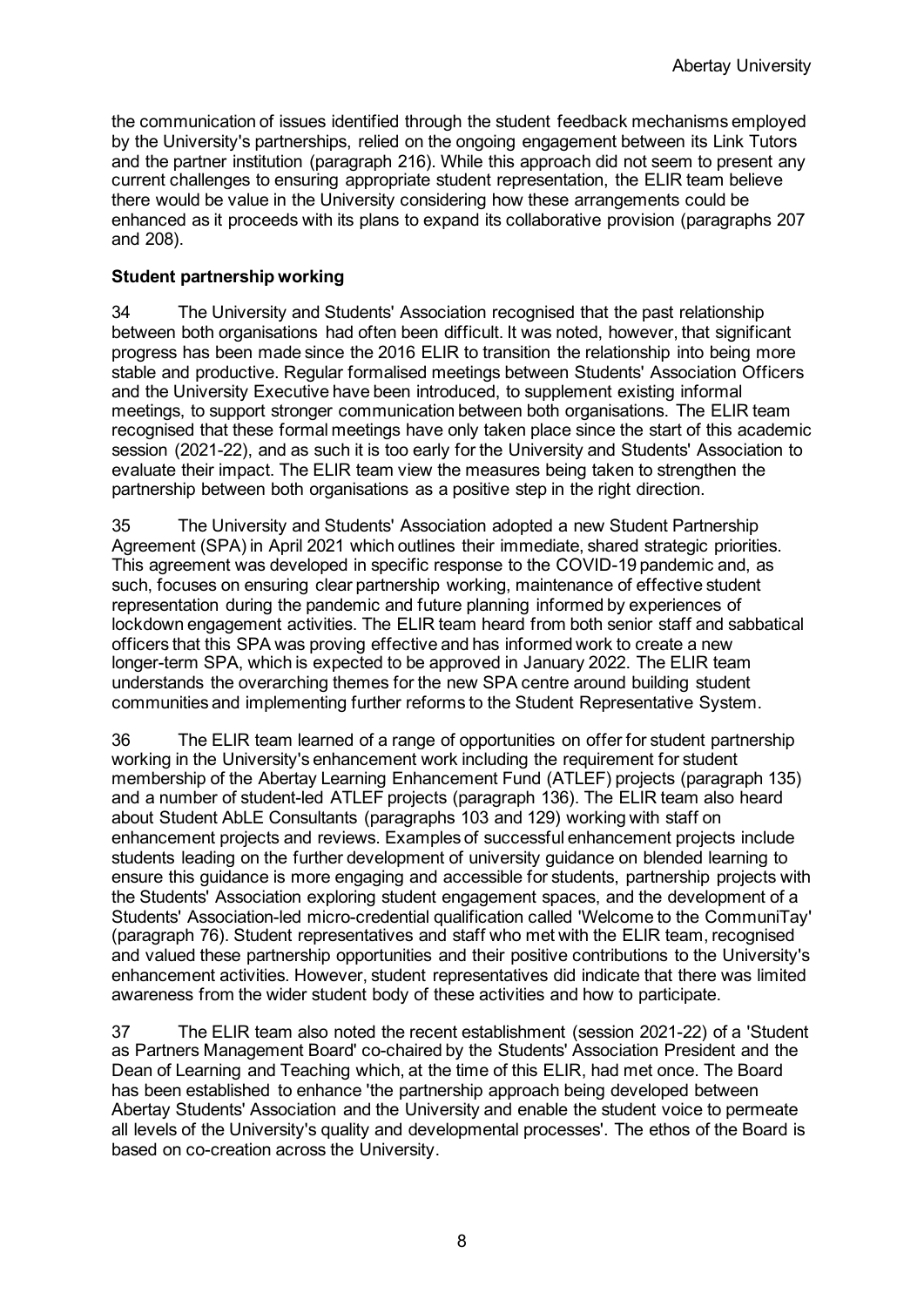38 The ELIR team commends the University for establishing a strong culture of partnership working with its student body which ensures effective student representation and engagement in the range of institutional enhancement projects currently underway. The introduction of the student AbLE consultant role in particular has further embedded student partnership into enhancement activity.

#### **Listening and responding to student voice**

39 The University uses a range of structured and less formal approaches for gathering student views to enable it to listen to and respond to the student voice. Examples include participation in the National Student Survey (NSS), an annual internal survey for postgraduate research students and the use of an internal university-wide module evaluation survey.

40 The ELIR team noted that currently the University does not routinely survey the experience of its postgraduate taught and collaborative student populations beyond asking them to complete module evaluations. Given the University's ambitions to grow these student cohorts, the ELIR team encourages it to reflect on its approaches to gathering feedback to better understand how students have experienced their entire programme and the wider opportunities available to them.

41 Module evaluation surveys take place in week 10 of each semester across all taught provision. Module leaders are responsible for reviewing the feedback collected through these surveys, identifying areas of good practice or further improvement in relation to course delivery and informing students of any resulting changes.

42 Institutional oversight of student surveys is provided by the University's Teaching and Learning Committee, which is responsible for monitoring and evaluating the results of, and school responses to, both the NSS and module evaluations. The Senior Management Team (SMT) and the University Senate receive an annual report highlighting key themes emerging from the NSS, which assists the University in prioritising enhancements in response to this survey feedback. Analysis of programme-level student survey data is undertaken as part of the University's approach to annual programme monitoring (paragraph 178).

43 In response to the COVID-19 pandemic, the University began to utilise short Pulse Surveys as a means of quickly identifying key concerns among the student population in relation to its pandemic response. There is evidence to suggest that the findings from these Pulse Surveys played a critical role in influencing how the University adapted its response for example, arranging additional time for student-to-student discussions to strengthen the sense of student community online. Students who met with the ELIR team had only limited awareness of the Pulse Surveys or how they had been used during the recent pandemic. Noting the insight these surveys had provided the University in helping refine its response to COVID-19, the ELIR team view the introduction of Pulse Surveys as a positive development and would encourage the institution to consider how student awareness of these surveys, and the actions resulting from them, could be further enhanced.

44 Across all the University's mechanisms for gathering student feedback, there is evidence of a commitment from staff to ensure students are subsequently informed of how their feedback has been used to influence change. For example, the University requires Module Leaders to ensure students are advised of how feedback provided in module evaluations will be used to enhance delivery in future years.

45 The ELIR team noted the extent to which students across all constituencies indicated that they were routinely kept informed of the actions stemming from their feedback and could provide examples of how this worked in practice.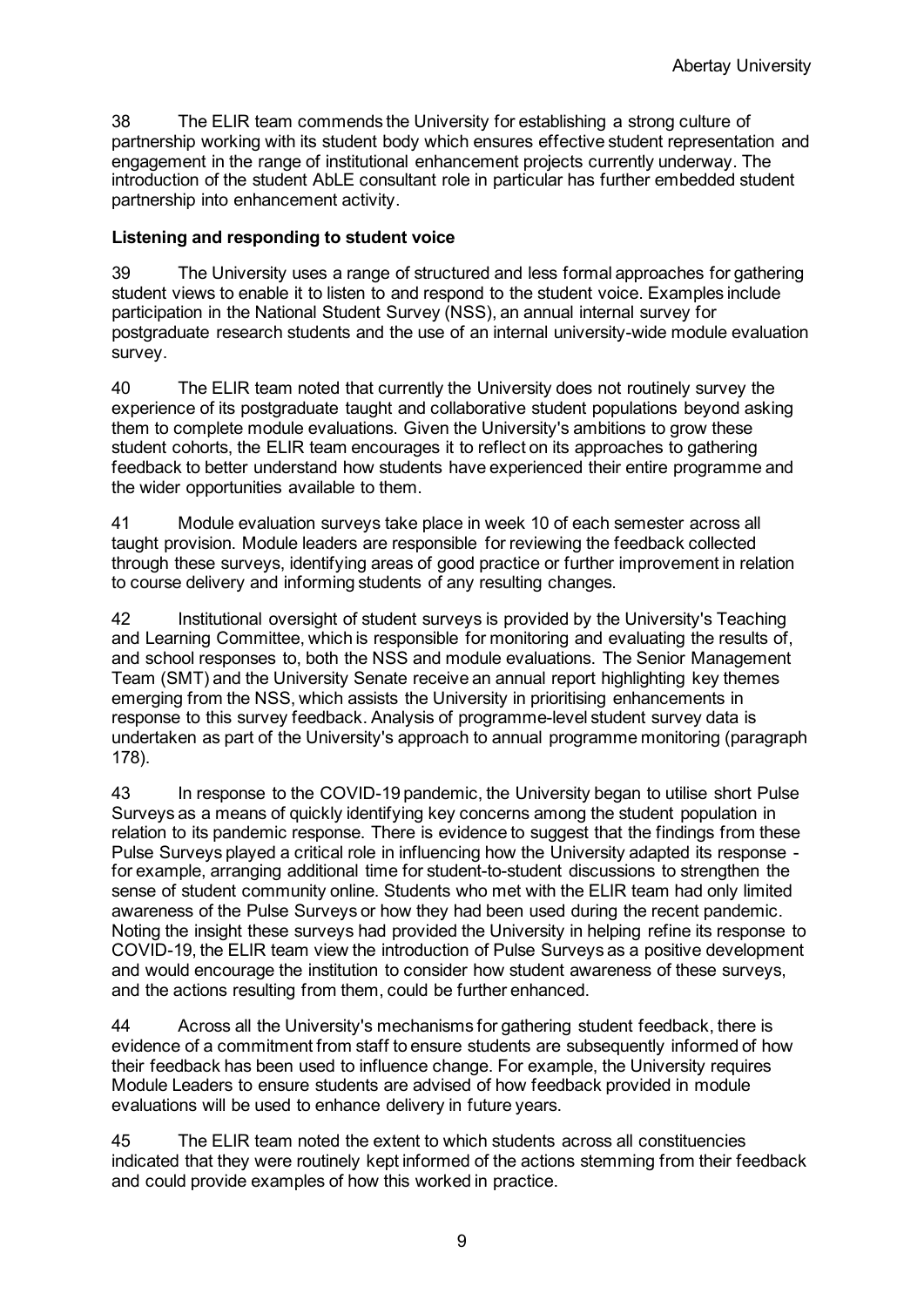# **2.2 Recognising and responding to equality and diversity in the student population**

46 Overall, the University has an effective approach to recognising and responding to equality and diversity among its students, and has a successful long-standing ambition to widening access to study. The University has appropriate mechanisms in place to support it to proactively monitor the changing characteristics of its student population and the ELIR team saw evidence that it takes appropriate steps to ensure it can continue to deliver an inclusive and accessible learning community for all.

#### **Equality and diversity**

47 The University embeds its priorities with respect to equality, diversity and inclusion (EDI) across its core operational strategies with performance against these priorities reported holistically within the institution's biennial equality and diversity mainstreaming report. While institutional responsibility for equality and diversity sits formally with the Principal and Senior Management Team, there is a strong commitment across the University to ensuring this work is progressed in partnership with both staff and student involvement.

48 This partnership approach is largely achieved through the University's 'Lead Voices' Programme, which enables staff and student volunteers to act as advocates for individuals or groups with particular protected characteristics. The University provides introductory training and ongoing support for those individuals taking on the 'Lead Voice' role, with regular opportunities also available for 'Lead Voices' to work collectively on shared issues. The ELIR team noted that, following the Programme's launch in 2016-17, its achievements have included influencing several changes across the University including the development of an annual Diversity Week and the introduction of a new Pregnancy and Maternity Policy for staff and protocol for students.

49 The University recognises that while staff engagement with the 'Lead Voices' Programme has been strong, more work is required to increase student engagement with, and recruitment to, the 'Lead Voice' role. This requirement was also confirmed during the Review Visit, with students who met the ELIR team demonstrating little awareness of the 'Lead Voices' programme, or of the contribution any resulting changes have made towards creating a more inclusive university community. The ELIR team understands that work was being progressed with the Students' Association, to enhance recruitment including raising awareness of the Student Lead Voice roles among the wider student population. The ELIR team view these plans positively and would also encourage the University to consider how it can develop a systematic approach to evaluating the programme's longer-term impact.

50 The ELIR team commends the University for its reflective approach to proactively supporting and embedding equality and diversity in its enhancement activities. This is evidenced by a wide range of initiatives and developments to support equality, diversity and inclusion, including the University's 'Lead Voices' initiative (paragraph 48 and 49) and its inclusive employability support for students with autism (paragraphs 53), which demonstrates an ongoing commitment to building an inclusive and accessible learning community and environment for all.

#### **Monitoring and responding to diversity in the student population**

51 The University is able to monitor and identify changes in its student population and there is evidence to suggest that where significant trends are observed, it takes appropriate steps to ensure it can continue delivering an inclusive and quality student learning experience for all. For example, having witnessed a 56% increase in the number of students declaring a disability between the 2015-16 and 2020-21 academic years, with a notable increase in declared mental health conditions, the University undertook a review of its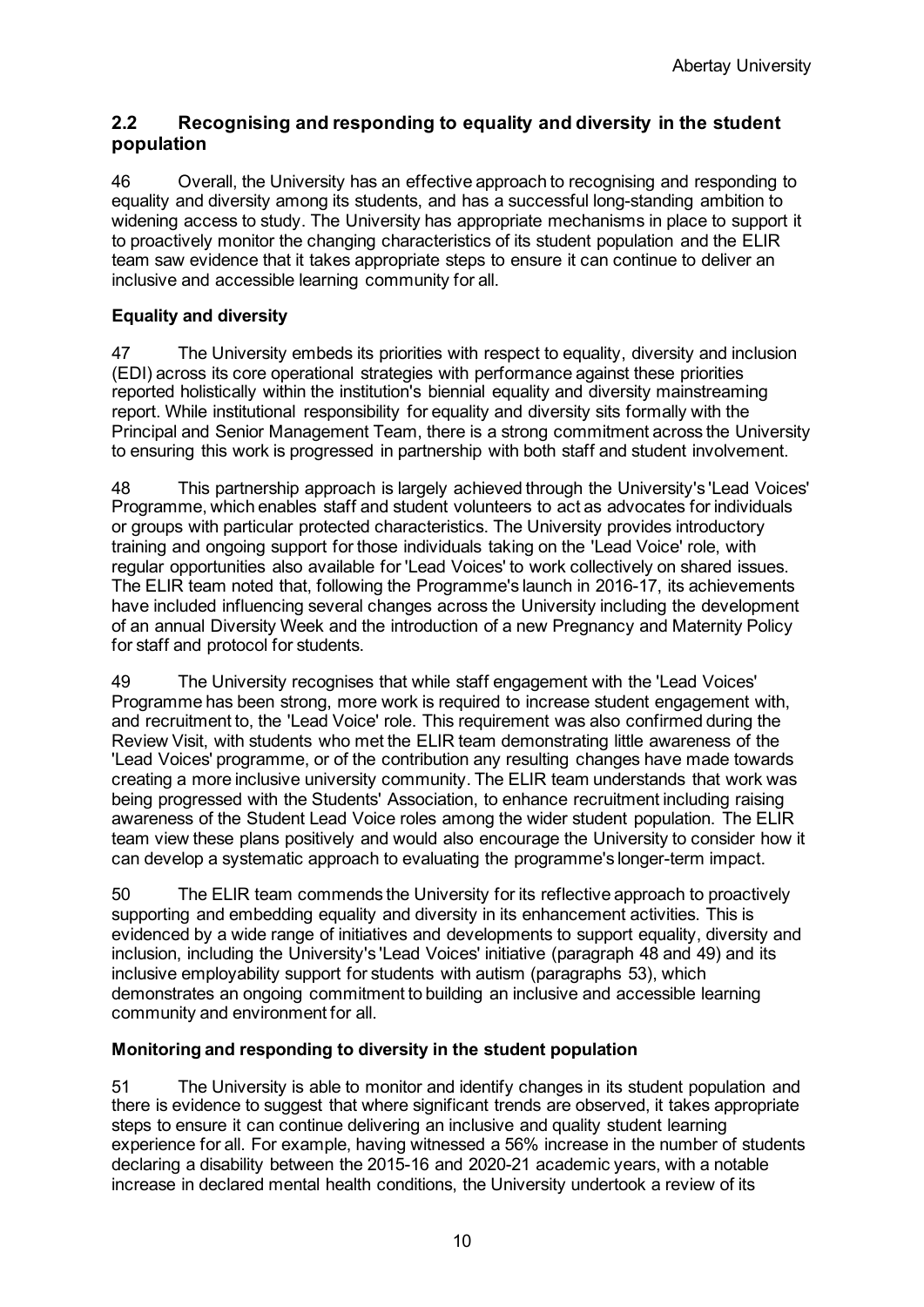Student Mental Health Policy and has since invested in further expanding the capacity and availability of counselling support available to students throughout the COVID-19 pandemic.

52 The University has engaged with and achieved several independent charter mark processes including the Race Equality Charter, Athena SWAN and Scotland's Mental Health (SAMH) Charter for Physical Activity and Sport, in order to assure itself of the effectiveness of its support, as well as utilising these processes as reflective opportunities to learn and enhance its approach to EDI. Recent work on its renewal application for the Race Equality Charter has also been used to support understanding of key issues with retention (paragraphs 68-73).

53 The University also undertakes to adapt the delivery of its core services to better meet the individual needs of particular students and communities. Specific examples include launching a tailored employability programme in August 2020 for students with autism, to better support students in transitioning from university into graduate employment (paragraph 53) and the production of a series of guides to assist disabled people and their carers in assessing the accessibility of key campus spaces. The University noted in its RA that these guides afford these individuals 'greater independence and agency when planning visits to the campus'. The ELIR team also learned that work had been undertaken to use functionality available as part of the University's virtual learning environment (VLE) to support staff in ensuring the accessibility of their online learning content.

54 The ELIR team viewed these developments as positive examples, illustrative of the University's approach to ensuring an accessible and inclusive learning environment for all its students. The ELIR team did note, however, that the impact of these enhancements in improving the student experience is not routinely and systematically evaluated by the University. The ELIR team would encourage it to reflect on the benefits to be realised from developing an evaluation approach which supports it to both quantify and also communicate the impact of these service enhancements.

#### **Widening access**

55 Widening access to, and participation in, higher education has been a long-term strategic ambition of the University. This ongoing commitment is reiterated and strengthened in the new Strategic Plan 2020-25, which commits the University to further expand upon its performance in widening access, by 'offering transformational educational opportunities to those who have the ability to benefit from Abertay's approach to education'. Widening access was a contextual theme for this ELIR (paragraph 20). The RA confirms that the University anticipates this ambition will be achieved by further expanding the number and variety of routes through which students can obtain an Abertay degree.

56 The ELIR team is able to confirm that significant support is provided by the University to students joining from widening access backgrounds, including a dedicated Widening Access and College Recruitment Officer who is responsible for leading engagement with external community learning teams and working with prospective students from disadvantaged backgrounds. The ELIR team also learned about work undertaken with specialist partners to support prospective students from specific backgrounds in considering the value of undertaking university study. For example, a partnership with a local charity provided specific mentorship, induction-support, and scholarships for care-experienced students. Students who met with the ELIR team were clearly very familiar with the University's support for widening access, with a number commenting that the extent of its engagement with the local community had been a defining factor in their opting to study there (paragraph 113).

57 The University has employed a Contextual Admissions Policy since 2014, under which the institution can lower the entry requirements for a particular course where the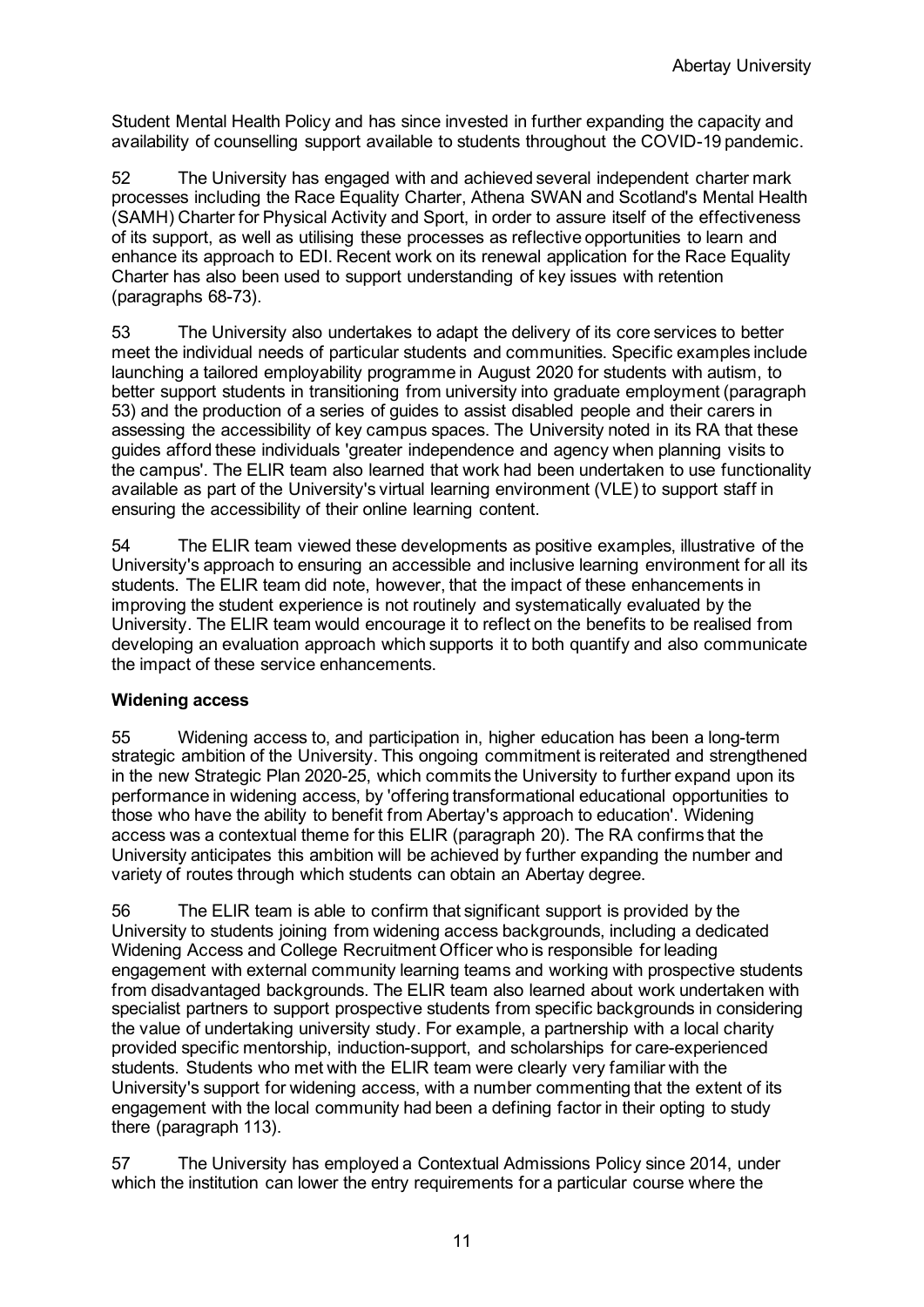applicant meets one or more set criteria that are indicative of prior educational disadvantage. The ELIR team learned that since the policy's introduction, an increasing percentage of the University's undergraduate intake has been eligible for a contextual offer (2020-21: 19%; 2016-17: 16%) and around 30% of the eligible intake has required an offer to be made under this policy each year.

58 In the 2020-21 academic year, 16.2% of Scottish-domiciled undergraduate entrants to the University were recruited from the 20% most deprived (SIMD20) postcodes. This figure meets the cross-sector target of 16%, as set out by the Commission on Widening Access, but falls short of the target the University set in their Outcome Agreement with the Scottish Funding Council. Staff discussed with the ELIR team during the review, that the broader definition of deprivation and disadvantage, adopted within the University's Contextual Admissions Policy, had enabled it to identify individuals experiencing prior educational disadvantage more widely, irrespective of postcode. The ELIR team learned that through evaluation of recruitment data, the University intends to make further refinements to its Contextual Admissions Policy in the coming academic year that would allow it to leverage planned enhancements to Universities and Colleges Admission Service (UCAS) data to identify students eligible for a contextualised offer in a more granular way.

59 The RA confirms that currently, 30% of entrants progress with advanced entry into programmes of study with the University through a formal articulation path. Formal partnership agreements are in place with both Dundee and Angus College and Fife College that enable any student who secures a pass in select Higher National Diploma (HND) courses to be automatically accepted for further study. At present, 60% of articulating students progress into Abertay from these partners. A specific induction programme, known as the Abertay College Transition (ACT) programme is offered by the University to support articulating students from these partners to make the transition successfully from college to university study. Feedback from the very small numbers of students with direct experience of this programme was broadly positive, with the ELIR team believing there would be benefits to the University in working with its two main college partners to ensure information on the ACT programme is more widely communicated to students.

60 The ELIR team was also able to confirm that appropriate arrangements are in place to support students from widening access backgrounds beyond their initial induction. For example, the University provides tailored assistance to estranged students, which enables students within this group to access a bursary, peer-based mentoring, and accommodation should a student find themselves homeless or unable to secure external accommodation. The University has also recently reviewed its 'Students with Caring Responsibilities' protocol to provide greater clarity to students on the advice, guidance and support available during their studies, using the staff and student 'Lead Voices' programme to deliver this (paragraphs 48 and 49).

#### **2.3 Supporting students in their learning at each stage of the learner journey**

61 The University has an effective and student-centred approach to supporting students, with a comprehensive range of services and activities available to them throughout their studies.

#### **Support for student transitions and induction**

62 All students are supported in their transition to the University with access to Abertay's general induction programme, which provides information on the various student-facing services and systems offered. Students who articulate from the University's college partners also have the option of enrolling on the online Abertay College Transition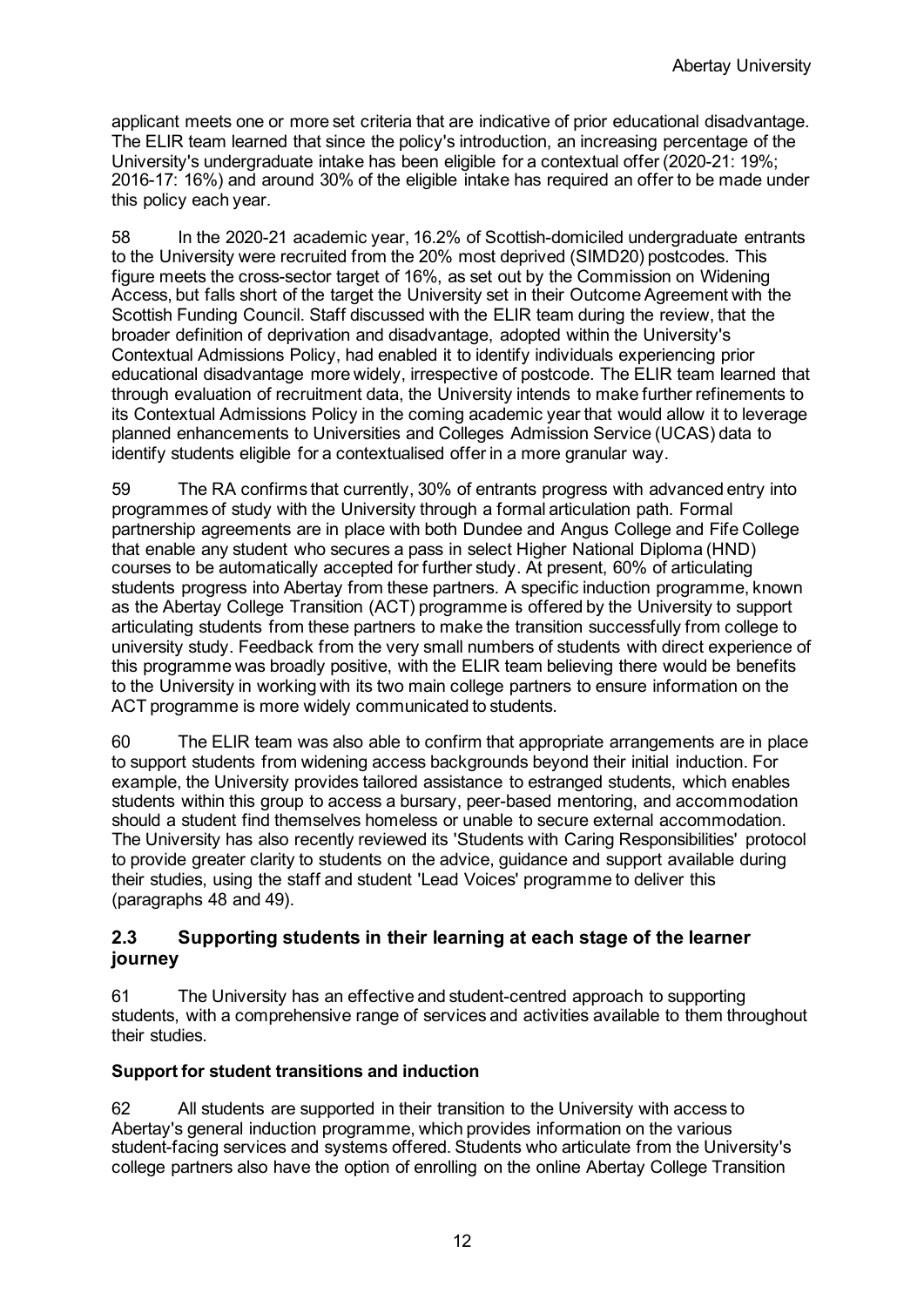(ACT) Programme', which provides a bespoke induction offering for students commencing their study with advanced entry (paragraph 59). Students spoke positively about their induction experience at the University, particularly its welcoming approach and focus on encouraging student feedback from the very start of their studies. Students also valued the opportunity that the induction process had provided to find out more about key university services, such as the Library and the VLE.

63 Staff discussed with the ELIR team, work that is currently being progressed as part of the programme of activities it is undertaking linked to the QAA 'Resilient Learning Communities' Enhancement Theme to establish an enhanced induction programme for students, which will make use of micro-credentials. This programme will include a compulsory online module 'Being Successful at Abertay' which will complement existing induction arrangements and further assist students in preparing to make the transition to university study. The ELIR team learned that this new approach would take a longitudinal view of induction, utilising diagnostic testing at an early stage in the process to recommend personalised development opportunities that were more aligned with a student's individual development needs. At the time of the ELIR, the phased introduction of the micro-credentials programme had just started. Students participating in the 'Being Successful at Abertay' module within the programme spoke positively about their experience, noting that the module had helped them to have a better understanding of what was expected academically, as well as to identify their personal ambitions for university study.

#### **Student support**

64 Students are able to access a wide and comprehensive range of support services through the University's Support Enquiry Zone (SEZ) which is the 'student-facing' part of its centralised support services, and is led by the Student and Academic Services Directorate. Students spoke very highly of the quality of support available through the SEZ, noting that staff here were often their first point of contact and were effective in supporting them to resolve challenges when needed.

65 In response to a significant increase in demand for their counselling and mental health services, the University has taken steps to increase both the capacity and availability of these services to students, investing in a qualified mental health nurse and an externally sourced out-of-hours helpline for students (paragraph 51).

66 Students noted that while the support services offered through SEZ were of a high quality, there was variability in the awareness of academic staff of the services offered. Since the last ELIR, the University has taken steps to establish greater consistency in the advice and signposting provided to students by academic staff, primarily through the introduction of the School Academic Advisor (SAA). The SAA is a part-time (0.5 FTE) academic post, who is a member of each school's teaching team, with the post holder responsible for providing support to the student community, providing pastoral support for students, and acting as a key link between academic and programme staff and the University's centralised support services. In discussion with current SAA role holders, the ELIR team learned that as part of the University's response to tackling its issues with retention, it had recently established a Student Success Officer role (SSO), with these role holders specifically identifying and supporting students at risk of withdrawing (paragraphs 68-73).

67 In the RA, the University views the SAA role as a valuable addition within the wider support environment, ensuring students are provided with consistent advice about centralised student support services. However, students indicated to the ELIR team that the role of the SAA was often unclear to them. While accepting that the establishment of the SAA role was recent, staff with responsibility for quality and enhancement activities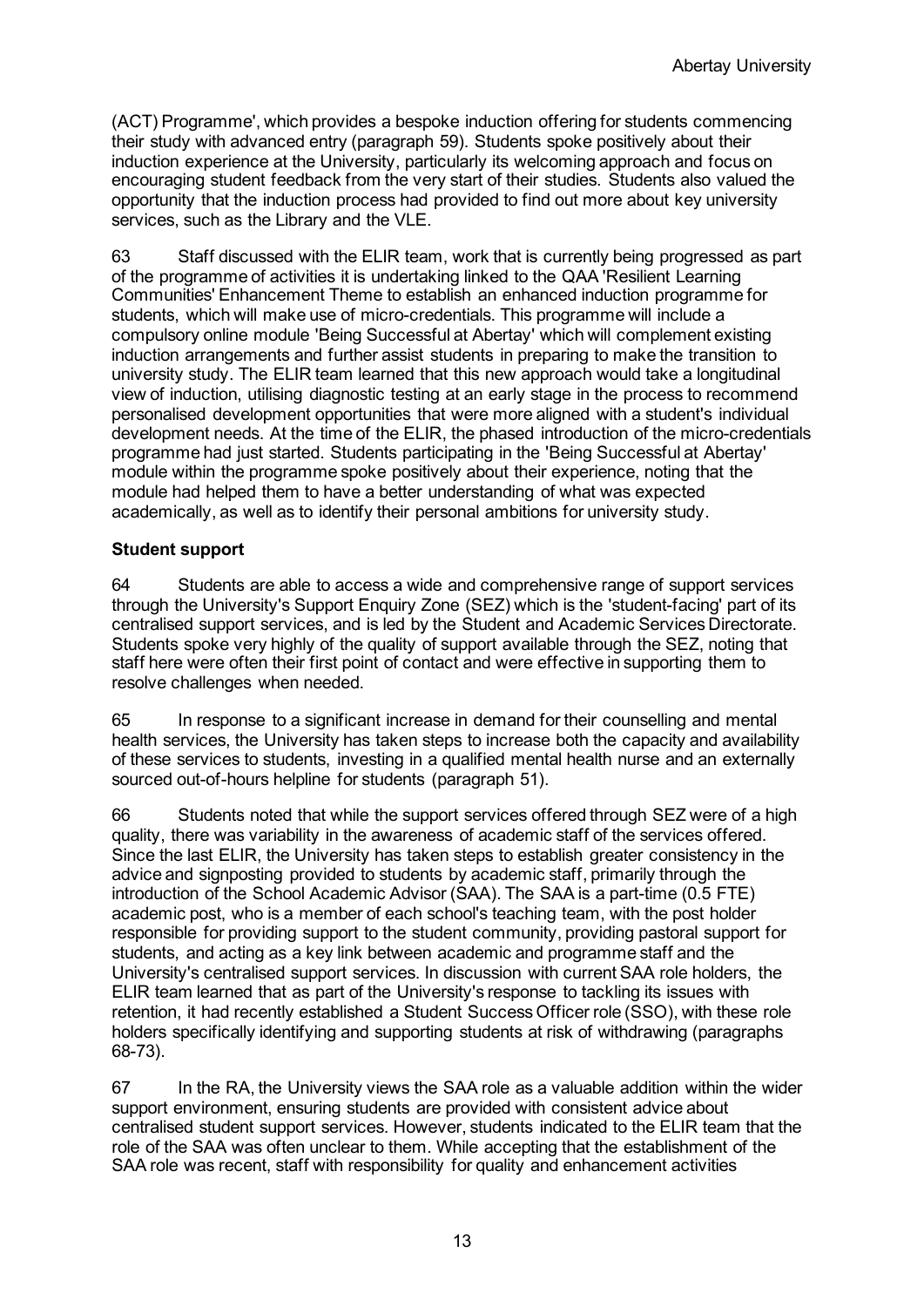commented positively on the collaborative relationships that are building between the SAA, TQL and SSO roles. The ELIR team view the creation of the SAA role as a positive addition to the University's student support environment and plans to tackle retention and encourage it to consider how the responsibilities of, and support provided by, these role holders can be clarified and better communicated to students.

#### **Student retention**

68 The University fully and openly discussed with the ELIR team that it continues to recognise and experience a considerable challenge in relation to student retention. The most recent figures (2019-20) show that 86.1% of all new entrants returned to study in Year 2, which represents a material decrease from the 88.1% recorded in the 2016-17 academic year. The University's performance within the UK-wide Performance Indicators (UKPIs) confirms its retention rate to be significantly below the benchmark. Notably, retention rates across specific demographics, such as SIMD20, male, mature, and disabled students, are also below the University's average and have been demonstrating a negative trajectory over the past four reporting years.

69 The University primarily uses data from a learning analytics (LA) tool (known as the Study Goals app) to identify where students have disengaged and are at risk of noncontinuation. Introduced in 2018-19, this tool draws on student attendance data, engagement with the Virtual Learning Environment (VLE), and assessment profiles to provide a consolidated picture of a student's overall engagement with their studies. This information is used to target support for students deemed to have disengaged with their studies and is used effectively as a proactive trigger for interventions from both the SSO and SAA (paragraphs 66-67 and 70). However, in discussions with students and reviewing information within the Advanced Information Set (AIS), the ELIR team learned of concerns over the accuracy of the attendance monitoring data in the LA tool. Given that improving student retention is a priority for the University, the ELIR team believes it would be beneficial to evaluate the effectiveness of this tool in monitoring attendance and to consider how it can be enhanced to further support the identification of students at risk of disengaging from their studies.

70 The ELIR team and staff discussed the newly-created SSO role, which has been established this session to improve the University's approaches to identifying students at risk of withdrawing from their studies. The SSOs are drawing upon and analysing the LA data to identify students at risk of withdrawing and are offering targeted interventions to support students to continue with their studies. While this approach has only recently been introduced, initial signs are positive with the ELIR team hearing that the SSOs were already achieving positive results and were able to anecdotally evidence the early impact of their role on student retention. The SAAs who met the ELIR team confirmed that they are already working closely with the new SSOs and colleagues in Student Services to appropriately support students.

71 The ELIR team understands that the diagnostic testing of new students, introduced from the start of session 2021-22, which is being implemented as part of the new micro-credentials-based induction programme (paragraphs 63 and 76), will support the provision of enhanced analytics for programme leaders, including cohort strength profiles which consider cohort outcomes and will be used, where necessary, to support further study skills interventions. The recent introduction of the Student Support Officer role, along with the targeted data-driven approach to identifying and supporting students at risk of withdrawal, was viewed as a positive development by the ELIR team. Notwithstanding the weaknesses in the data accuracy (paragraph 69), the ELIR team view the University's approach to using learner analytics information to identify and connect with students who are not engaging with their studies as a timely development. The use of this information,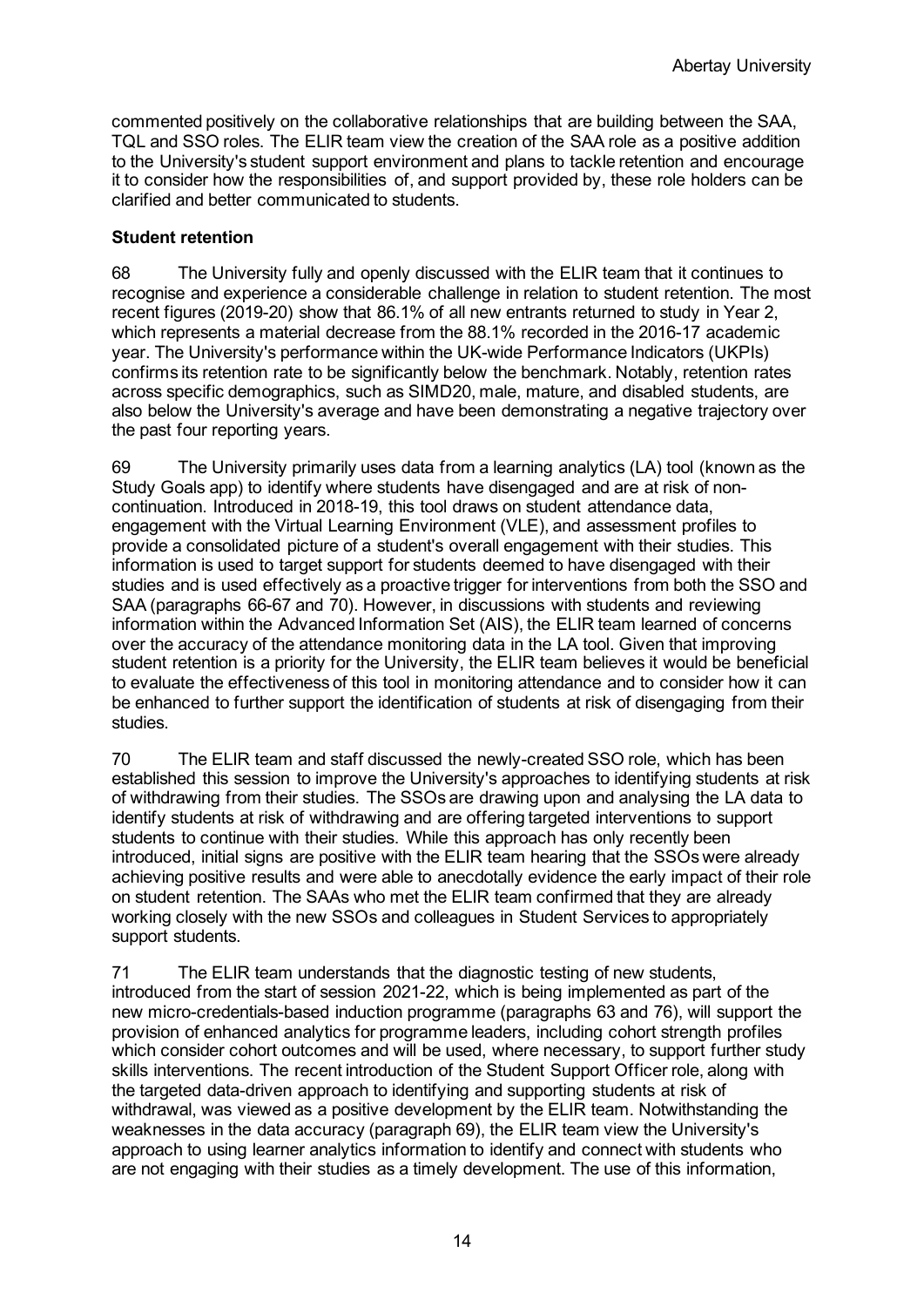combined with the recent introduction of the Student Support Officer role, is viewed positively by the ELIR team as an opportunity to developing greater institutional understanding of the reasons behind student withdrawals.

72 During the Review Visit, the ELIR team learned that a summative analysis of retention trends that had been considered by the University's Court in November 2021, identified specific challenges in relation to assessment, admissions, students' sense of belonging and the reporting of student numbers to the Higher Education Statistics Agency (HESA). The ELIR team heard that further analysis would be undertaken on these themes as a priority, with a view to collating a formal plan to improve retention that would be led by the Deputy Principal and Deputy Vice-Chancellor. The ELIR team noted that routine reporting of progress against this plan would be shared with both the University Court and Senate.

73 The ELIR team recommends that the University builds on its emerging plans aimed at improving student retention, by developing an evidence-based institutional approach to identify, implement and regularly evaluate the impact and effectiveness of interventions on its retention performance.

#### **Building communities and a sense of belonging**

74 Alongside its targeted interventions for at-risk students (paragraph 70), the University is committed to improving student retention through creating a strong sense of belonging and community among its students. It currently offers a range of approaches to support this ambition. For example, Student and Academic Services operate a peer-based mentoring programme that allocates all incoming first-year students a peer mentor. Formal training is provided by the University to prepare mentors, who are 'experienced' students, to undertake this role. The RA states that student engagement with this scheme among first-year entrants currently sits at around 10%.

75 The University Peer Mentoring scheme is complemented by several peer-assisted learning schemes run at a divisional level which provide opportunities for student skills development and socialisation. Examples include a peer-assisted learning programme that enables Psychology and Counselling students to refine their skills and build mentor and mentee relationships between year cohorts, and a programme within the Division of Law which actively involves the University's LLB graduates in mentoring students studying for their Law Diplomas, enabling students to access a large network of current and future professionals within their discipline.

76 Students can also access a wide range of student-led societies that serve a broad spectrum of student interests and hobbies, allowing students to engage with the wider student community, develop transferable skills and build networks with local employers. As part of the University's new micro-credentials' initiative the Students' Association have designed and delivered a 'Welcome to the CommuniTay' module which gives new students a greater understanding of the society and sports activities on offer. The ELIR team understands that the University intends to evaluate the impact of this new module, as part of the wider monitoring of the micro-credentials programme (paragraph 63).

77 In response to the COVID-19 pandemic, the University was effective in developing its VLE and existing online communication platform to create dedicated spaces at programme and 'stage-level' which support the establishment of either staff and student, or student-only communities allowing staff and students to interact. In 2020, to support greater online socialisation, 50 student mentors were recruited by the University to act as 'online community volunteers'. The ELIR team learned that, at the time of this review, the University is evaluating the impact of this initiative.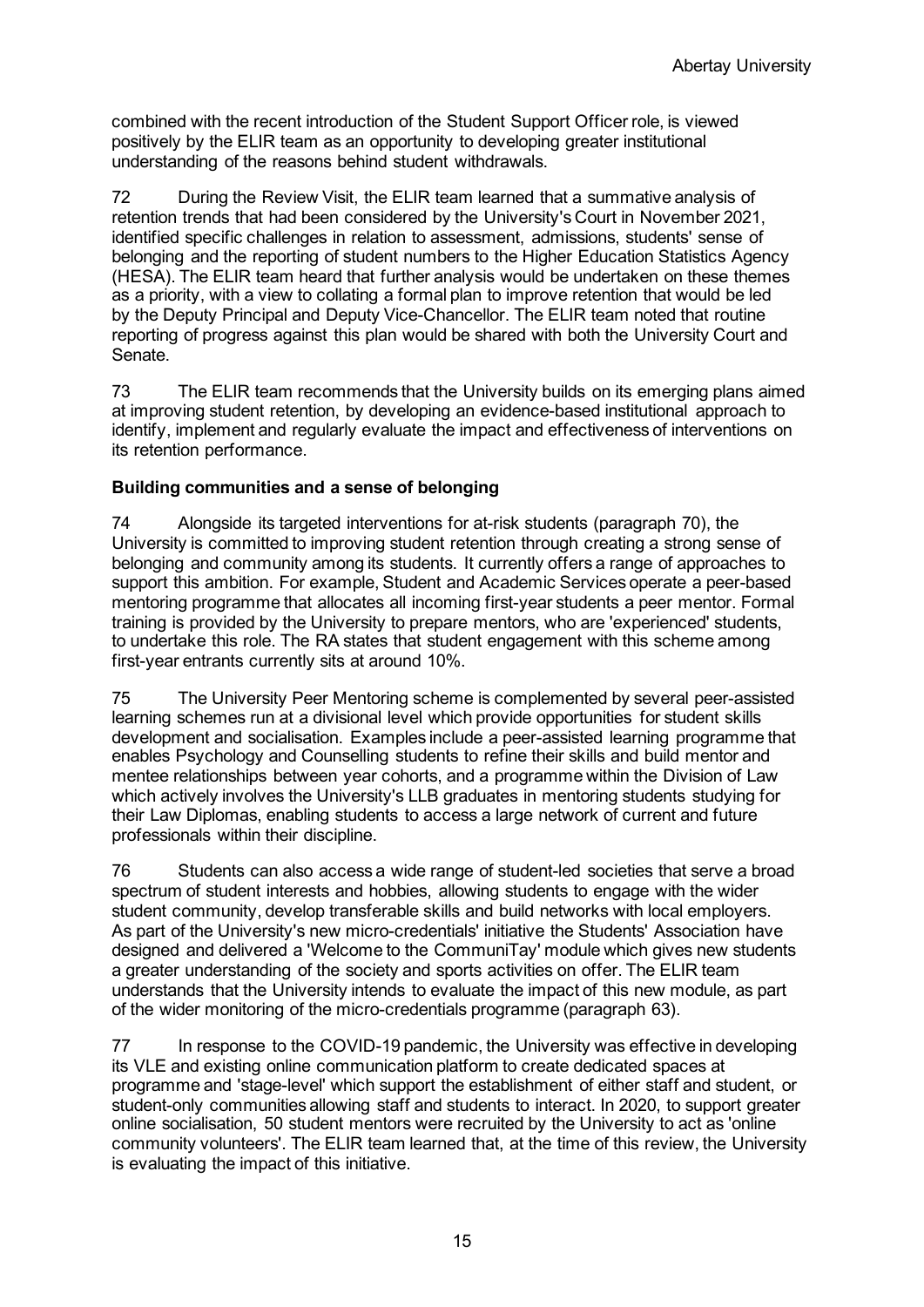78 A recommendation from the 2016 ELIR asked the University to review its approach to communicating with students, particularly in relation to informing them of changes to institutional policy and regulations. The ELIR team view the University's response positively, learning that it has developed and launched a new 'MyAbertay' intranet portal that enables the University to effectively communicate important announcements and changes to students. The current COVID-19 pandemic has presented an increased and ongoing need for clear and consistent communication to students. Students confirmed to the ELIR team, that the University's approach to communication throughout the pandemic has been broadly positive, with its regular student newsletters and the MyAbertay app viewed as most beneficial.

#### **Assessment and feedback**

79 The University's Principles of Assessment, its Assessment Policy and Internal Moderation Guidance promote the use of a consistent approach to assessment setting, marking and providing student feedback (paragraph 166). The University has continued to utilise its online approach to support management of assessment for coursework submission, examinations and providing students with marks and feedback. In response to COVID-19, the University introduced a range of measures to ensure fair assessment (paragraph 167) which students viewed favourably.

80 The University is committed to continuing to work on enhancing the quality and consistency of assessment feedback to its students. Through information from both its annual monitoring and Institution-Led Quality Review processes it is fully aware of concerns raised by students around the consistency in the quality of the feedback they receive on their assessments. This position was also confirmed by students who met the ELIR team. In conversations with staff, the ELIR team learned the matter is currently being discussed across the institution and a planned response was in the initial phases of development at the time of this review. The University believes this response will provide greater consistency in student feedback, achieved through the sharing of good practice and increased use of standardised feedback documentation and templates. The ELIR team recommend that the University should continue to work with staff and students (across all modes of study), to address the improvements that students would like to see around consistency in the quality of the assessment feedback they receive, ensuring the impact of changes in feedback practice can be appropriately evaluated

#### **Graduate employability and outcomes**

81 The University's participation in the most recent Graduate Outcomes Survey identified that 59% of its graduates from the 2017-18 academic year were employed in graduate-level occupations 15 months after completing their studies. The University recognises that this figure is significantly below the Scottish sector average of 71% for modern universities. It has identified this as a key area for strategic development within its Employability Strategy, which sets out the University's intention to increase the proportion of graduates within graduate-level occupations to 75% by 2025. The ELIR team encourage the University to reflect upon and evaluate the effectiveness of their current approach which, in the view of the team, indicates a disconnect between the extensive suite of employability activity on offer to students and the impact of this activity in driving progress towards the desired graduate outcome metrics.

#### **Graduate attributes**

82 To achieve its targets for graduate-level employment, the University intends to fully embed its 'Abertay Attributes' within the curriculum and across the range of extra and co-curricular activities offered to ensure all students are 'provided with equal access to employability support and development'. The University reviewed its 'Abertay Attributes' in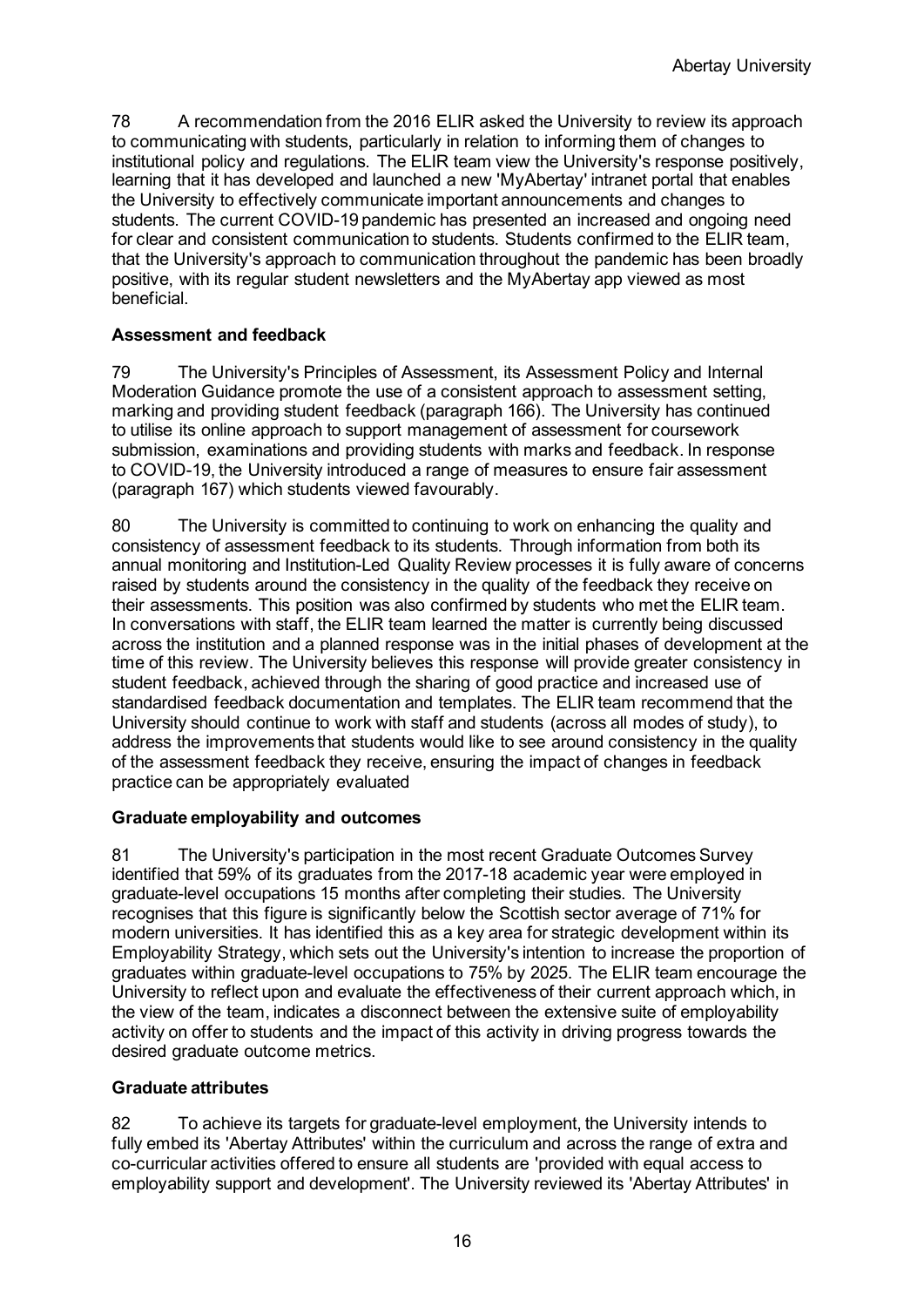2019-20, affirming the continued relevance of the 'Intellectual', 'Personal', 'Professional' and 'Active Citizen' dimensions while adding a further 'Digital' dimension to better align with the focus of the University's Strategic Plan (paragraphs 3-5).

83 Currently, the University's quality assurance processes, including documentation supporting programme and module design, require staff to demonstrate how course delivery will support students in developing competency across each of the attributes. Staff spoke positively about embedding the 'Abertay Attributes' within the curriculum, viewing this as helpful in module and programme development and supporting students to identify key skills and capability for future employment.

84 Students who met with the ELIR team demonstrated a more limited understanding of the purpose and focus of the University's current 'Abertay Attributes'. However, through the examples they shared with the ELIR team, they effectively demonstrated that there is a strong alignment between the skills developed completing course assessments and the Abertay Attributes. The University recognises that more work is needed to increase student understanding and awareness of the attributes. To support this an AbLE Academy Student Consultant was engaged to ensure the language used to describe the attributes was more accessible to students (paragraphs 36 and 129). The ELIR team also learned that the University intends to provide the opportunity for students to self-assess their development against the 'Abertay Attributes' as part of its new longitudinal micro-credentials induction programme (paragraph 63).

#### **Work-related learning and work experience**

85 The ELIR team heard about the extensive range of employability-focused activity currently delivered through the curriculum, including a range of live projects with industry partners. The ELIR team found there to be a good range of co-curricular based activity that enables students to enhance their transferable skills, including the Ethical Hacking Society's guest lecture series and the student-run 'Securi-Tay' Conference. The University also recognises student participation in extracurricular activities through the awarding of a series of skills and community-based digital badges that are added to a student's Higher Education Achievement Record (HEAR).

86 The University recognises the value of formal work experience in supporting the professional and personal development of its students, with an ambition to introduce a formal element of work-based, work-related or enterprise learning across all its programmes by 2022-23. Students stated that while these opportunities were valuable, currently access to them was inconsistent, with insufficient opportunities to access formal placements. Academic staff indicated to the ELIR team that support was provided by the Careers and Partnerships Offices to help them to identify suitable placement providers. However, staff recognised that current practice around placement organisation and management could be inconsistent. Given the University's ambition, the ELIR team encourages it to reflect on the current staff resource available to support this activity and continue to work to ensure that the organisation and management of formal placements provides parity of experience for all students.

87 The ELIR team noted significant evidence of wide-ranging and strong partnership working between the University, employers and the local community. Examples include the delivery of professional practice projects within the School of Design and Informatics and 'Practice-based Innovation' modules within the School of Business, Law and Social Science. In both cases, students are given the opportunity to plan, produce and present an interactive media project to an external client, supporting the application of their subject knowledge and the development of professional consultancy skills. Students spoke extremely positively about the opportunities available to them within their programmes to engage with their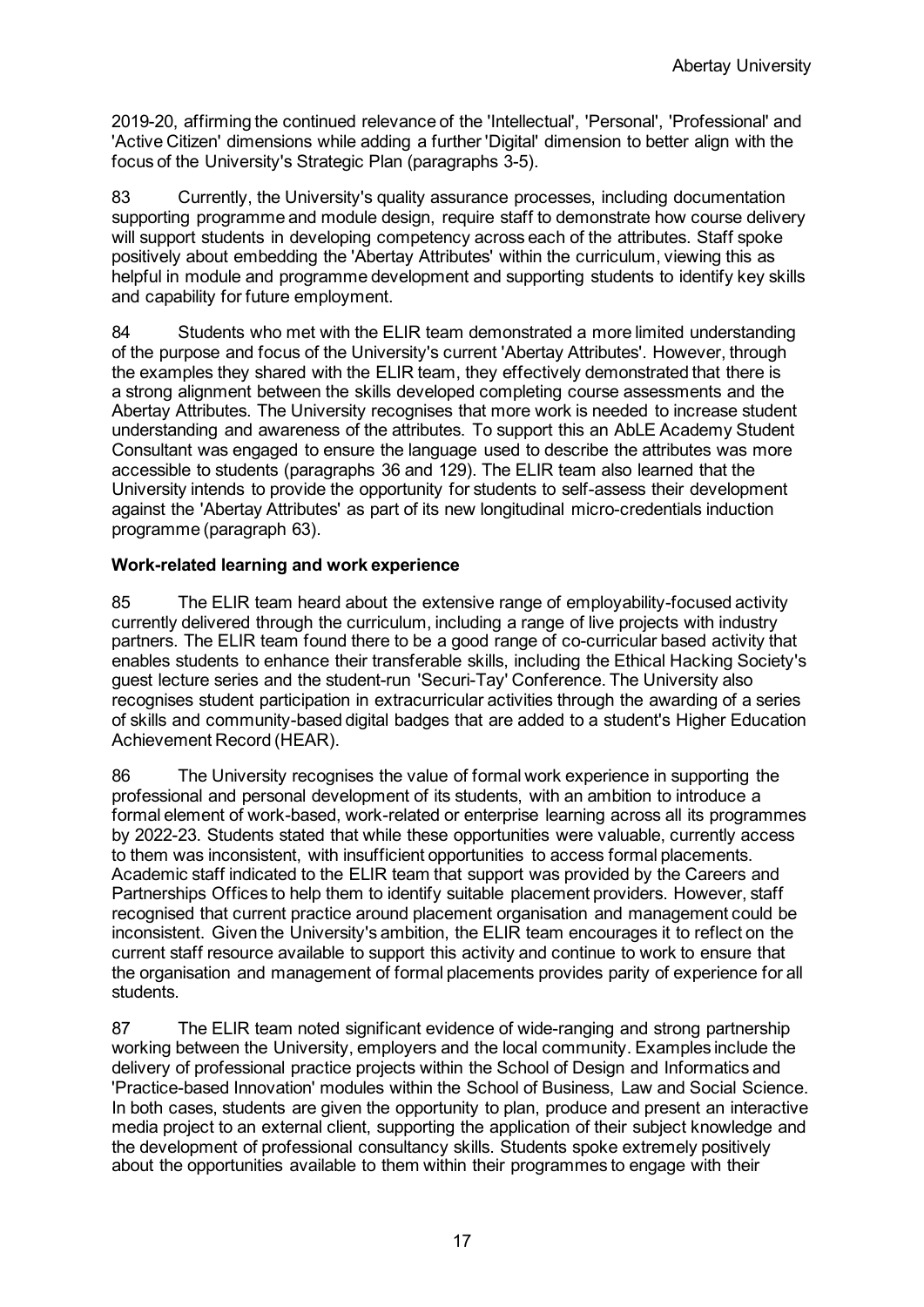professions and highly valued the skills and experience this brought to their personal and professional development. Staff spoke positively about the strength of partnership working with industry, viewing it as being key to curriculum development, extending and embedding learning from placement activities in the curriculum, and informing authentic approaches to assessment.

88 The University also provides support for students who may wish to explore starting their own business. The University's Bell Street Ventures (BSV) provides dedicated support to students and graduates at all levels to develop their business ideas, including producing business plans, financial forecasting, and working through legal issues and funding options. The ELIR team learned that a number of student ventures have been successfully launched with the support of BSV and that these enterprises are currently having a positive impact across several sectors, including Healthcare, Design and the Voluntary Sector.

89 The ELIR team commends the University's commitment to preparing students for employment, which has resulted in well-established links with employers, positive impacts on curriculum development and systematically integrates work-based and work-related learning across programmes. The use and extent of work-related opportunities across the curriculum are recognised and strongly valued by students.

# **2.4 Postgraduate taught and research student experience**

90 The University has an effective approach to managing and enhancing the postgraduate student experience which is consistent with sector expectations. At the time of the ELIR, the University had around 343 postgraduate taught and 118 postgraduate research students, setting out a strategic ambition to grow postgraduate taught numbers as part of its Learning Enhancement Strategy 2020-25 (paragraphs 120-122).

#### **Postgraduate taught students**

91 Oversight of the postgraduate taught (PGT) student experience is managed by each of the academic schools, with institutional oversight of postgraduate programmes and the student experience monitored through its quality assurance processes, such as annual monitoring and ILR.

92 Student support, representation and feedback mechanisms mirror those of undergraduate students (paragraphs 64-67, 27-33 and 39-45), with PGT students benefitting from the additional support offered by the Graduate School (paragraphs 94-99). Students are clear as to who their student representatives are, how their feedback is gathered and used to enhance their experience, and were able to provide a number of examples of how their feedback had brought about change. PGT students viewed module evaluation surveys, as being a particularly effective means of capturing and responding to their feedback.

93 While PGT students recognise they had opportunities to engage with the Graduate School through events and access to both space and facilities, they commented that they do not feel a strong sense of belonging and connection with the wider university postgraduate and research community. Staff acknowledged this change in student perception, with many believing this is an unfortunate consequence of the ongoing pandemic and a move to online delivery and remote access for these students. The ELIR team heard that plans were under development at the time of the review to specifically address these concerns. The ELIR team would encourage the University to progress with this work in order to ensure that, regardless of location of study, all PGT students have appropriate opportunities to engage in the activities offered by the Graduate School and feel part of the wider university research community.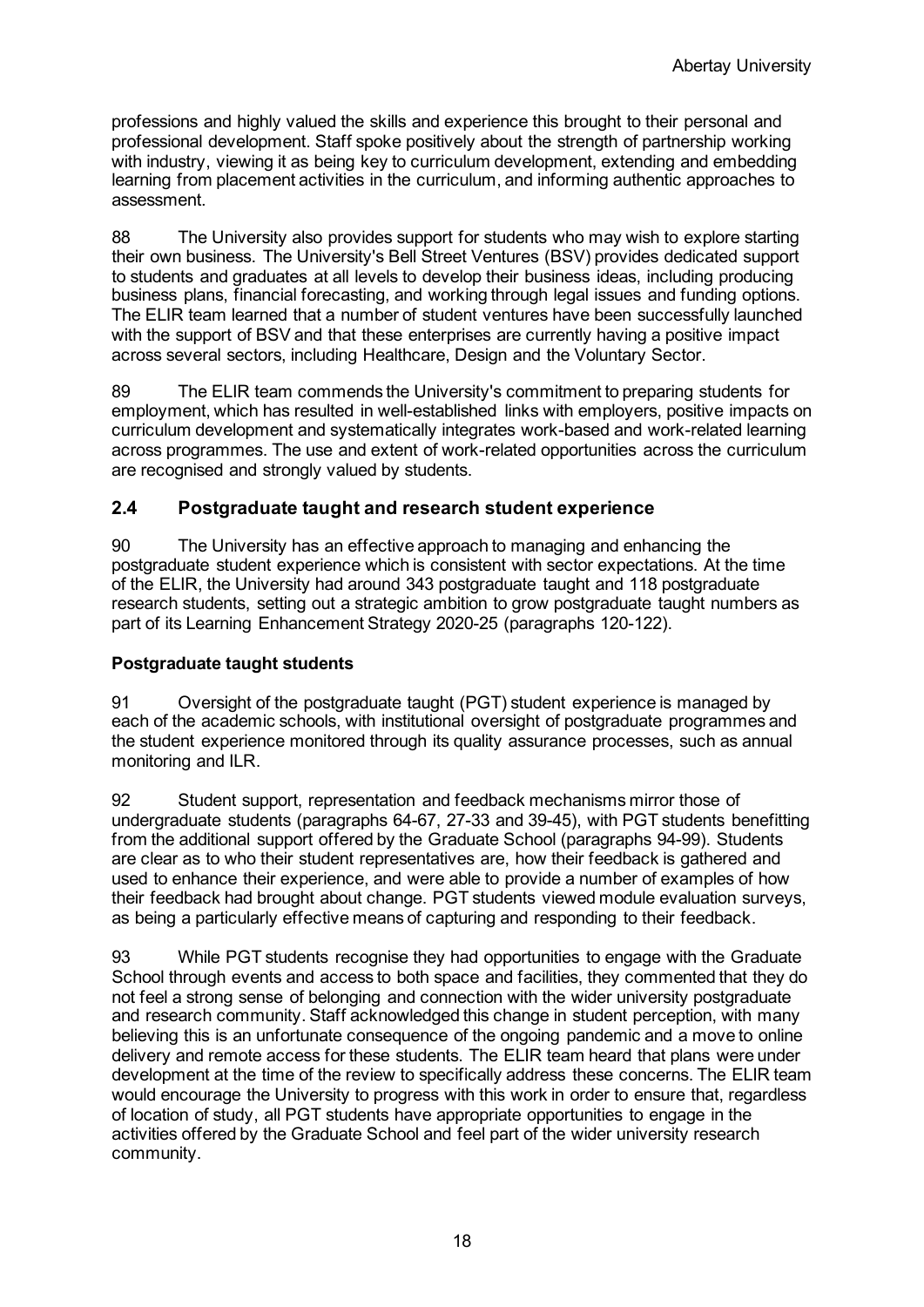#### **Postgraduate research students**

94 The Graduate School plays a key role in the development and support for postgraduate research (PGR) students. The School is physically located within the university campus in Dundee, offering dedicated flexible study and social spaces to the research community, including open plan desks, computer facilities equipped with specialist software, meeting spaces, seminar rooms, and social spaces. All postgraduate students (research and taught) have access to hot-desk study space, with research students able to request a permanent space as determined by their study needs.

95 Since the 2016 ELIR, there has been continued investment in staffing and resources of the Graduate School, enhancing support for research design, statistics and grant writing, as well as investing in key software to support tracking of personal and professional development for PGR students. PGR students spoke enthusiastically about their experiences of the Graduate School, particularly valuing the benefits that come from co-locating students which they view as supporting a meaningful research community and fostering opportunities for peer learning and sharing. The ELIR team noted this feedback is consistent with information provided by the University in the AIS.

96 Oversight of the PGR student experience is managed by Graduate School staff. Monitoring of PGR student progress is undertaken through, at least, monthly supervisory meetings with outcomes, actions and development needs recorded within a digital portfolio for each student. Decisions on progression are made through an Annual Progress Review process. As part of this process, students are required to complete an annual progress report and presentation to a Review Panel which makes recommendations on progression. There is also a Personal Development Planning process which supports PGR students to consider their professional development needs, their training needs to support progression, and to develop wider research and employability skills for their future career. PGR students articulated that they were broadly happy with the supervision and progress review activities offered by the Graduate School, with this position consistent with the outcomes of the University's Institution-led Review considering the PGR student experience.

97 PGR students are represented by school-based Research Degree Representatives who are members of the University's Research and Knowledge Exchange Committee (paragraph 159). Students can also provide feedback on their experience through the annual Research Student Survey and through the Graduate School Forum which meets at least once per term. PGR students confirmed there were sufficient opportunities to provide feedback on their learning experience and that their feedback was valued and responded to by staff at the University.

98 Following the introduction of national lockdown restrictions in spring 2020, the University introduced a 'Policy for supporting PGR students during COVID-19' to ensure appropriate support for PGRs who had been significantly impacted by the pandemic. The policy introduced a range of measures including extensions and suspension of studies, financial support and hardship, mitigating circumstances, access to facilities and development opportunities, annual monitoring and completion. Students welcomed the support they had experienced during lockdown, including the increased supervision available and the responsive approach from the University to support on-campus access for students struggling to work and undertake their research at home.

99 The Graduate School offers a wide range and comprehensive suite of development opportunities through its annual Research Development Programme which includes regular seminars, workshops, retreats, training courses and offers a bespoke Leadership in Higher Education Programme delivered by Advance HE. PGR students present annually at the Graduate School Conference, sharing outcomes from their research with peers, supervisors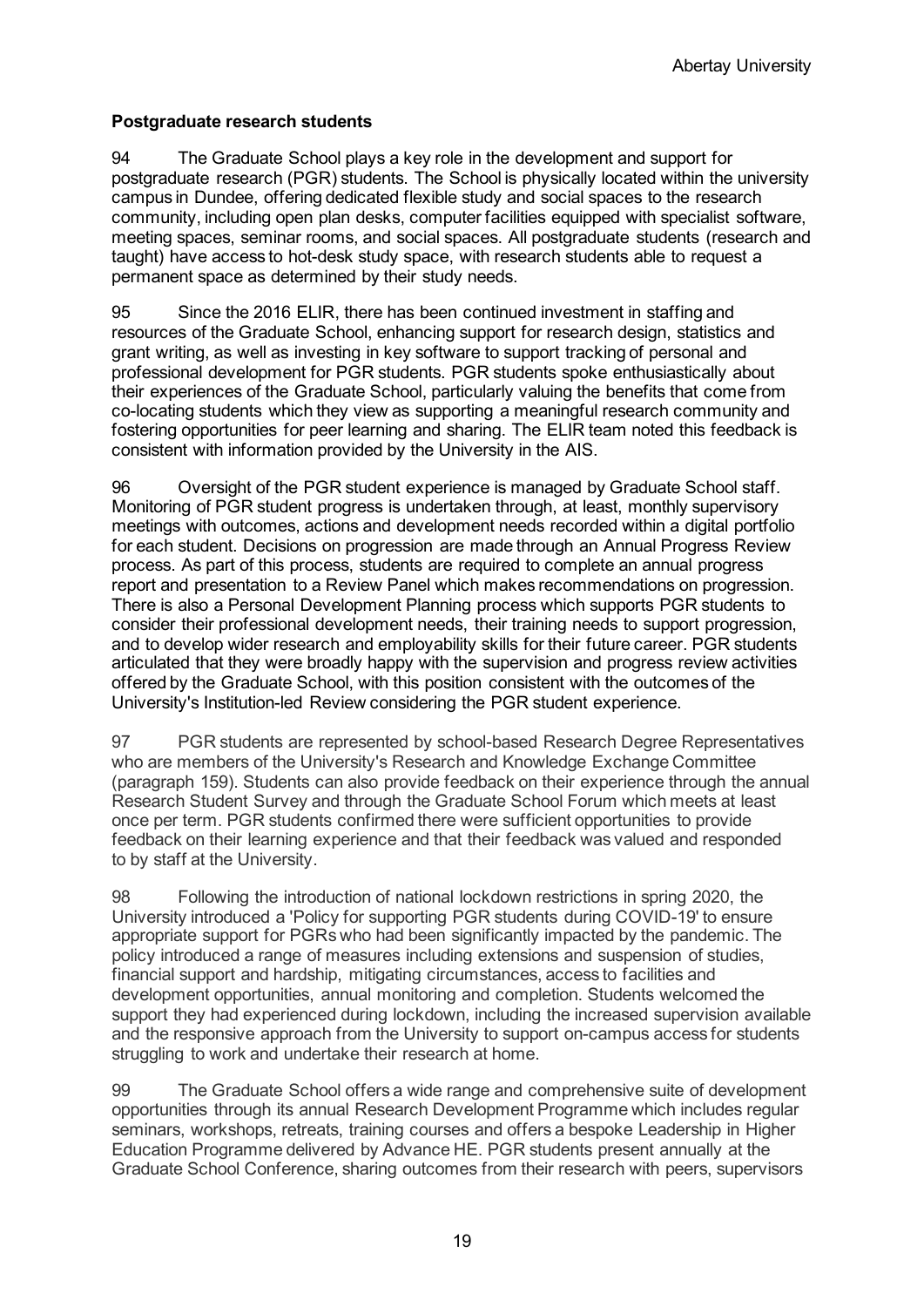and the wider university community. Students view this conference as an important opportunity to hear about the research work of others, make connections to support peer learning and sharing of experiences and expertise.

100 PGR students spoke positively about the University's proactive approach to encouraging them to seek and actively engage with both external and internal continuing professional development opportunities. Both staff and PGR students valued the wide range of support and training available to them, the networks fostered through the monthly student and staff research seminar series, and funding opportunities to support engagement at external conferences and training.

101 The University operates a robust policy and appropriate support for postgraduate students who teach. All postgraduate research (PGR) students who wish to teach are required by the University to complete its mandatory 'Preparing to Teach' programme, delivered by the AbLE Academy (paragraphs 129 and 130). This programme is currently offered twice per year, with the University recognising that the timing of PGR student enrolments and the start dates of this programme can be an issue for some students. Changes to the University's Postgraduate Certificate in Academic Practice (PGCAP) mean PGR students will no longer be able to access this postgraduate certificate (paragraph 148). The ELIR team understands that the AbLE Academy plans to develop an alternative programme for these students, which will be submitted for accreditation with Advance HE, allowing future students to gain recognition as an Associate Fellow.

102 Students confirmed that they are supported to undertake teaching as part of their PGR experience and had, in the past, valued the opportunity to engage with the PGCAP programme. Some PGR students confirmed that they were not always clear about how teaching opportunities are advertised to students, believing there would be benefits to both the University and PGR students if the University developed a protocol for recruitment to teaching opportunities.

103 A number of PGR students who met the ELIR team also had the opportunity to become Student AbLE Consultants, valuing the opportunities this role provides to contribute to enhancement and learning and teaching research projects (paragraphs 36, 38, 84, 112 and 129).

# **2.5 Learning environment**

104 The University has effective arrangements in place for reviewing and enhancing the quality of the learning environment. Since the 2016 ELIR, the University has continued to review its approach to learning and teaching, developing what it describes as a 'sticky campus' in which staff and students have access to, and use of, campus-based facilities and digital technologies, with a focus on informal learning and technology-enhanced spaces.

105 The University has also made significant investments in both its physical campus, as well as its digital infrastructure to support learning and teaching. Key investments have included a major refurbishment of the library which created diverse spaces to support independent, social and group study; the creation of a Collaborative Learning Suite - a technology-enriched learning environment designed to support active and collaborative learning; and a number of school-based facilities including new laboratories and technology enhanced learning spaces.

106 The University has set out in its Learning Enhancement Strategy (paragraphs 120-122) and Digital Strategy (paragraph 125) - a commitment to 'using digital technologies to provide accessible, inclusive, engaging and inspirational teaching and learning'. Achieving this means the University has committed to a significant financial investment over the next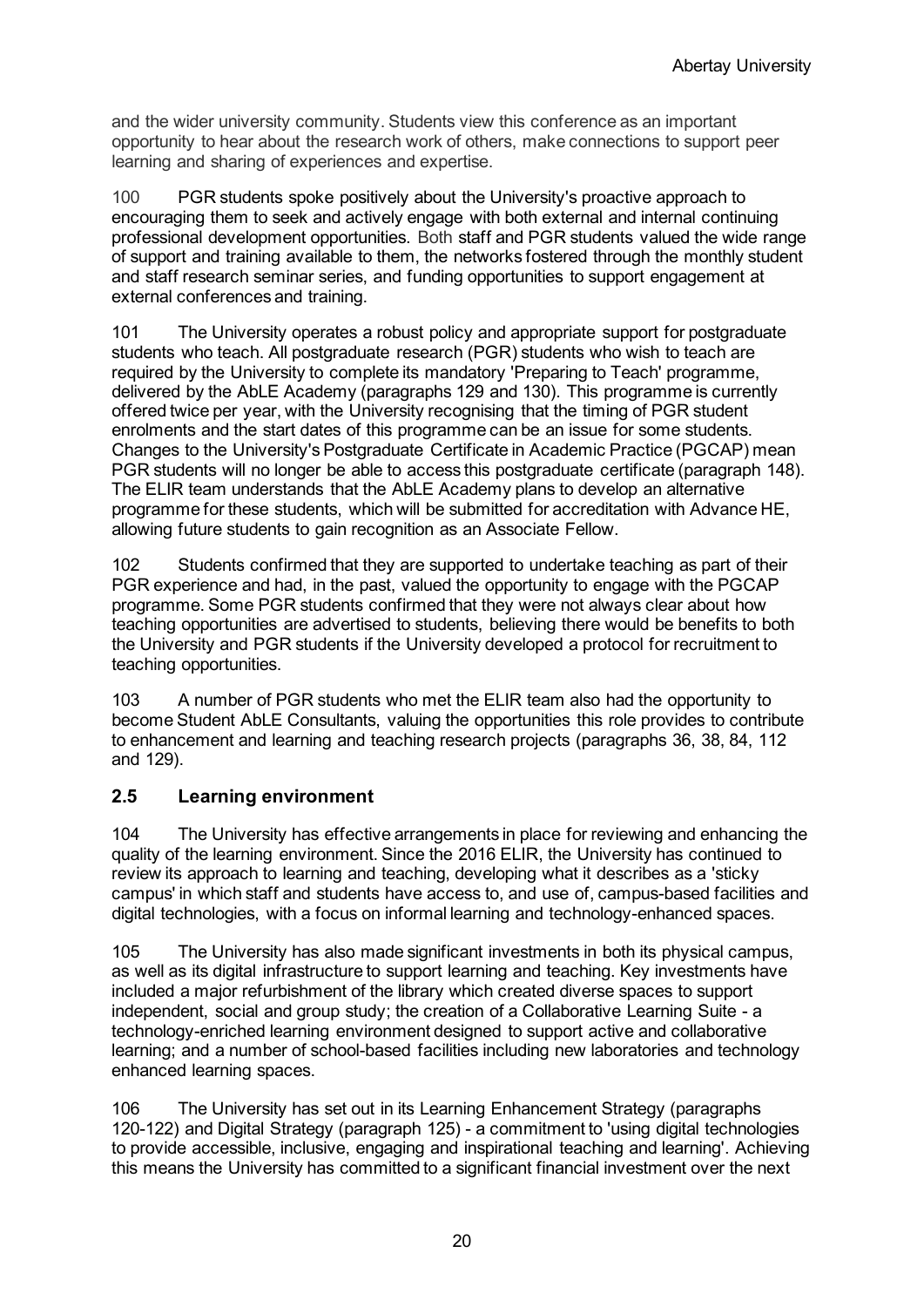five years to deliver digital transformation across all areas of its activities. Implementation of the University's Digital Strategy is being coordinated by the recently-appointed Head of Transformation who has led a range of consultation activities with staff and students to inform the implementation plan and a range of strategic projects to enhance systems, infrastructure and process (paragraph 125). The ELIR team learned that key priorities within the digital transformation project include enhancing data access and data-driven decision-making, supporting systems integration, and continued development of staff digital skills and competencies. Monitoring, review and evaluation of the work will be progressed by a Programme Board in early spring 2022 with key targets and outcomes to be set, and will be reported to the Senior Management Team.

107 A review of the University's virtual learning environment (VLE), completed in 2018, resulted in the procurement of a new VLE. Staff and students were actively consulted as part of the procurement process, with staff and the Technology Enhanced Learning Support (TELS) team working collaboratively on the transition of teaching materials on to the new VLE. In response to student feedback during the procurement phase, the consistent use of a standard template for teaching content has helped with student engagement. The new VLE received positive feedback from staff and students. The ELIR team also heard from staff that the VLE has improved consistency of use and is supporting the University to capture learning analytics data linked to student retention, helping to identify students at risk of disengaging from their studies (paragraph 69).

108 The new VLE is also viewed by the University as being particularly effective in supporting the rapid pivot to online and blended learning approaches that was required as part of its response to the COVID-19 pandemic. In meetings with the ELIR team students fed back positively regarding the University's use of technology during the pandemic, particularly valuing the use of lecture capture to support their studies. Students stated that they would welcome the long-term adoption of lecture capture to support the delivery of curriculum content. Staff also recognised the advantages of lecture capture as an effective tool for supporting online and remote teaching. The ELIR team was informed during the review that, in response to student feedback, the University was working on procuring a new content capture system which would better integrate with the VLE.

109 In response to the COVID-19 pandemic and the rapid shift to online learning, the TELS team and the AbLE Academy produced a series of written guidance, templates and online resources and offered training to staff in the use of key technologies. Workshops were also developed, delivered and tailored to meet the needs of academic staff in each of the divisions. Further support was also provided by the TELS team for students in session 2020-21 through the introduction of the 'Learning how to learn online' module. Work has continued into 2021-22 to support staff and students to move to blended learning, including developing a series of blended learning principles, a student guide to blended learning produced in collaboration with the Students' Association, and support materials available through the VLE for staff and students.

110 Students confirmed that, during the pandemic (which remained ongoing during this ELIR), they had been supported to engage effectively with online learning and teaching, and affirmed the work of the TELS team and the AbLE Academy. Students also spoke positively about being able to remotely access learning resources and materials through the library.

#### **2.6 Effectiveness of the approach to enhancing the student learning experience**

111 The University has an effective approach to enhancing the student learning experience. This is evidenced in a range of ways, including arrangements to support the engagement and representation of students and its approaches to routinely gathering,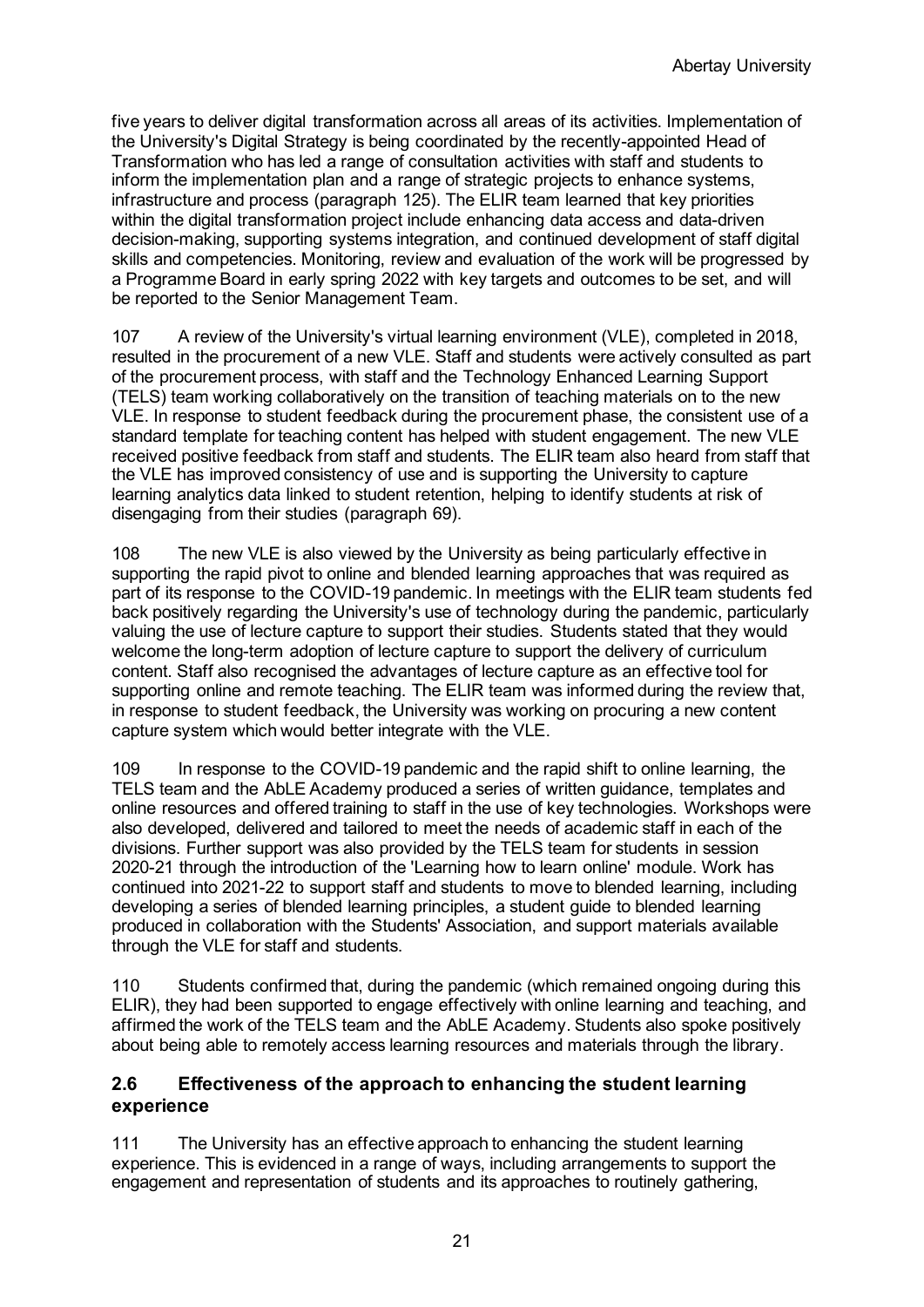analysing and responding to student feedback, which allow students to be clear that their feedback is valued and acted upon. Making greater use of learning analytic information and the recent introduction of the Student Support Officer role is a positive development towards a better institutional understanding of the reasons behind student withdrawals.

112 The University is commended for establishing a strong culture of partnership working with its student body which ensures effective student representation and engagement in the range of institutional enhancement projects currently underway. The introduction of the student AbLE consultant role in particular has further embedded student partnership into enhancement activity.

113 The University has a successful long-term and ongoing ambition to widening access to study. The University has appropriate mechanisms in place to support it to proactively monitor the changing characteristics of its student population. The University is commended for its reflective approach to proactively support and embed equality and diversity in its enhancement activities. This is evidenced by a wide range of initiatives and developments to support equality, diversity and inclusion, including the University's 'Lead Voices' initiative and its inclusive employability support for students with autism, which demonstrates an ongoing commitment to building an inclusive and accessible learning community and environment for all.

114 The University has an effective and student-centred approach to supporting students at each stage of their learner journey, providing a comprehensive range of services and activities to support students during their learning experience. The University's commitment to preparing students for employment - which has resulted in well-established links with employers, positive impacts on curriculum development, and systematically integrates work-based and work-related learning across programmes - is commended. The use and extent of work-related opportunities across the curriculum are recognised and strongly valued by students.

115 The University has effective arrangements in place to manage and enhance the postgraduate student experience. All postgraduate students receive support from the University's Graduate School which provides access to campus-based facilities and resources, as well as offering a wide range of development activities and events to support the research community. Both academic staff and postgraduate research students value the role of the Graduate School in fostering a research community and supporting research development, however, given feedback from its postgraduate taught students, the ELIR team encourages the University to work to ensure that, regardless of location of study, this student group has appropriate opportunities to engage in the activities offered by the Graduate School and feel part of the wider university research community.

116 The University has effective arrangements in place for managing and enhancing the quality of the learning environment, evidenced by the significant investments in both its physical campus, as well as its digital infrastructure to support learning and teaching since the last ELIR. The University has made effective use of its new VLE, coupled with significant development of staff skills training and pedagogical approaches to support staff and students with the transition to a more blended approach to the delivery of teaching and learning.

117 The University is asked to build on its emerging plans aimed at improving student retention, by developing an evidence-based institutional approach to identify, implement and regularly evaluate the impact and effectiveness of interventions on its retention performance.

118 In response to student feedback and information contained within its quality assurance processes, the University is asked to continue to work with staff and students (across all modes of study), to address the improvements that students would like to see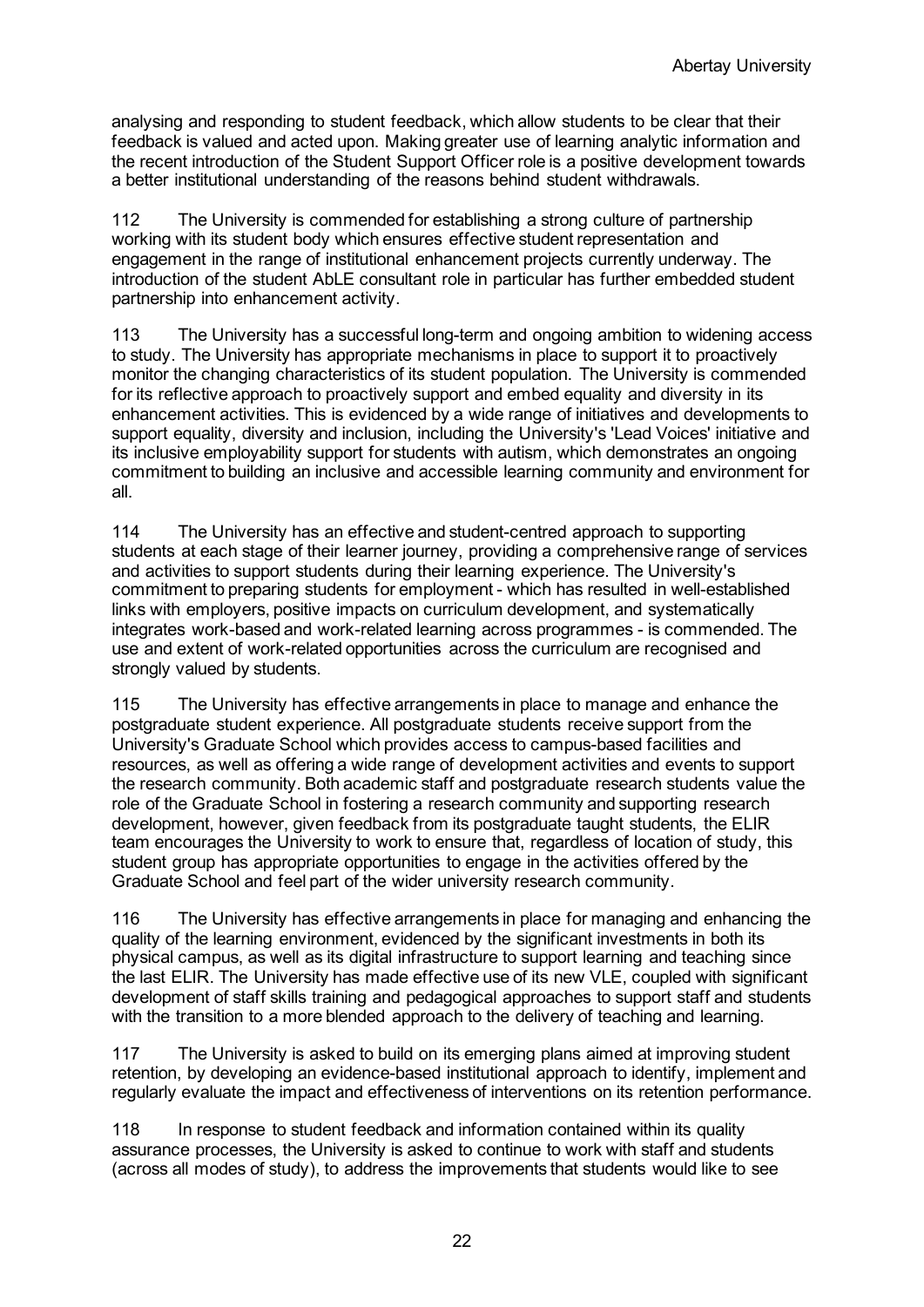around consistency in the quality of the assessment feedback they receive, ensuring the impact of changes in feedback practice can be appropriately evaluated.

# <span id="page-24-0"></span>**3 Strategy and practice for enhancing learning and teaching**

#### **3.1 Strategic approach to enhancement**

119 Overall, the University employs an effective approach to enhancing learning and teaching and the wider student experience managed through its Learning Enhancement Strategy, governance and committee structures, and supported by the schools and the Abertay Learning Enhancement Academy (AbLE). This is evidenced by the range of opportunities provided to staff to enhance their pedagogic practices and to share best practice both centrally and within their schools. The ELIR team heard that staff are well-supported and have a clear understanding of the range of support available to them.

#### **Development and implementation of strategy**

120 The Learning Enhancement Strategy (LES) (2020-25) is one of four core strategies underpinning the University Strategic Plan (paragraphs 3-5) and was produced following a broad range of consultation events held in 2019 involving senior management, the academic schools, professional services staff and students. Staff and students also had appropriate opportunities to comment on the LES through university committees and through Students' Association structures. Staff and students confirmed to the ELIR team that they had been given a number of opportunities to contribute to the development of the LES, with staff explaining how they had done so, by participating in workshops, focus groups, leadership forums and divisional meetings.

121 The Deputy Principal and Deputy Vice-Chancellor has responsibility for the delivery of the LES, which incorporates five key strategic priority areas: Teaching Excellence; The Student Journey; Digital Education (which is also covered within the University's Digital Strategy); Academic Partnerships; and Pedagogic Research. Three of these five strategic priorities - Digital Education, Partnerships and The Student Journey - are led by a School Head of Teaching, Quality and Learning Enhancement (TQL) (paragraphs 131 and 132). The remaining two priorities - Teaching Excellence and Pedagogic Research - are led by AbLE's Quality Enhancement Manager and the Dean of SAS, respectively.

122 The ELIR team notes that the ambitions set out in the LES include pedagogic research as a priority area and that pedagogic research also features in the Research and Knowledge Exchange Strategy, with 'Effective Learning and Pedagogy' being one of six areas of pooled excellence that cut across organisational structures to address key research challenges. At the time of this ELIR, approximately 25% of staff are undertaking pedagogic research. The ELIR team understands that the University has recently established a leadership group of academics with expertise in pedagogic research to lead on developing an approach and programme of work to support the University's ambitions to raise the quality of its pedagogic outputs. The ELIR team view this as a positive development in supporting the University to successfully deliver both the Learning Enhancement and Research and Knowledge Exchange strategies.

123 While the LES was approved by TLC and University Senate in January 2020, the ELIR team understands that the 'illustrative indicators of success' for this strategy have continued to be subject to discussion and revised. Senior staff and academic staff confirmed to the ELIR team that the 'indicators of success' for LES are still in development and these are 'intentionally developing over time'.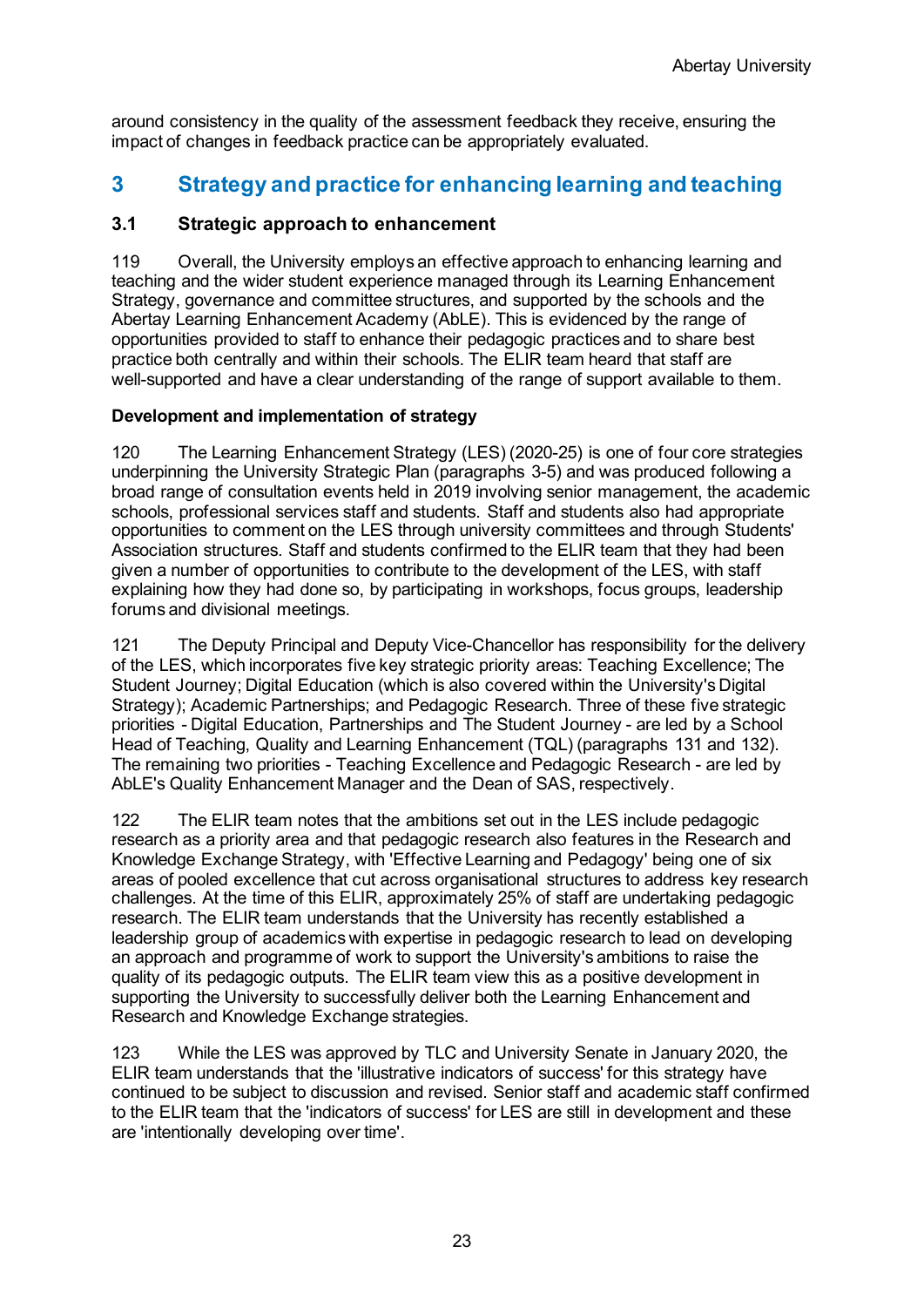124 While the ELIR team accept that it is entirely appropriate for the University to revisit the 'success indicators', especially given the impact of the ongoing COVID-19 pandemic, it was clear from meetings with a range of staff, that there is a lack of understanding beyond senior colleagues of the focus or priorities of the LES or how progress is being monitored and evaluated. The ELIR team, therefore, encourage the University to reflect on its current approach to the dissemination, monitoring and evaluation of the LES, believing there are benefits to the University from ensuring greater staff awareness of the strategy and its indicators of success, with more regular reporting on progress at university and school-level committees, supporting it to systematically track progress of the Strategy's implementation (paragraph 157).

125 The Deputy Principal and Deputy Vice-Chancellor is also responsible for the delivery of the University's Digital Strategy. A recent update to the LES indicates that a number of actions within the Digital Education priority area of this strategy will actually be developed within the University's Digital Strategy. The implementation of the Digital Strategy is being taken forward by the Head of Transformation (paragraph 106).

126 Given the importance that the University currently places on digital learning, reflected as a theme within its strategies, and the investment identified for the digital transformation project (see paragraph 106), the ELIR team believes there would be benefit in the University ensuring that the senior colleagues leading on the delivery of both strategies and the digital transformation project, work closely together, in order to ensure consistency across strategies and allow the University to achieve the maximum impact from this work. The ELIR team also believe there would be benefits to the University in clarifying, for both staff and students, how its digital ambitions will be delivered across both the Learning Enhancement Strategy and the Digital Strategy, confirming which staff roles are responsible for delivery in each identified priority area and ensuring that progress across these work areas is effectively coordinated, monitored and reported upon (paragraph 157).

127 The ELIR team understands that the LES also refers to the expectation that 'subject areas will develop additional subject-specific indicators'. In meetings with staff, the ELIR team learned that KPIs are incorporated into annual operational plans, with Teaching and Learning annual reports also produced at school, division and programme level (paragraph 178). In reading a sample of these reports, the ELIR team's view is that currently the format of these reports does not readily map to the key areas of the LES and, as a result, very few school reports seemed to comment on their contribution to the delivery of the LES.

128 Overall, the ELIR team concluded that the University employs a broadly effective approach to strategic planning in relation to learning and teaching, with a particular strength being the widespread consultation with staff and students during the formulation of the University Strategy and its underpinning strategies, including the LES (2020-25). The ELIR team recommends that the University should undertake work to ensure that among all staff there is a clear understanding and ownership of these strategies, and how they inform institutional priorities and actions. In support of this, the University is asked to enable effective and systematic implementation, supported by appropriate monitoring and evaluation of impact to ensure the achievement of strategic goals.

# **The Abertay Learning Enhancement (AbLE) Academy**

129 The Abertay Learning Enhancement (AbLE) Academy, led by the Dean of Teaching and Learning has oversight of the implementation of the Learning Enhancement Strategy (LES) and provides strategic and operational leadership for teaching and learning across the University. AbLE also offers a range of development opportunities for staff, including leading on the delivery of the Postgraduate Certificate in Academic Practice (PGCAP), the University's 'Going for Gold' scheme, a seminar series and a biennial conference. AbLE also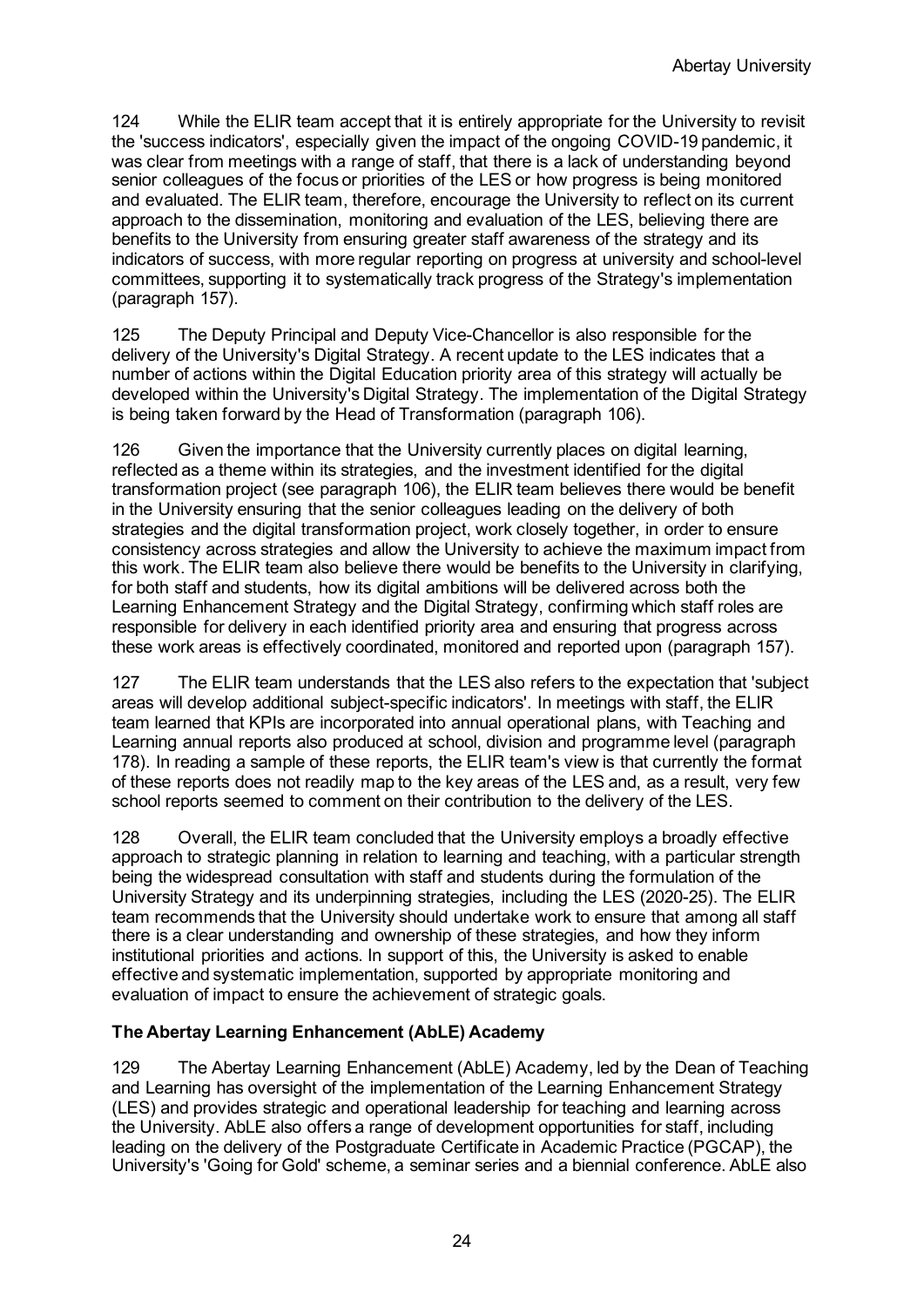supports a number of student consultants who work with staff on the delivery of a range of enhancement projects (paragraph 36).

130 The ELIR team understands that AbLE and TELS work collaboratively through mechanisms such as a digital forum, chaired by the TQL lead for Digital Learning. This collaborative working has resulted in a number of positive developments including the production of a set of principles for blended learning and support materials provided through the VLE (paragraphs 108 and 109). Academic staff commented very favourably about the work undertaken by both AbLE and TELS, confirming that these units work well together. The ELIR team view these structural changes positively and while it is too early to determine the impact, the University is encouraged to evaluate the effectiveness of this change, especially in light of the increased demand for support for online teaching and learning.

#### **School Heads of Teaching Quality and Learning Enhancement (TQLs)**

131 The three-school based Heads of Teaching Quality and Learning Enhancement (TQLs) provide a direct link between the AbLE Academy and the academic schools, and have lead responsibility for ensuring colleagues are kept informed of changes to university policies and regulations (paragraph 8). These university-wide roles support the delivery of three of the University's thematic priorities of Digital Education, Partnerships and The Student Journey. The TQLs report to the Dean of Teaching and Learning in AbLE on these thematic priorities and the appropriate Dean of School for their contribution to their academic area.

132 In discussions with the ELIR team, staff viewed their Head of TQL as an important and effective point of contact for advice on regulation within each school and also provided support and information on good practice in assessment. The three Heads of TQL also explained that they work collaboratively, which helps them to identify good practice from across the wider university for dissemination within their schools. While these Head of TQL roles are very new, the ELIR team view their appointments as a very positive development in supporting the dissemination and sharing of practice across the University, encouraging it to ensure progress with plans to evaluate the impact and effectiveness of the roles once established.

# **3.2 Impact of the national Enhancement Themes and related activity**

133 The QAA national Enhancement Themes are an important external reference point for the University and make a demonstrable contribution to its policy and practice for enhancing teaching and learning. Engagement with the Enhancement Themes is broadly in line with sector expectations, with the University actively contributing to the Themes since their introduction, including both staff and students contributing to sector events such as the QAA Enhancement Conferences.

134 The University's participation in the current Enhancement Theme ('Resilient Learning Communities') is led by the Dean for Teaching and Learning, supported by the Enhancement Themes Steering Group formed in February 2021. The continued use of a cross-disciplinary institutional team, which draws on the expertise of academic and professional services staff and has appropriate student representation, continues to be the core of Abertay's approach to the internal management of its Theme activities. The Dean for Learning and Teaching reports on progress with the University's Enhancement Theme plans to TLC.

135 In previous years, the budget received for participating in the Enhancement Themes has been augmented by university funding to support pedagogical projects aligned with the Themes, known as the Abertay Teaching and Learning Enhancement Fund (ATLEF). The ELIR team understands that, at the time of this review, this funding is currently under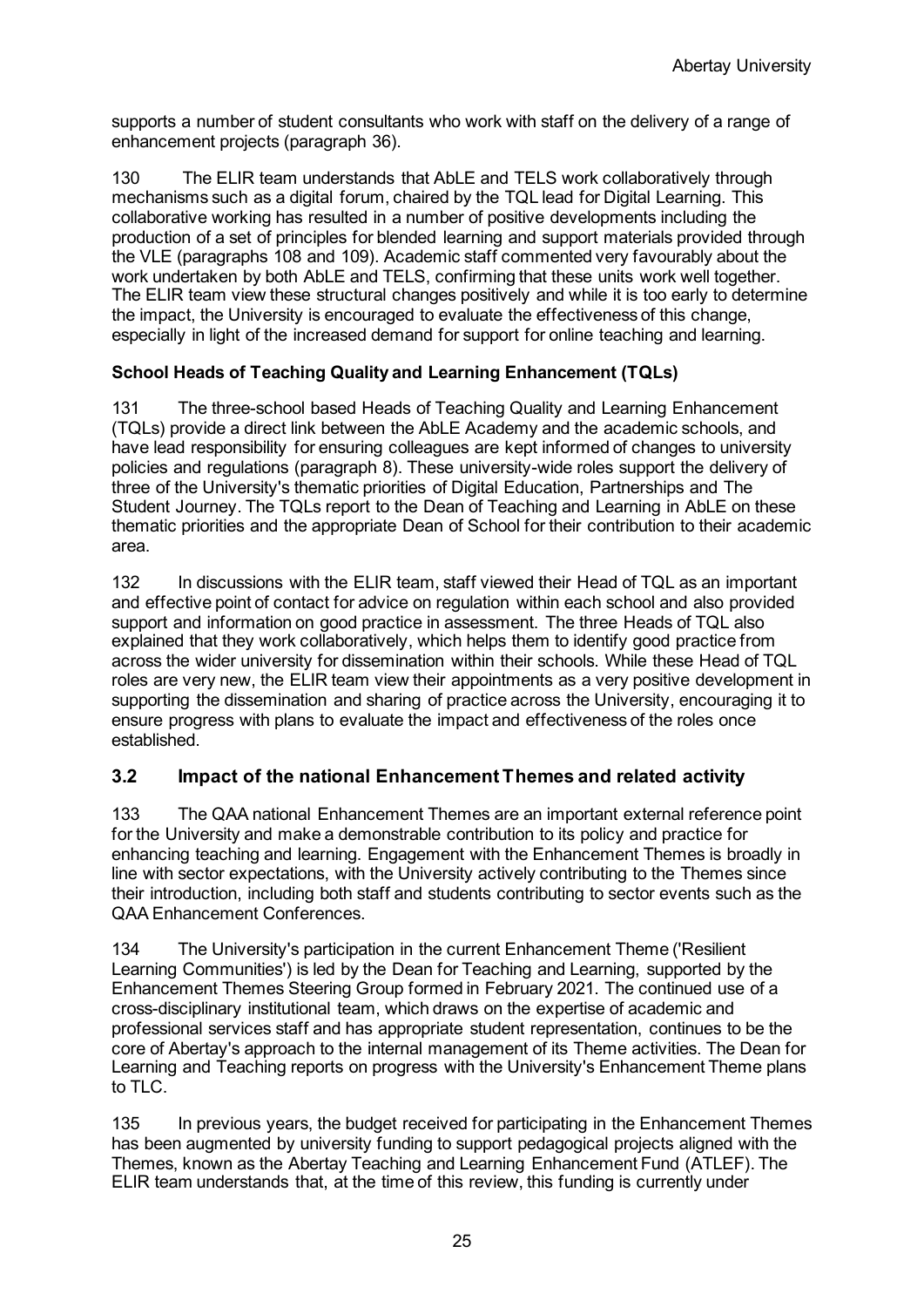development as part of the replacement for the AbLE Associates scheme. The ENABLE fund will, in future, support projects within the University using its Enhancement Themes' budget.

136 The RA outlines a number of initiatives that have arisen as a result of Theme work. The Student Transitions Theme (2014-17) linked into the University's strong widening participation ethos and saw the institution support five student-led ATLEF projects on a range of topics (paragraph 36). During the final year of this Theme, 10 staff-led projects played an active role in the development of institutional policy and practice - for example, a project considering the accessibility of the University's online teaching and learning environment was considered during the work to procure its new VLE (paragraphs 107-109).

137 The University used the opportunities presented by the 'Evidence for Enhancement' Theme to review its annual monitoring processes and use of data (paragraph 178). Outputs from the Abertay-led 'Intangibles' collaborative cluster project have contributed to the development of the Learning Enhancement Strategy (paragraphs 120-122). In the RA, the University states that the success of the Theme has been 'less about the individual projects and more about helping to support the ethos of evidence-led approaches to enhancement'.

138 In the current Theme ('Resilient Learning Communities'), the University is leading the Personalised Approaches to Resilience and Community (PARC) collaborative cluster, with plans to focus on its retention activities (paragraphs 68-73), and the development of a suite of micro-credentials to support student transitions (paragraphs 63, 71, 76).

139 The University recognises in the RA that more needs to be done to increase the visibility of the Enhancement Themes across the institution, noting the linkage between Theme activity and the origin of outputs and resources is not apparent beyond members of the senior team. The ELIR team also supports the University's position, with the majority of the wider staff body who met the team largely unaware of outcomes, resources or activities that had taken place as part of the University's current or previous Themes work. The ELIR team encourages the University to further develop its plans, through its Enhancement Themes Steering Group, to improve staff awareness and participation in Themes-related projects and consider how this work can more explicitly be linked to supporting the delivery of university strategies and plans.

# **3.3 Approaches to identifying and sharing good practice**

140 The University has an effective and systematic approach for identifying and sharing good practice, using a range of formal and informal mechanisms, which are provided both centrally and locally, with the AbLE Academy (paragraphs 129 and 130) playing an important role in supporting the sharing and dissemination of practice linked to enhancing teaching and learning.

141 The University's biennial Learning and Teaching Conference provides opportunities for staff to share their practice and engage in productive discussions around learning and teaching. These conferences are complemented by smaller thematic seminars run monthly (since 2013) by the AbLE Academy. Staff play an active role in deciding the focus of each seminar, ensuring these sessions reflect current issues and remain relevant to their intended audience. Staff confirmed that they had found engagement with the workshops and seminars delivered by the AbLE Academy and TELS teams to be particularly beneficial during the move to online learning, seeing these as an important opportunity to share best practice and learn new digital skills with colleagues. This activity has also resulted in the production of a range of high-quality online resources that have helped staff feel more confident in their approach to online delivery (paragraph 109).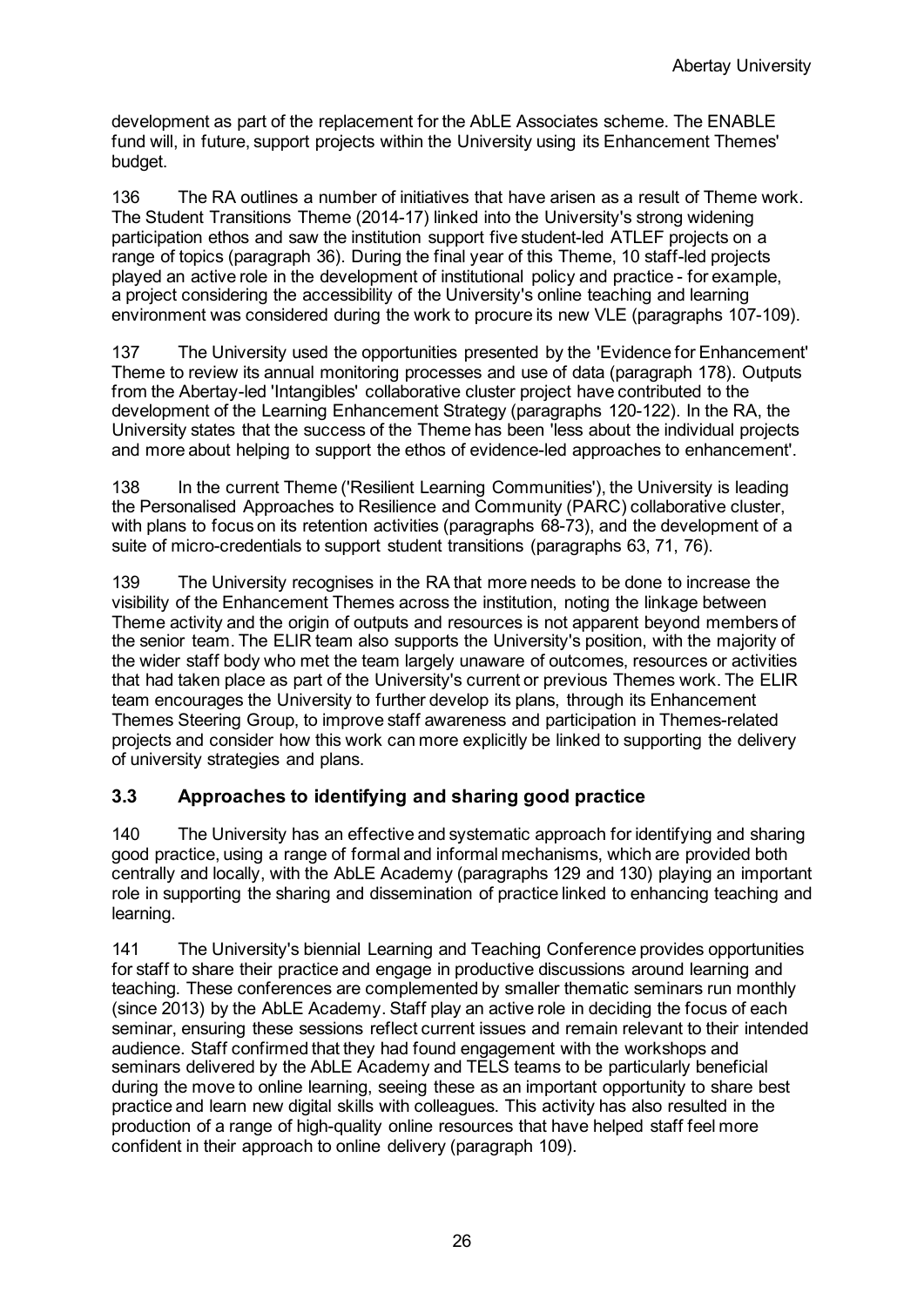142 There are also a number of opportunities for staff to present their pedagogic practice and research, including as part of the Postgraduate Certificate in Academic Practice (PGCAP) (paragraph 148) where colleagues are expected to present their work to the wider academic community either by contributing to one of the University's internal seminars/workshops or by participation in QAA's Enhancement Conferences. Schools and divisions also hold meetings to discuss good practice linked to learning and teaching with school annual away days, having this as a core item within their broader agendas. Staff who met the ELIR team spoke positively about the range of development activities available to them.

143 The identification and sharing of good practice is also embedded within the University's committee structures and key quality assurance processes including programme approval, Institution-led Review (ILR) and annual monitoring (paragraphs 169-173 and 174-178). Although a standard template is used for annual reports, the ELIR team's view, based on the sample provided, is that there is variability across the schools, divisions and professional services on the reporting of good practice. The Academic Quality and Standards Committee (AQSC) also plays an important role in identifying and sharing practice at university level (paragraph 160). All ILR and programme approval panel and committee members are expected to disseminate the examples of practice they learn about within their schools, divisions and professional service areas, with the ELIR team broadly content that this is indeed the case. In the academic schools, the School Academic Committee plays an important role in the sharing of ideas and practice.

# **3.4 Engaging, developing and supporting staff**

144 The University has a comprehensive range of effective mechanisms (both formal and informal) for engaging, developing and supporting staff that are responsive to the needs of staff and aligned to the University's strategic direction - creating a supportive community for staff who feel engaged. The AbLE Academy, the TELS team and the Graduate School work collaboratively to provide a comprehensive range of staff development activities for those involved in learning, teaching and research. These include the University's Postgraduate Certificate in Academic Practice (PGCAP); a biennial teaching and learning conference; a workshop and seminar series; its 'Going for Gold programme; development for postgraduates who teach; and support for research supervisors.

145 Staff spoke very positively about their engagement with the range of activities available. Development for programme leaders is also provided by the AbLE Academy, with staff who had participated in this programme confirming that they had found it supportive and effective in developing them in the programme leader role.

146 The People Services directorate coordinates induction for new staff, support for career progression and promotion, a staff review scheme and aspects of staff development such as leadership and managing staff. Newly-appointed staff spoke favourably about their experience of induction into the University, finding the online mandatory training to be of particular value.

147 The University set a target to have 100% of all staff involved in teaching and learning having some type of professional recognition by the end of 2020. Staff can achieve this by completing the University's 'Going for Gold' programme or the Postgraduate Certificate in Academic Practice (PGCAP). At the time of the current ELIR around 75% of academic staff have Fellowship with Advance HE. Influenced by the ongoing pandemic and recognising the impact of staff turnover, the University recognises its original target as unrealistic. The current Learning Enhancement Strategy (paragraphs 120-22) sets an indicator of success specifically relating to new staff, with the expectation that 'staff appointed for teaching and supporting student learning (including relevant professional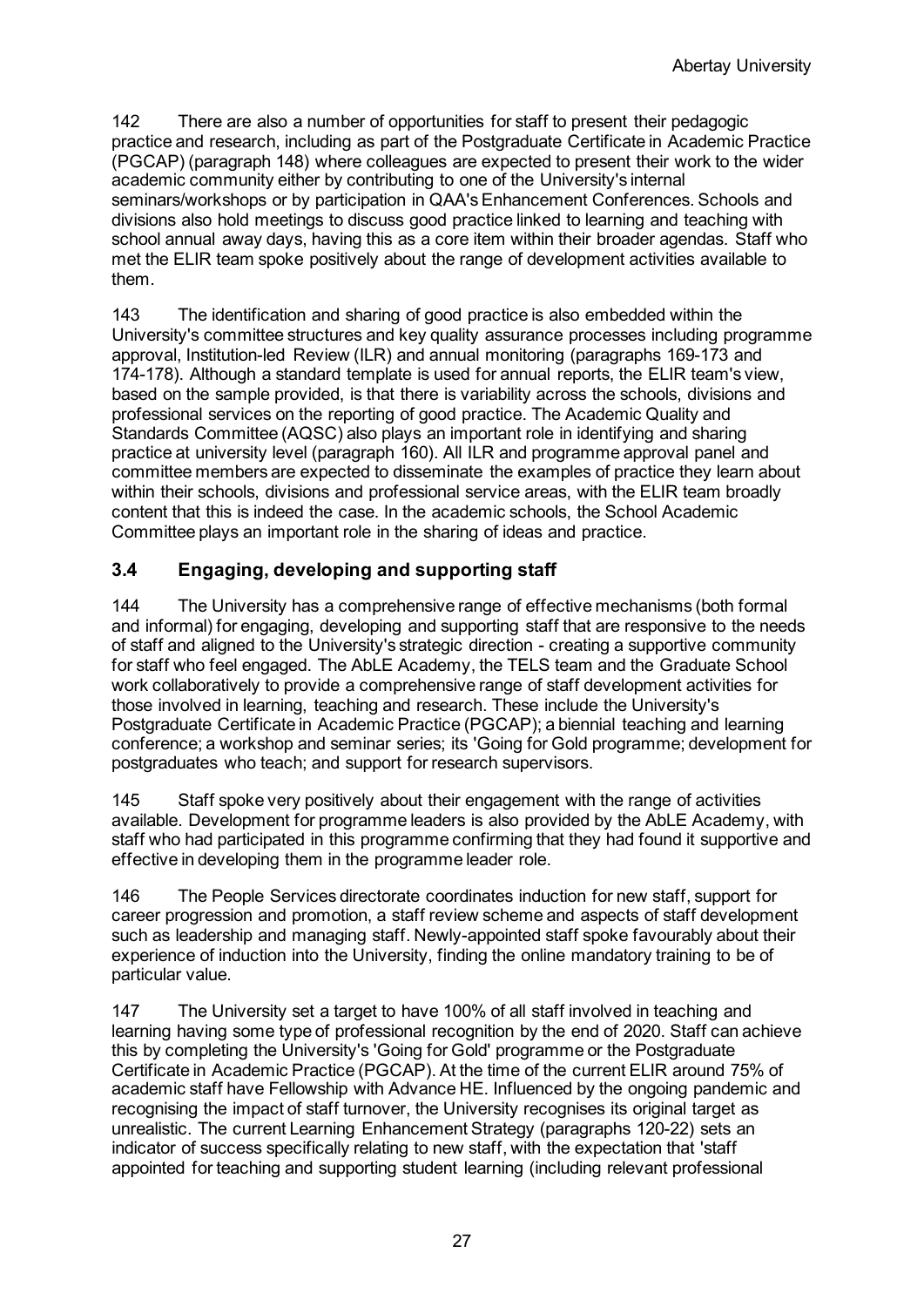services staff) gain appropriate national professional recognition within two years of joining the University.

148 At the 2016 ELIR, the University had in place a mature Postgraduate Certificate in Higher Education Teaching (PGCert HET) which was, at that time, accredited by the Higher Education Academy (HEA). In 2018, as part of a successful reaccreditation by HEA, the University revised the PGCert HET, with the scope of the new programme (the Postgraduate Certificate in Academic Practice (PGCAP)) embracing 'both teaching and research'. As a result of a number of operational challenges and feedback that the programme did not meet the needs of either its students or their managers, at the time of this ELIR, the PGCAP is subject to further redevelopment which returns its focus to teaching and learning. The appointment of a new Head of Researcher Development means the Graduate School will be able to widen the University's capacity to support early career researcher development separately (paragraphs 99-101).

149 The support provided by the AbLE Academy and TELS was viewed by staff as being particularly important in enabling colleagues to swiftly and successfully transition their teaching and learning online at the start of the COVID-19 pandemic (paragraphs 79, 108- 110, 130 and 141). Staff spoke about the value of the development events offered, the production of a suite of supporting resources delivered at this time and that their feedback was used to enhance future sessions. Further support for staff was also provided at division level. The RA states that the University's Audit and Risk Committee commissioned an independent audit of its approach for blended delivery, the outcome of which was positive (paragraph 167).

150 The ELIR team understands that in response to the pandemic, a short life working group which was formed initially to guide staff through the early stages of online delivery, has become the University's Learning Technologies Development Forum, chaired by the TQL SAS who has the strategic role for Digital Education. The ELIR team remains unclear about the role of this forum in supporting the delivery of the digital theme within the Learning Enhancement Strategy and the Digital Strategy, and the digital transformation project (paragraphs 106 and 125).

151 The University has an academic promotion policy, and a set of role profiles which set out responsibilities at the various grades. Workshops led by People Services and the Deans of school support staff with the promotions process, with staff commenting positively on the support available. Promotions take place annually and the University's grade structure is underpinned by the Higher Education Role Analysis (HERA) system. The University also operates a review scheme for staff, with colleagues articulating how the mandatory Annual Development Discussions with their line manager helps to prepare them for career progression, outlining examples of how these conversations aided them to identify and access appropriate career development opportunities.

152 The University participates in the Aurora leadership development programme for women both as mentors and mentees. Mentoring opportunities are also available, for early career academics, through the Teaching, Research and Academic Mentorship Scheme (TRAMS) which is a partnership involving a number of other UK institutions. Academic staff spoke very positively about their involvement in this scheme and explained how discussions on progression and promotion have been particularly beneficial to them.

153 The ELIR team commends the University, through the activities delivered by the AbLE Academy, the TELS team and the Graduate School, for providing a comprehensive range of staff development and support opportunities, both formal and informal, to those involved in learning, teaching and research. These development opportunities are responsive to the needs of staff and the University's strategic direction and contribute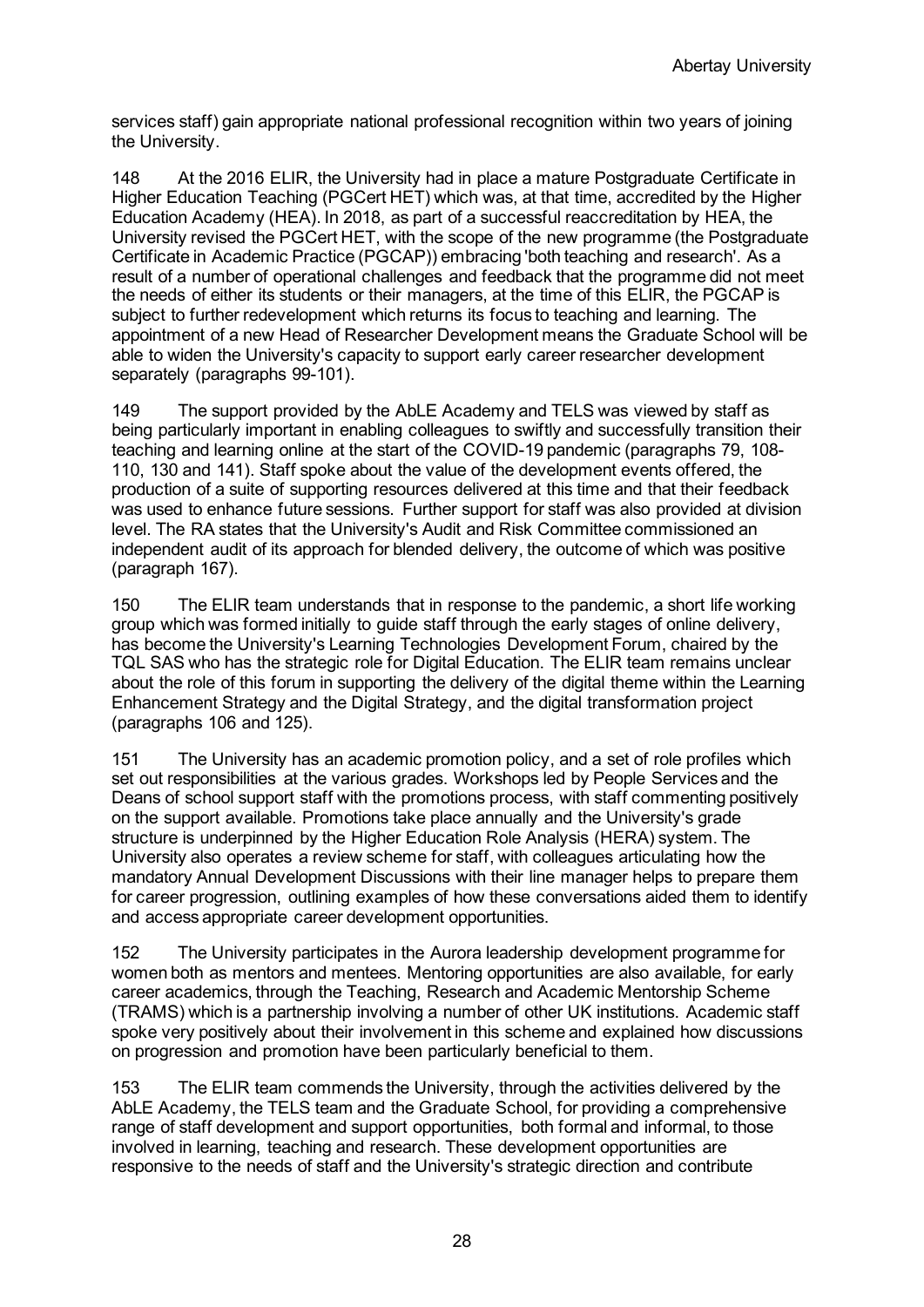to a supportive culture.

#### **3.5 Effectiveness of the approach to implementing institutional strategies and enhancing learning and teaching**

154 Overall, the University employs an effective approach to enhancing learning and teaching and the wider student experience managed through its Learning Enhancement Strategy, governance and committee structures, and supported by the schools and the Abertay Learning Enhancement Academy (AbLE).

155 The University has systematic mechanisms in place for identifying and sharing good practice, using a comprehensive range of both formal and informal mechanisms to achieve this. The University's governance and committee structures and quality processes also support this. The recent appointment of the School Heads of Teaching Quality and Learning Enhancement (TQLs) is seen as a positive development to further enhance the identification and sharing of good practice across the University.

156 The University, through the activities delivered by the Abertay Learning Enhancement (AbLE) Academy, the Technology Enhanced Learning Support team and the Graduate School, is commended for providing a comprehensive range of staff development and support opportunities, both formal and informal, to those involved in learning, teaching and research. These development opportunities are responsive to the needs of staff and the University's strategic direction and contribute to a supportive culture.

157 The University employs a broadly effective approach to strategic planning in relation to learning and teaching, with a particular strength being the widespread consultation with staff and students during the formulation of the University's Strategic Plan and its underpinning strategies, including the Learning Enhancement Strategy (2020-25). The University is required to undertake work to ensure that among all staff there is a clear understanding and ownership of these strategies, and how they inform institutional priorities and actions. In support of this, the University is asked to enable effective and systematic implementation, supported by appropriate monitoring and evaluation of impact to ensure the achievement of strategic goals.

# <span id="page-30-0"></span>**4 Academic standards and quality processes**

# **4.1 Key features of the institution's approach to managing quality and academic standards**

158 The University has effective arrangements for managing the quality and securing the academic standards of its awards. Procedures are clear, comprehensive and applied consistently across the University. The ELIR team was able to confirm that the university policies and procedures meet the expectations of the UK Quality Code for Higher Education (the Quality Code) and the Scottish Funding Council (SFC) guidance to higher education institutions on quality (2017-22). The University has mapped its policies and processes to the Quality Code and is aware of areas for further development. Abertay's Academic Governance Framework aims to ensure that the quality and standards of its provision are monitored and enhanced to improve the overall experience of students.

# **Governance of quality and learning and teaching**

159 The University Court is the University's governing body. Chaired by the University Principal and Vice-Chancellor, the Senate is the senior academic body of the University with responsibilities for teaching and learning activities, awards and credit-bearing provision, along with providing the strategic overview of the taught academic portfolio, quality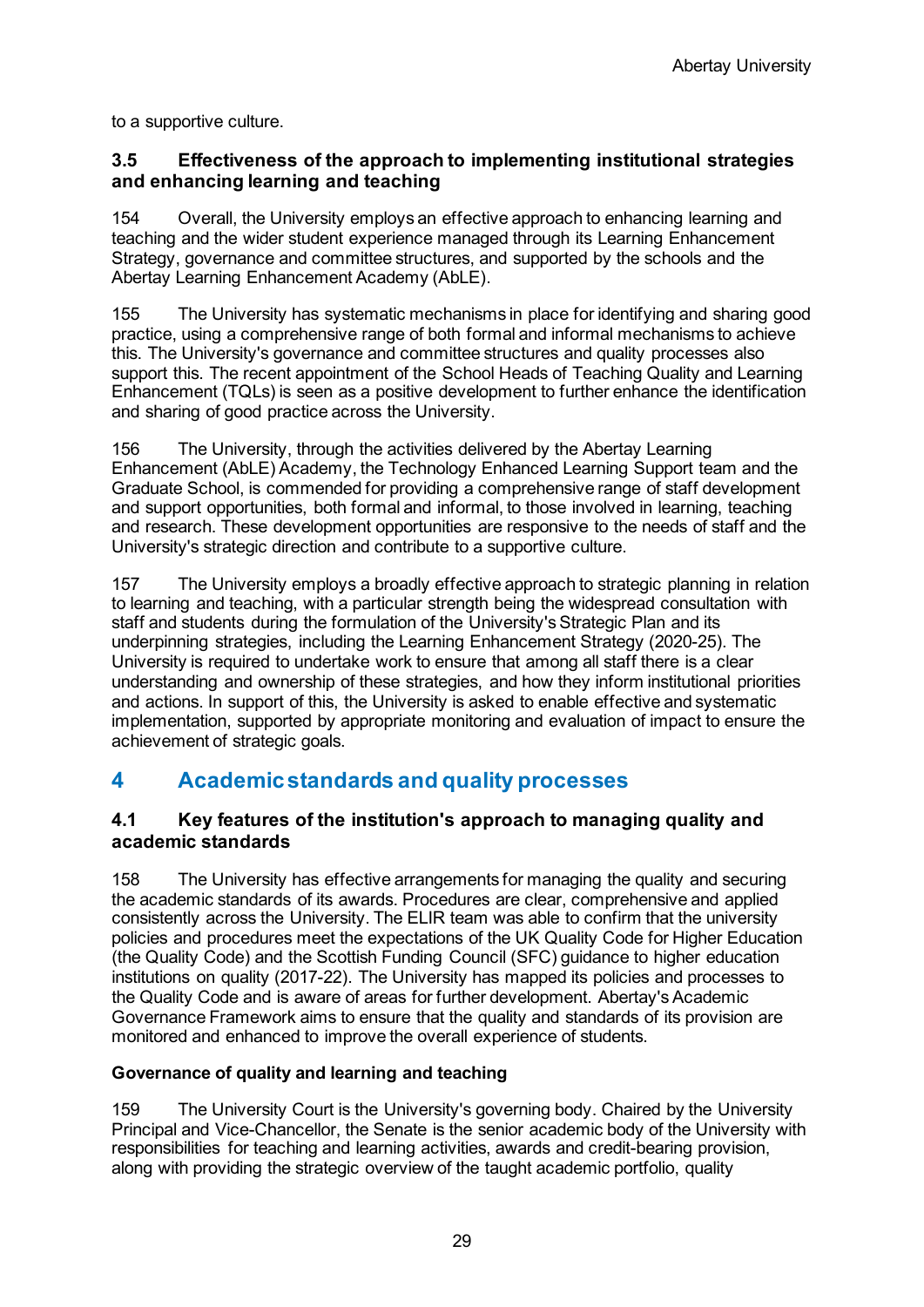assurance and enhancement. Senate has two sub-committees to which it delegates aspects of its responsibility. These are the Teaching and Learning Committee (TLC) and the Research and Knowledge Exchange Committee (RKEC). RKEC has responsibility for regulatory processes and compliance, and policies for research degrees. A number of boards/panels including assessment boards report directly to the Senate.

160 The TLC has two sub-committees - Academic Quality and Standards (AQSC) and the recently-established Partnerships (PC) (paragraph 163 and 213). School Academic Committees (SACs) for the three academic schools also report to the TLC, and work in partnership with the AQSC to ensure that quality and standards are upheld and enhanced. Each of the SACs have responsibility for the strategic direction of enhancement and dissemination of best practice in the schools and receive matters from school Student Voice Fora (paragraphs 30 and 31). Short Life Working Groups (SLWGs) report and make recommendations on specific issues remitted to them by Senate and other committees. The ELIR team is content that the Academic Governance Framework (paragraph 163) sets out appropriate terms of reference and membership of relevant committees, with their minutes demonstrating they meet their remits.

161 Executive responsibility for managing and enhancing quality and assuring standards rests with the Deputy Principal and Deputy Vice-Chancellor, assisted by the Dean for Teaching and Learning and the Dean of Research of the Graduate School. The Graduate School has operational responsibility for research degree provision (paragraphs 94-99) and AbLE provides support for quality enhancement (paragraph 129-130). The ELIR team was able to confirm from meetings with staff that there is a sound understanding of the various roles and structures in place to support the assurance and enhancement of teaching quality and standards at school and institutional levels.

162 The ELIR team noted that, since the 2016 review, changes to the University's governance arrangements have been introduced, including updating the constitution of the University Court by Order of Council in 2019; changes to the membership of Court; and the reconfiguration of the Senate, including revised arrangements for delegation to Senate committees.

163 The ELIR team also noted that the University reviewed and revised its Academic Governance Framework in 2018-19, with the aim of improving the quality and efficiency of academic processes. Its new framework replaces two previous governance frameworks one for teaching and learning, and one for research. The University planned to review this new framework after one full academic session, but this has been postponed for a year due to the ongoing impact of the pandemic. The newest version of the governance framework was approved by Senate in June 2021 in order to approve the establishment of a new Partnerships sub-committee of the TLC with oversight of aspects of the University's collaborative provision (paragraph 213). The ELIR team is content that the current academic governance framework is clear, and enables a consistent approach to the enhancement of quality and academic standards within the schools.

164 In the RA, the University describes its approach to managing quality and to setting, maintaining, reviewing and assessing academic standards as a multi-faceted one which includes a number of elements: Institution-led Review (ILR); annual monitoring and reporting; periodic programme approval, and monitoring and review; strategic planning; academic regulations and the management of assessment; and the use of external reference points. Taken together the quality assurance processes provide a framework for securing academic quality and standards.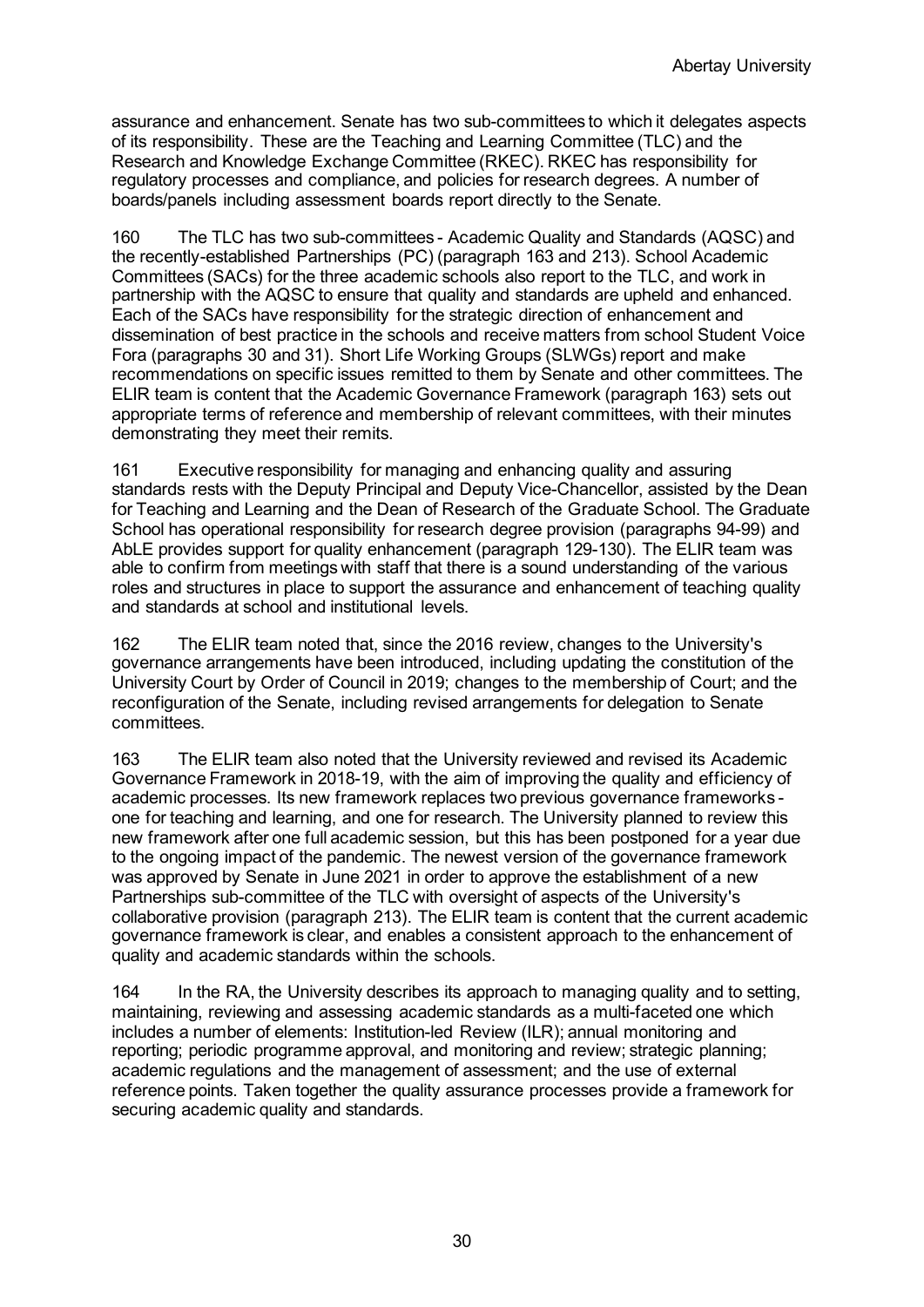Abertay University

#### **Regulation and assessment**

165 The University maintains three sets of regulations covering its undergraduate, taught and research postgraduate programmes, setting out its requirements and expectations for students, with these supplemented by programme-specific requirements and other policies and guidance where appropriate. The University's academic regulations were revised in 2015-16 and are reviewed annually before being submitted for approval by TLC and the Senate.

166 The University expects module and programme-level assessment policies, practices and procedures to align with a common set of agreed principles, standards and expectations which, on the whole, were well understood by students and staff the ELIR team met and reflected in documentation reviewed by the team (paragraph 79). The University's Principles of Assessment, its Assessment Policy and Internal Moderation Guidance promote the use of a consistent approach to assessment setting, marking and providing student feedback. The Assessment Principles outline that assessment should be designed to improve student learning, recognise and reward achievement, be progressive, inclusive, authentic and support student transition. The University monitors adherence to its Assessment Principles through the AQSC (paragraph 160).

167 The management of assessment of students was affected by the COVID-19 pandemic, with the University developing policies, including a COVID-19 Fair Assessment Policy, to ensure students were not unduly disadvantaged. In order to assure itself that academic standards were not compromised as a result of these measures, two reviews were commissioned - one by the University's auditors and the other by its Audit and Risk committee (paragraph 149). These reviews provided substantial assurance to the University that the measures taken were effective and that controls were satisfactory. There was only one recommendation relating to ongoing review of the academic governance framework. The ELIR team's view is that the University's regulatory framework is appropriate, and the changes made to policies to ameliorate the impact of the pandemic on students are in line with measures taken by the wider sector. Arrangements for the assessment of doctoral degrees are overseen by the Graduate School and conform with sector expectations (paragraph 96).

168 The ELIR team noted that a paper produced for the University Senate and Court related to student retention, referred to the use of 'scaling' as a means of adjusting module marks to compensate for weaknesses in the conduct of assessment, with 'scaling' referred to in the paper as 'being uncommon'. The paper goes on to outline that the use of 'scaling' is one of a number of actions potentially used by the University to improve retention. In meetings with staff, it was confirmed that the University currently does not have processes, regulations, guidance, or protocols referring to 'scaling' or marks adjustment which would ensure a consistent institutional approach capable of central oversight. The ELIR team recommends that the University introduces an appropriate and consistent policy for the scaling of marks before the start of the 2022-23 academic year. This policy should be communicated to staff, students, external examiners and collaborative partners.

#### **Programme approval**

169 The University's policies relating to the development, approval, and modification of programmes and associated modules are aligned to sector expectations, taking account of the *Scottish Credit and Qualifications Framework* (SCQF), relevant Subject Benchmark Statements, and relevant qualifications and professional accreditation requirements. Institutional guidance is comprehensive and aims to promote a consistent approach.

170 The University's approach to programme approval has been revised in response to the 2016 ELIR. This review indicated the need for the University to 'tighten arrangements for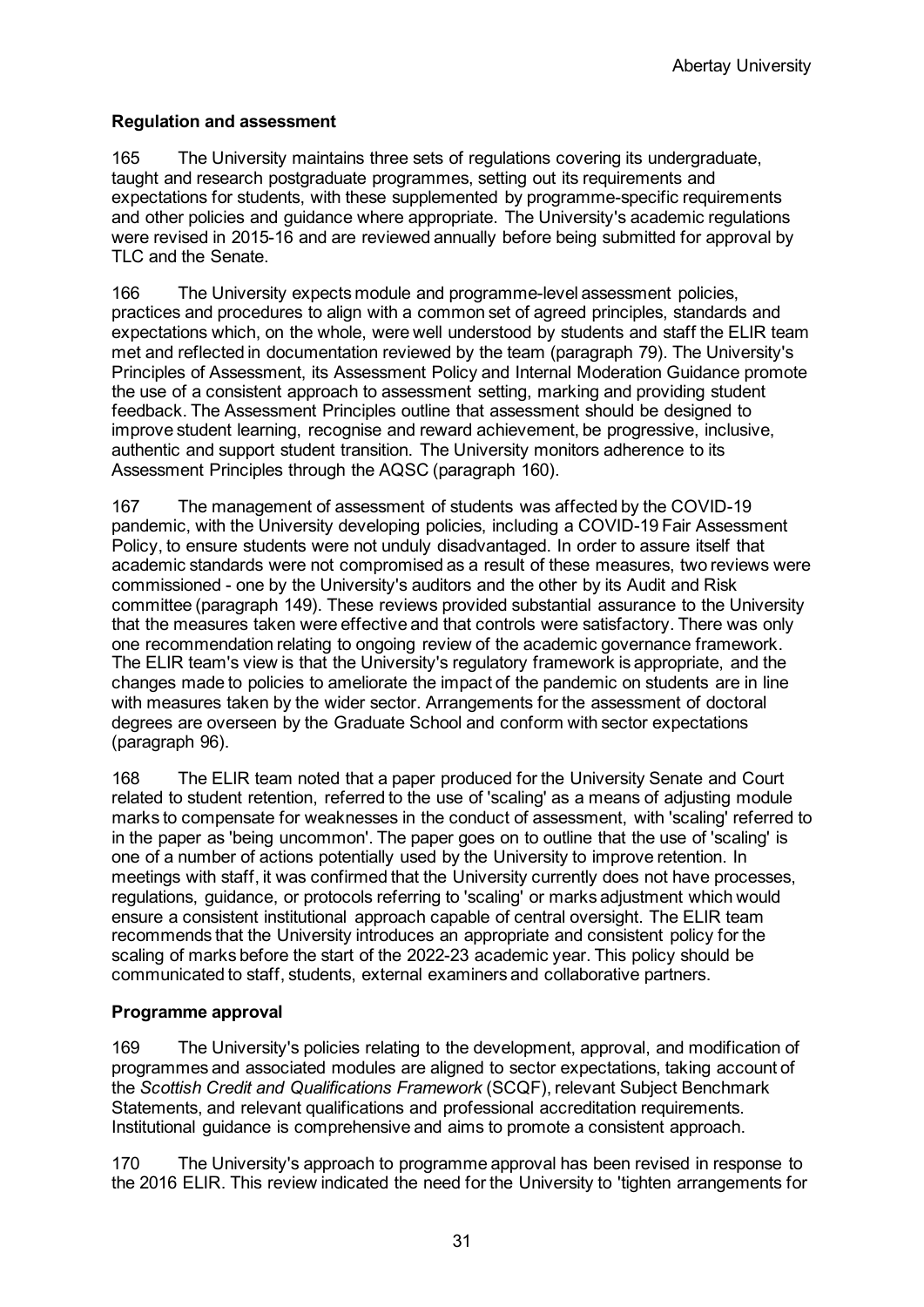securing the accuracy and clarity of reporting at institutional level including in centrallyproduced programme review documentation', necessitating a review of the programme approval processes. Additionally, the review of the University's Academic Governance Framework (paragraph 163) resulted in the creation of the AQSC, where one of its roles involves the centralisation of programme and module approval, removing the power of the academic schools to approve their own academic provision.

171 The resultant programme development and approval processes are documented in the University's Programme Approval and Change Management Handbook, with other associated guidance. This documentation confirms the arrangements for approval at various stages of the process before final approval by the Senate, and specifies matters to be taken into account in the developmental work and the full process. New programme proposals commence at the school level and the ELIR team was able to confirm, from the sample of documents provided, that there are appropriate separations between considerations of the business case and academic requirements.

172 Programme approval advisory panels and programme change approval panels scrutinise proposals and make recommendations to the AQSC and the TLC. Membership of the panels is appropriate, including external representation and representation from accrediting bodies where relevant. The University's approach to student representation on approval panels has developed from observer status to full membership with effect from the 2021-22 academic year, thus meeting the expectations of the Quality Code.

173 Procedures for amendments to existing provision and for module approval, elective changes, programme and module cessation, requirements for joint/combined programmes, and creation of the definitive record are clearly set out. Normally, the University's programmes and modules are approved without a time limit, but programmes are usually reapproved in accordance with the procedures and timelines set out in the University's ILR process. Staff demonstrated a good understanding of the programme and module approval processes. Due to the pandemic, the University implemented reviews and changes to modules in an agile but robust manner to enable student success with effective quality controls in place. The University provides supportive training for staff and students involved in the relevant processes. Documentation scrutinised by the ELIR team, including programme and module approval documents, enabled it to confirm that institutional sector expectations are being adhered to.

#### **Institution-led Review (ILR) and annual monitoring**

174 The University's Institution-led Review (ILR) process is a systematic and consistent approach to reviewing all credit-bearing provision. The 2016 ELIR recommended that the University implement a 'detailed and self-reflective scrutiny of all provision at the subject level with ample opportunity for engagement by external subject specialists'. The ELIR team was able to confirm that, following a review of its processes, the University's revised arrangements appropriately address this recommendation and a forward schedule of ILR activity is in place.

175 The examples of ILR documentation provided in the University's AIS and reviewed by the ELIR team, were consistent with the University's ILR guidelines, demonstrating the use of appropriate external expertise and student representation. The ILR process is also supported by information and data sets provided by the University's Strategy and Planning Team for each academic area being reviewed.

176 Discussions with a range of staff groups confirmed that the ILR process was now seen as central to the University's quality and enhancement processes. Student reflection on their involvement in ILR was also positive with student representatives commenting positively on the training provided by the University prior to participation in the ILR process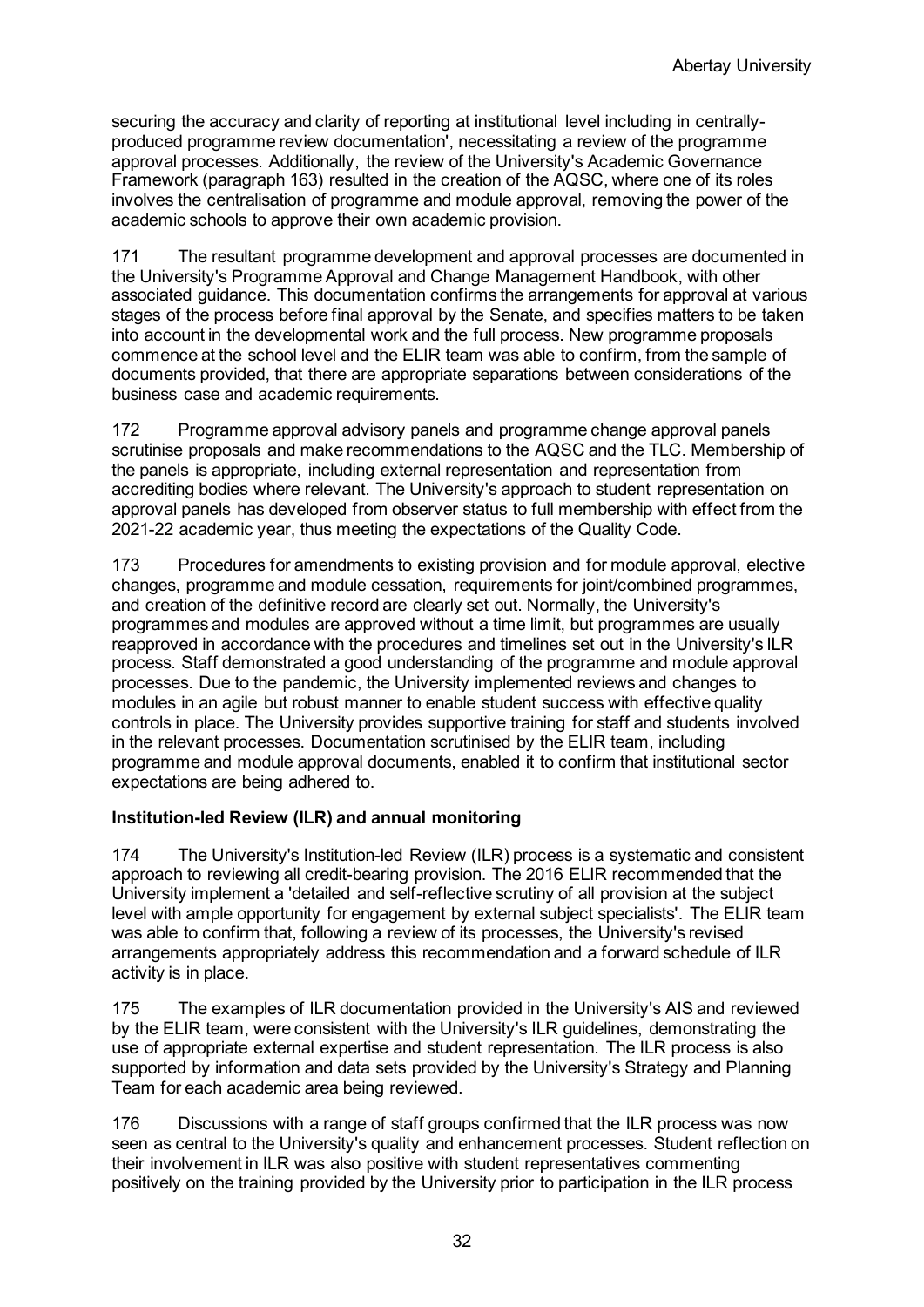(paragraph 28).

177 ILR reports and their related action plans are reviewed initially by AQSC and TLC prior to being reported to Senate. Following TLC approval, the ILR action plans are monitored and overseen annually at the respective School Academic Committee (SAC) (paragraph 160). Completion of the actions is reported to TLC. In cases where the ILR results in a 'limited effectiveness' or 'not effective' outcome for an academic area, TLC and University Senate may mandate additional progress reporting to the relevant SAC and TLC.

178 In a development resulting from the 2016 ELIR recommendations, the University's annual monitoring process now encompasses school, division and programme-level reporting. Programme and division annual reports are reviewed and approved at SAC, with any actions being monitored by this committee. School Annual Reports are also considered at the relevant SAC, prior to submission and formal approval at AQSC, which also progresses recommendations. AQSC also reviews the annual reports produced by the University's professional service areas. In terms of the PGR student experience, the Research and Knowledge Exchange Committee approve the Research Degrees Annual Report. Oversight by TLC ensures that key themes and issues arising from school annual reports are noted and disseminated at institutional, school, Students' Association and professional service levels.

#### **Review of professional services**

179 The review and reporting process for the University's student-facing professional services is currently based on services' annual reports and plans which focus on teaching and learning, and the broader student experience. The University acknowledges that its current arrangements require a review in order to ensure they align with SFC guidelines and expectations, the ELIR team agree with the University's position.

180 The ELIR team understands that a comprehensive review of all the University's student-facing professional services is planned for April 2022. The ELIR team noted that the University intends to undertake this review based on the current academic ILR guidelines which had been amended to establish the 'Institution-Led Review 2020-24 Handbook: Support Services', to ensure a systematic approach to the 2021-22 Professional Services review. The ELIR panel welcome this development and asks the University to continue with its plans to revise and implement a process for reviewing student-facing professional services to ensure a continuous, systematic review of services from academic year 2022-23. The ELIR team, therefore, recommends that the University ensures that the new processes link effectively to the existing institution-led review process for academic areas, allowing for institutional oversight, fully engages students, and incorporates appropriate externality.

# **4.2 Use of external reference points in quality processes**

181 The University effectively uses a range of external reference points in the setting, management and enhancement of its academic standards and quality processes. These are embedded in core quality and enhancement processes.

182 The University aligns its policies and processes to the Quality Code. Following the introduction of the revised Quality Code, the University mapped its approach, policies and processes to ensure it complies with the Expectations and Core practices. As a result, it is aware of areas which are fully aligned, those where development is required and what action is being taken. The ELIR team was able to confirm that relevant sections of the Quality Code are referenced in policy and procedure documents.

183 Programmes and their constituent modules are mapped to the relevant level of the *Scottish Credit and Qualifications Framework* (SCQF), and this is checked as part of the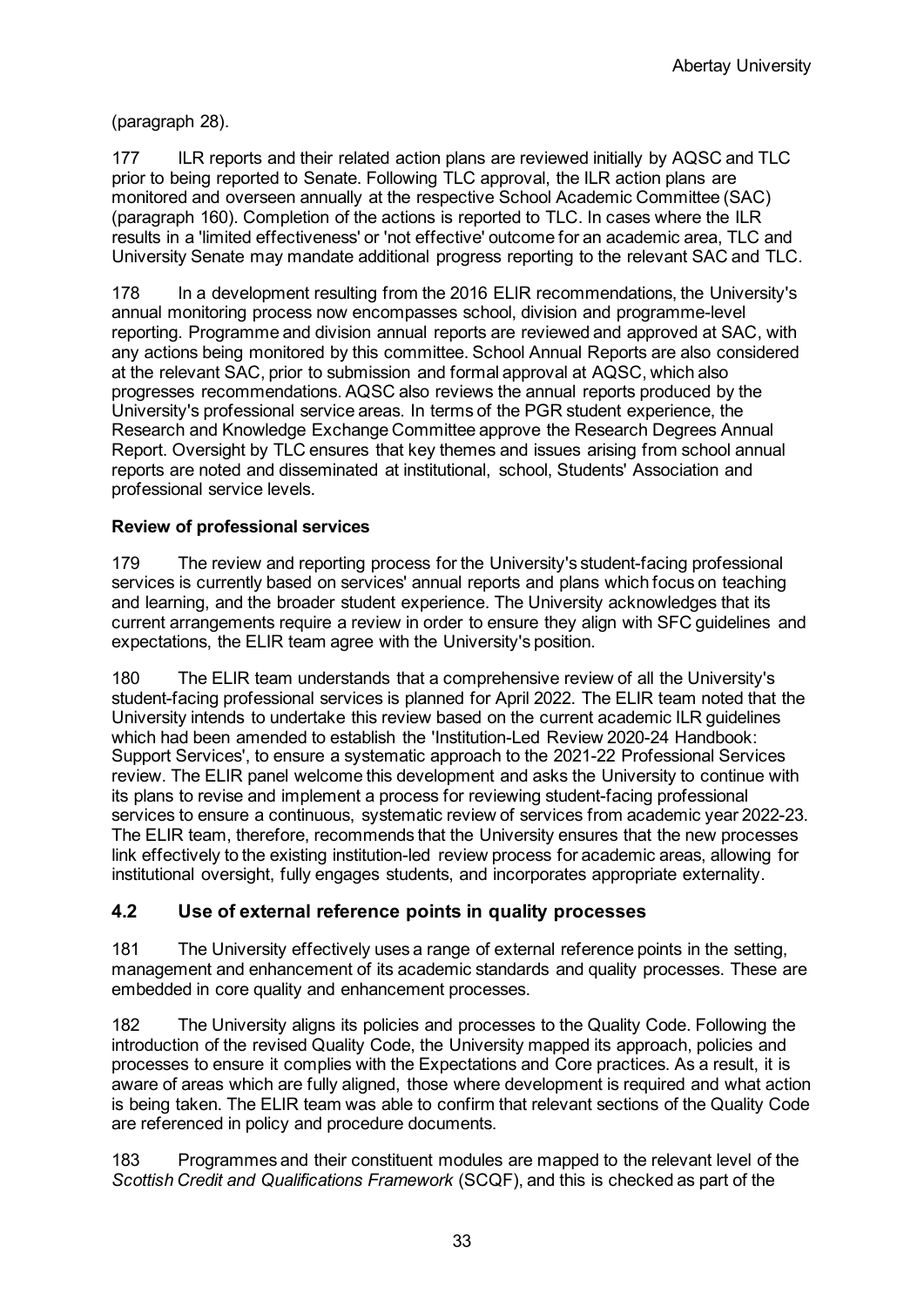University's approval and reapproval processes. The University regards Subject Benchmark Statements as key reference points in the development of programmes and modules, and the ELIR team was able to confirm that, along with SCQF levels and reference to relevant professional, statutory and regulatory body (PSRB) accrediting requirements, these are referred to in programme specifications.

184 A high proportion (over 60%) of the University's programmes are accredited by at least one PSRB. Their requirements are considered at all stages of programme development, approval, reapproval and review. Where possible, university approval, monitoring and review events are scheduled to coincide with PSRB events. Appropriate external expertise (from academia, business and industry) is required and is used effectively in the development and approval of new programmes, and in annual monitoring and ILR processes.

#### **External examining**

185 The University regards external examining as an important component in securing academic standards and assuring itself of the quality of its provision. External examiners play a key role in ensuring the rigour and integrity of the University's assessment process and help identify good practice and areas for enhancement. The University has clear policies and procedures which outline the criteria for appointment, which the ELIR team can confirm broadly meet with sector norms. Arrangements for the appointment of external examiners for research degrees are overseen by the Graduate School and the Dean for Research, and these broadly conform to sector expectations.

186 The induction of external examiners is facilitated at school level with some central support provided by Student and Academic Services (SAS). The ELIR team would encourage the University to consider taking steps to assure itself that a consistent approach to the induction of external examiners is applied across the institution.

187 External examiners are required to submit an annual report which is scrutinised at school and programme levels, with areas of concern addressed through action plans and annual monitoring processes (paragraph 178). External examiners receive a response to their reports from programme teams. Central monitoring of external examiner reports results in the preparation of a university overview report providing thematic analyses and identifying key features emerging from the external examining process which is considered by the TLC.

188 The ELIR team was able to confirm that all staff and students have access to external examiner reports, with responses to these reports available in programme, division and school annual reports. However, students who met the ELIR team had no understanding of the role external examiners play in assuring the quality and standards of their awards, or of how they can access external examiner reports for their programmes. The ELIR team would therefore encourage the University to further reflect on how it can make external examiner reports more accessible to students and more effectively communicate the role that its external examiners fulfil in securing the quality and integrity of the University's awards.

# **4.3 Commentary on action taken since ELIR 3**

189 The 2016 ELIR identified nine areas of positive practice and five areas for development and the current ELIR team agreed with the University that it has made significant progress in the majority of these development areas and has worked to address them all. The majority of the areas of positive practice remain strengths for the University and it has undertaken activity to further develop its practice. The University's ELIR Steering Group coordinated the delivery of the action plan that was developed to address the 2016 ELIR recommendations, with its work being monitored by the Teaching and Learning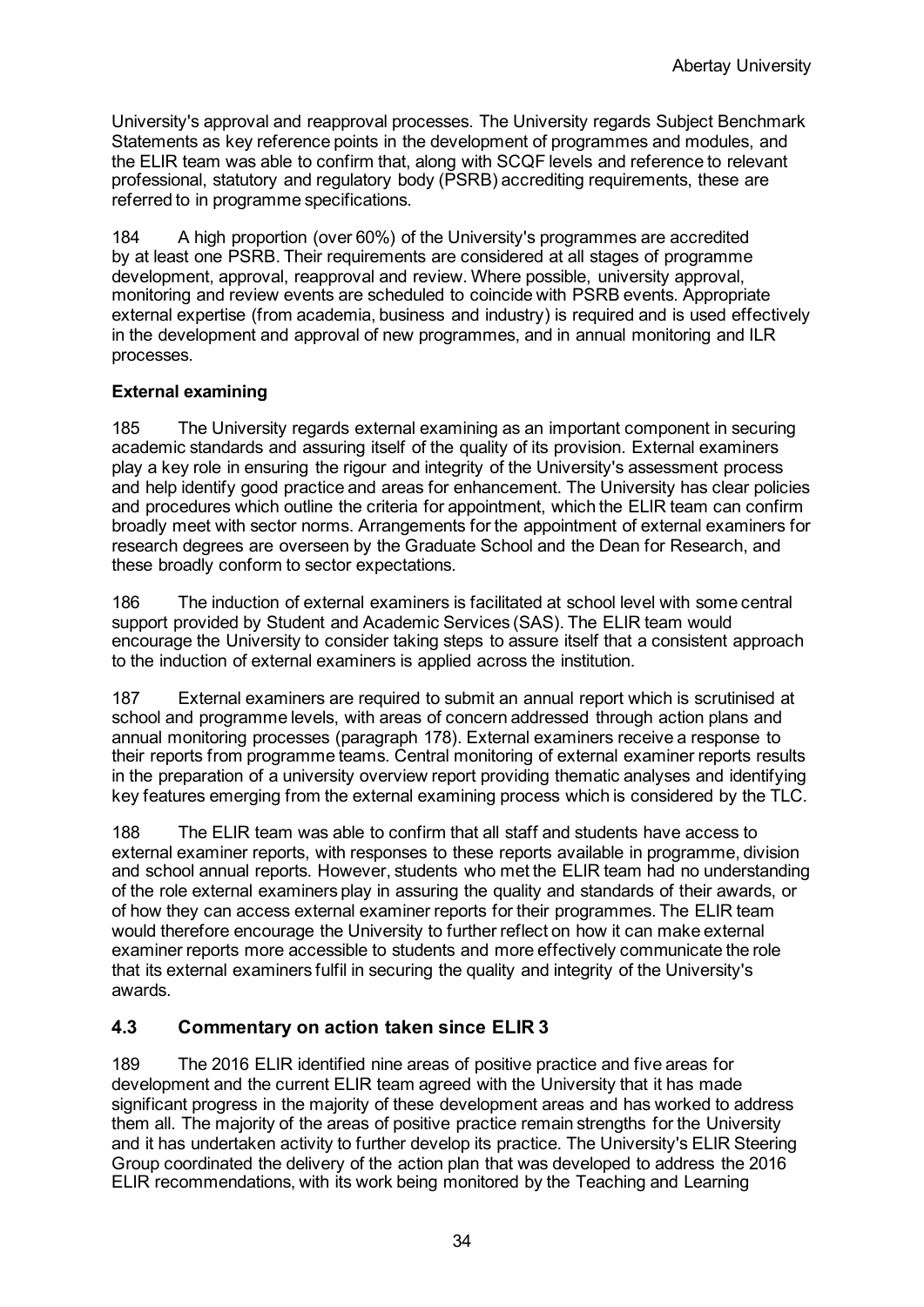Committee and reported to Senate. Through its meetings with staff and students it is evident to the ELIR team that a range of staff, from the academic schools and professional services, along with a range of students, have been actively involved in the follow-up actions from the previous ELIR.

190 Following ELIR 2016, the University has evolved and formalised its approach to evaluating institutional change. In November 2020, the University approved a formal project governance framework and policy to assist in project implementation and review. A central project register is maintained by the Projects and Business Change Team and is routinely reported to committees. The ELIR team identified examples where this revised approach had been effectively implemented, including the withdrawal of accelerated degree programmes, and the investment and redevelopment of the library and physical teaching spaces (paragraph 105). The ELIR team consider, however, that there is still scope for the University to adopt a more consistent approach to evaluating institutional change in order to ensure effective and systematic implementation and evaluation (paragraph 157).

191 The University successfully implemented the institution-wide review of all taught provision that was planned for 2017-18. The ELIR team was able to confirm that the detailed process documentation developed, and the implementation of the revised Institution-led review (ILR) process for the schools and divisions aligns with Scottish Funding Council and QAA expectations. The AbLE Academy also produced a thematic analysis of the key themes arising from these ILRs. The action plans arising from this review activity were ultimately approved by the University Senate, with TLC continuing to monitor the implementation of these plans. Importantly, a systematic rolling cycle for future ILRs is now in place (paragraphs 174-177).

192 The University was asked to tighten arrangements for securing the accuracy and clarity of reporting at institutional level. The AIS and RA indicate that appropriate progress has been made with this recommendation, with the University reporting that committee decisions are affirmed through the Chair's approval and circulation of minutes and actions, which encompasses, for example, changes to modules and programmes, and annual reporting. The ELIR team reviewed a range of committee minutes and outputs from quality processes which were included in the AIS - for example, action tracking from annual reports at programme, division and school level, and, despite inconsistency in format and style, were able to identify the effective tracking and reporting of institutional decisions.

193 The 2016 ELIR highlighted that students found it difficult to successfully navigate the University's multi-channel approach to student communication, with important information being lost. The University has outlined clear action taken to improve communication with students including: the launch of a new student-facing intranet (MyAbertay) (paragraph 78) and the virtual learning environment (VLE) (MyLearningSpace) (paragraphs 107); regular community newsletters and improved communications with students through the Students' Association; and a reinvigorated student partnership agreement from 2020-21 (paragraph 35). Students reflected positively on the improved approach to communications from the University, recognising particularly that during the COVID-19 pandemic this has necessitated and allowed regular, clear communications in changing and unsettling times.

194 The previous ELIR had identified Feedback Week (introduced in 2014-15) as an approach which had potential for supporting student attainment and had encouraged the University to continue with its plans to review the purpose and focus of this approach. The RA provides evidence of the University progressively evaluating the overarching purpose and shape of feedback week, gradually adopting a more decentralised model that enables staff to exert flexibility in exactly when and how feedback and feedforward activities for students are delivered in their provision.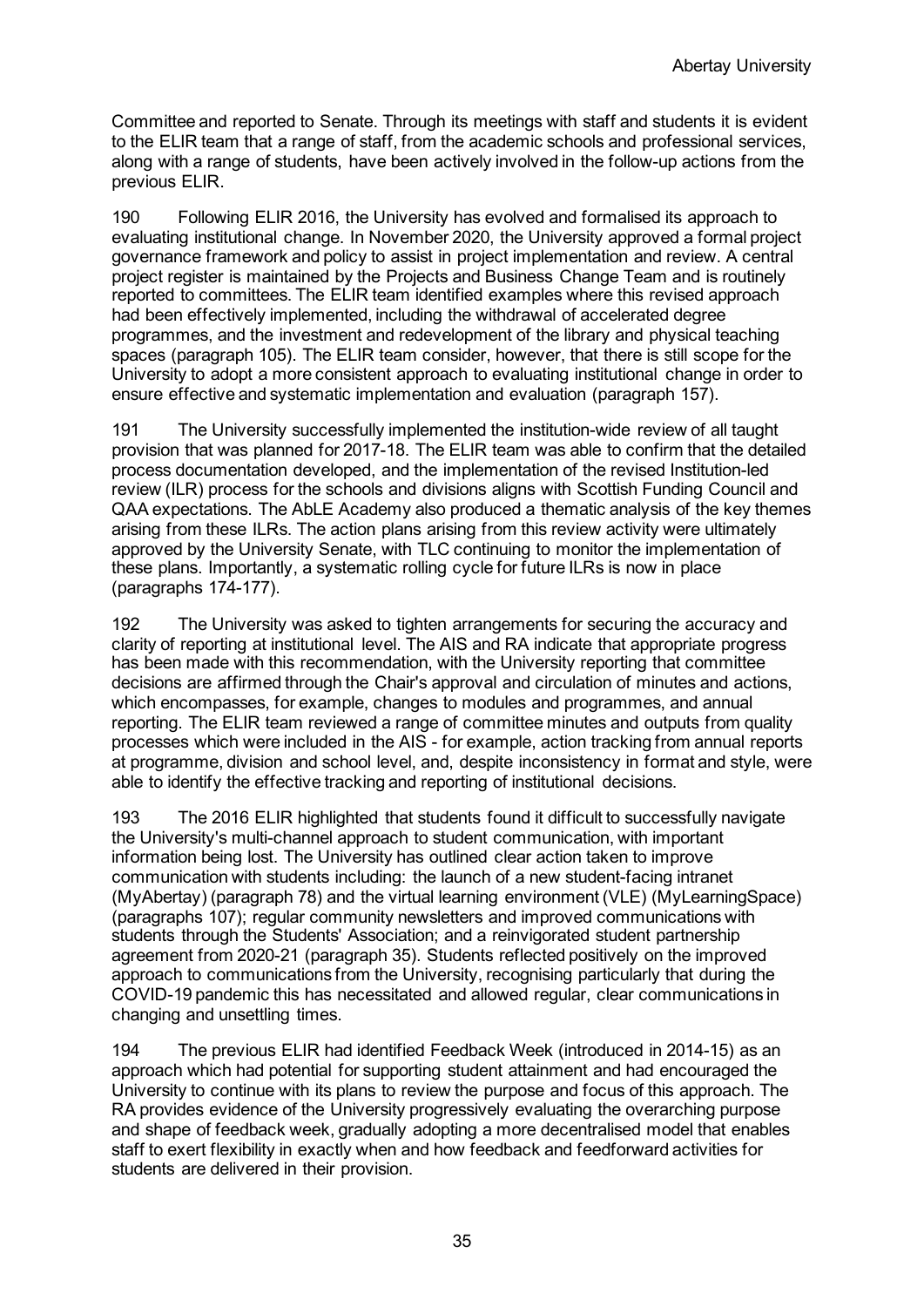# **4.4 Approach to using data to inform decision-making and evaluation**

195 Overall, the University has an effective approach to using data to inform its decision-making and support its evaluative processes linked to learning and teaching. The University's current Strategic Plan (2020-25) is supported by a published set of 15 KPIs, with a summary of progress against these reported annually to the University Court and routinely within the institution. Each of the University's supporting strategies have an underpinning set of indicators, with these being agreed for the Research and Knowledge Exchange (RKE), Learning Enhancement Strategy (LES) and Employability Strategy. The Strategic Plan provides a framework for the University's annual operational planning process which ensures the alignment of school and service area plans to its strategic objectives.

196 The RA outlined a series of core activities which utilised data in decision-making and evaluation, highlighting student number planning, portfolio review, Outcome Agreement and key performance indicators. The Strategic Planning Office has a central function in preparing and sharing data and analysis, and it was evident that data informed a comprehensive suite of key university processes.

197 A range of data is considered in the University's key quality processes - primarily Institution-led Review (ILR), annual monitoring, and programme approval, and periodic programme review. It was evident from the sample of quality reports reviewed by the ELIR team, including annual monitoring reports, that academic schools were able to access a range of data to support their evaluation; however, there were considerable variations in the level and quantity of data presented through these reports and the effectiveness of the analysis.

198 While it was evident that data was available and informed core quality processes, and that the Strategic Planning Office appears to be responsive in providing data for analysis at school, division and programme level, it was not clear to the ELIR team that consistent, comparable data was routinely available to all relevant staff without request. The ELIR team believes there would be benefit to the University of building on the outcomes of the recent Enhancement Theme ('Evidence for Enhancement') to further develop the ethos of data-informed and evidence-led enhancement throughout the institution.

199 The University makes effective use of its well-established approaches to seek feedback from staff and students including module evaluations, Student Voice Fora, its internal survey for PGR students, NSS and staff engagement surveys. In meetings with staff, the ELIR team noted that staff engagement surveys have enabled colleagues to reflect and comment on institutional priorities, with their feedback taken onboard in strategic developments linked to learning and teaching, estates development, and staff support and development. During the COVID-19 pandemic, the University strengthened its approach through the introduction of 'Pulse Surveys' which allow it to gather more 'real-time' information on matters of current concern (paragraph 43).

200 The ELIR team also observed that a wide range of platforms and sources were being utilised to collect and share data, particularly relating to student engagement. Staff commented that, for the future, they would appreciate greater integration of the data and presentation of this in an analytical, role-related and user-facing manner. In turn, this would support a more consistent application and use of this data to inform decisions, actions and planning.

# **4.5 Effectiveness of the arrangements for securing academic standards**

201 The University has an effective approach to securing academic standards. Its Academic Governance Framework enables sound oversight of quality and standards, and its policies are comprehensive, clear, and well understood by staff and students. Its regulatory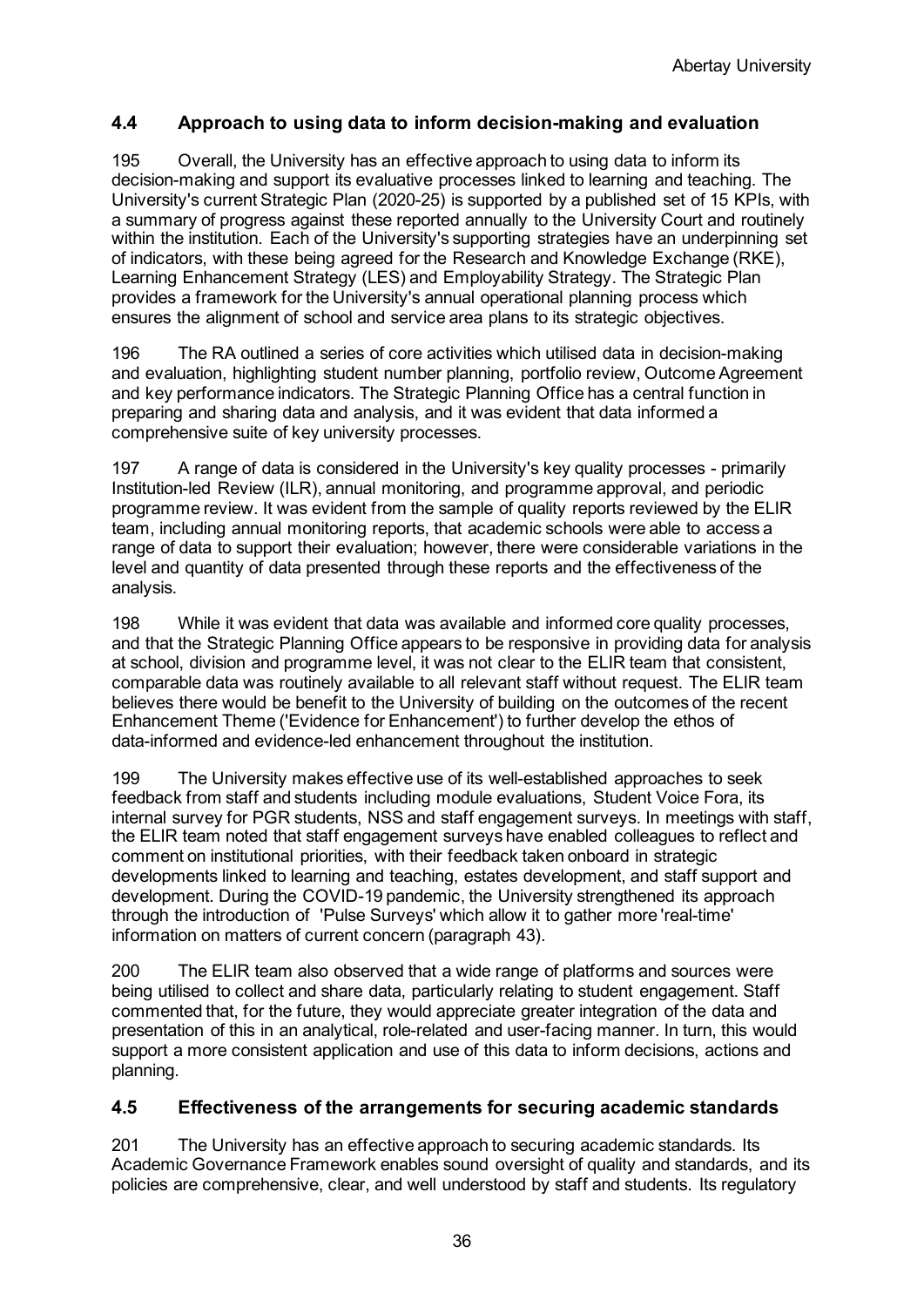framework is appropriate, and its processes are structured and administered effectively. The University's quality arrangements are aligned to the Quality Code and other key reference points and it is aware, through its mapping to the Quality Code, of areas where enhancements can be made. There is appropriate student engagement in quality and review processes. The University makes systematic use of its external examiners and other external stakeholders in approval and review mechanisms.

202 It is recommended that the University introduces an appropriate and consistent policy for the scaling of marks before the commencement of the 2022-23 academic year. This policy should be communicated to staff, students, external examiners and collaborative partners.

203 The University should continue with its plans to revise and implement a process for reviewing student-facing professional services to ensure a continuous systematic review of services from academic year 2022-23. The University should ensure that the new processes link effectively to the existing Institution-led Review process for academic areas, allowing for institutional oversight, fully engages students, and incorporates appropriate externality.

#### **4.6 Effectiveness of the institution's approach to self-evaluation, including the effective use of data to inform decision-making**

204 Overall, the University has an effective approach to self-evaluation, through self-reflection including its use of data to inform decision-making and reporting.

205 The University ensures that appropriate information and data sources are available to inform reflection, planning and action at module, programme, division, school, service and institutional levels.

206 The University has an ongoing commitment to continuing to ensure that enhanced data and evidence sets, and analysis of this information is provided to staff so they can use this to further inform their practice. This data supports evidence-informed decision-making to enhance learning, teaching and the wider student experience.

# <span id="page-38-0"></span>**5 Collaborative provision**

# **5.1 Key features of the institution's strategic approach**

207 The University's strategic approach to collaborative activity is articulated in broad terms in its Strategic Plan (2020-25) in which it describes the focus on academic collaboration as a major change from its previous strategy. Its Learning Enhancement Strategy (LES) provides further information on its objective to 'enhance partnerships and modes of delivery to provide a more flexible offer, particularly for postgraduate taught provision and international students' (paragraphs 120-122). The LES also identifies the University's ambition to develop five new online qualifications by 2025, growing income from online and franchise provision.

208 The ELIR team understands that the University views its partnership activity as part of its broader mission to provide a range of routes into an Abertay degree, working with partners to deliver programmes beyond its Dundee campus. The University confirmed that it has commenced on a growth strategy, to increase collaborative provision which it describes as 'measured and building on its strengths'. The Strategic Plan also confirms the University's continuing commitment to working with college partners as part of its approach to widening access to ensure that one-third of its student intake come directly from the college sector (paragraphs 55-60). The University has agreed new partnerships in Bucharest and Hong Kong with these partnerships commencing in September 2021. The University also outlined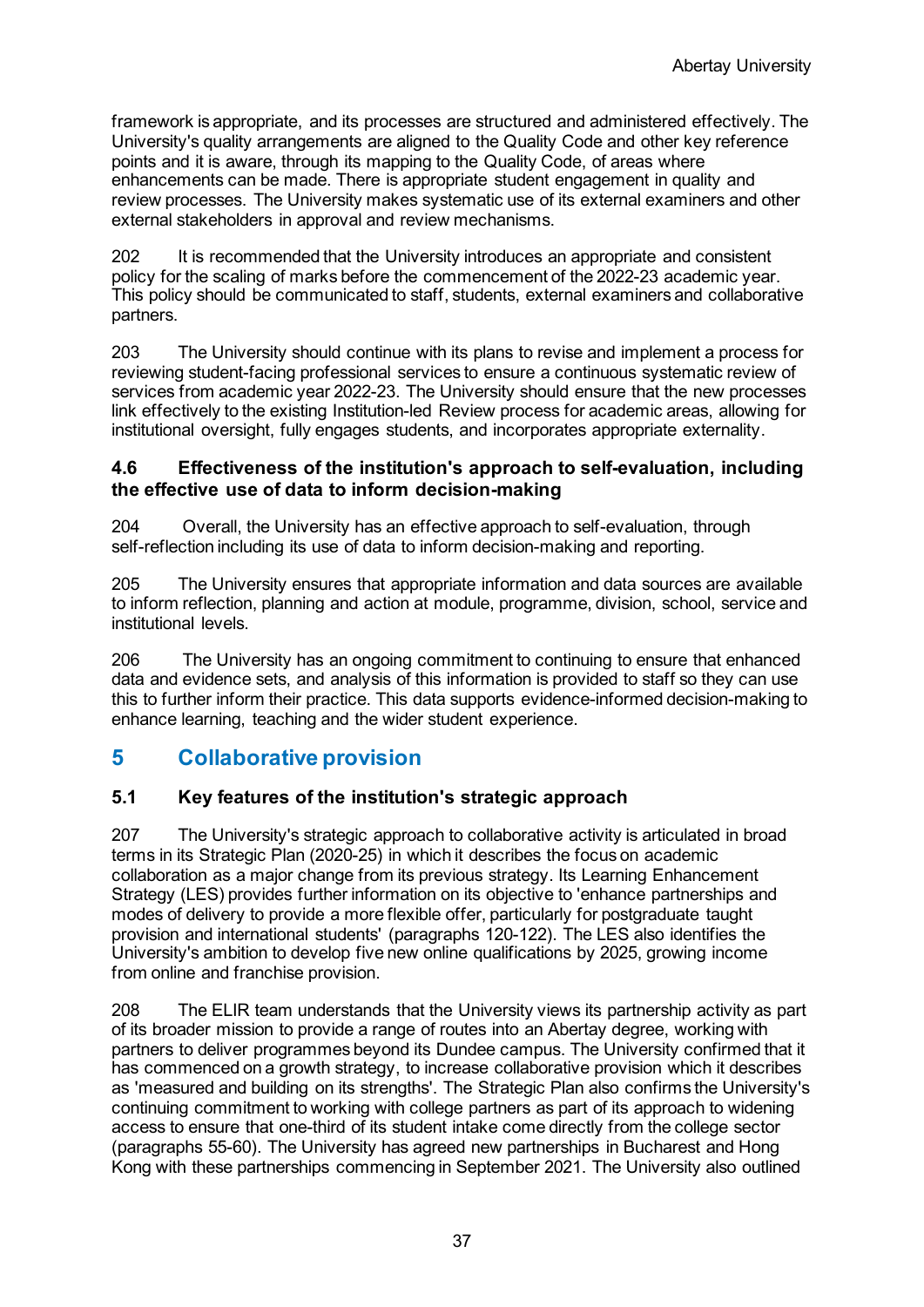its intention to grow the PGT student population predominantly through partnership development.

209 The University has also confirmed its intention to develop online and blended qualifications, some of which will be delivered in partnership, in accordance with the ambitions set out in its Learning Enhancement Strategy and Digital Strategy. The ELIR team heard that the University is currently seeking to procure a partner to help progress the development of online programmes. The University confirmed it will retain responsibility for the quality and standards of all teaching, assessment and quality processes associated with any provision approved to be run by this partner. The University also confirmed it is not currently funded to deliver graduate apprenticeships; however, it will consider them in future if the opportunity arises and is at a very early stage of exploring collaborative research degree provision.

210 Currently, the University has a small portfolio of collaborative partnerships. At the time of the 2016 ELIR, the University had recently rationalised its franchise provision. Since then, it has continued to support articulation, franchise and validation arrangements with two further education colleges. While it has retained partnership arrangements with two overseas institutions and has developed a further two new partnerships, it has terminated its longstanding and substantial relationship with SEGi University in Malaysia due to a material breach of quality assurance procedures on the part of its partner, which was identified through the University's quality assurance arrangements. The ELIR team was able to confirm, through consideration of information supplied in the AIS, that the termination of this partnership was a considered, and effectively managed process. The University and SEGi worked closely to ensure academic standards were maintained and appropriate arrangements put in place to support the students impacted by this decision. The ELIR team was able to confirm that appropriate 'teach-out' arrangements for students were developed, implemented, and delivered in a satisfactory way. The University had maintained a working relationship with this partner, had ensured the continued application of its regulations and processes, and worked to ensure that the interests of students were protected.

211 To support its strategy to grow its collaborative provision, the University has revised its processes for the approval and management of partnerships, which were approved in May 2021. The ELIR team's view is that these processes are effective and are also mapped against the Quality Code, and the University is aware of an area where it needs to develop its approach to mapping validation provision against the *Scottish Credit and Qualifications Framework.* The processes for the approval of a partnership and of the programmes to be delivered, run in tandem in a staged process.

212 The University has developed a Partnerships Handbook, Guidance for Partnership Approval panel reviewers and a Procedures Manual detailing the expectations and arrangements for the management and delivery of provision. In each Procedures Manual, programme teams are expected to qualify arrangements to cover the totality of the student journey including the admission and induction of students, the setting and moderation of assessment, assessment marking and student feedback, link tutor arrangements, regulatory matters and arrangements for capturing student voice. All students have access to a programme handbook which contains information relevant to their programme of study. The ELIR team's view is that these processes are comprehensive and enable the business case and quality arrangements to be thoroughly explored before approval. The ELIR team was able to confirm that approvals were conducted in accordance with the University's expectations.

213 In addition, the University has recently amended its Academic Governance Framework to create a Partnerships Committee which is a sub-committee of TLC (paragraph 163). This Committee provides oversight of teaching-related partnerships, reviews the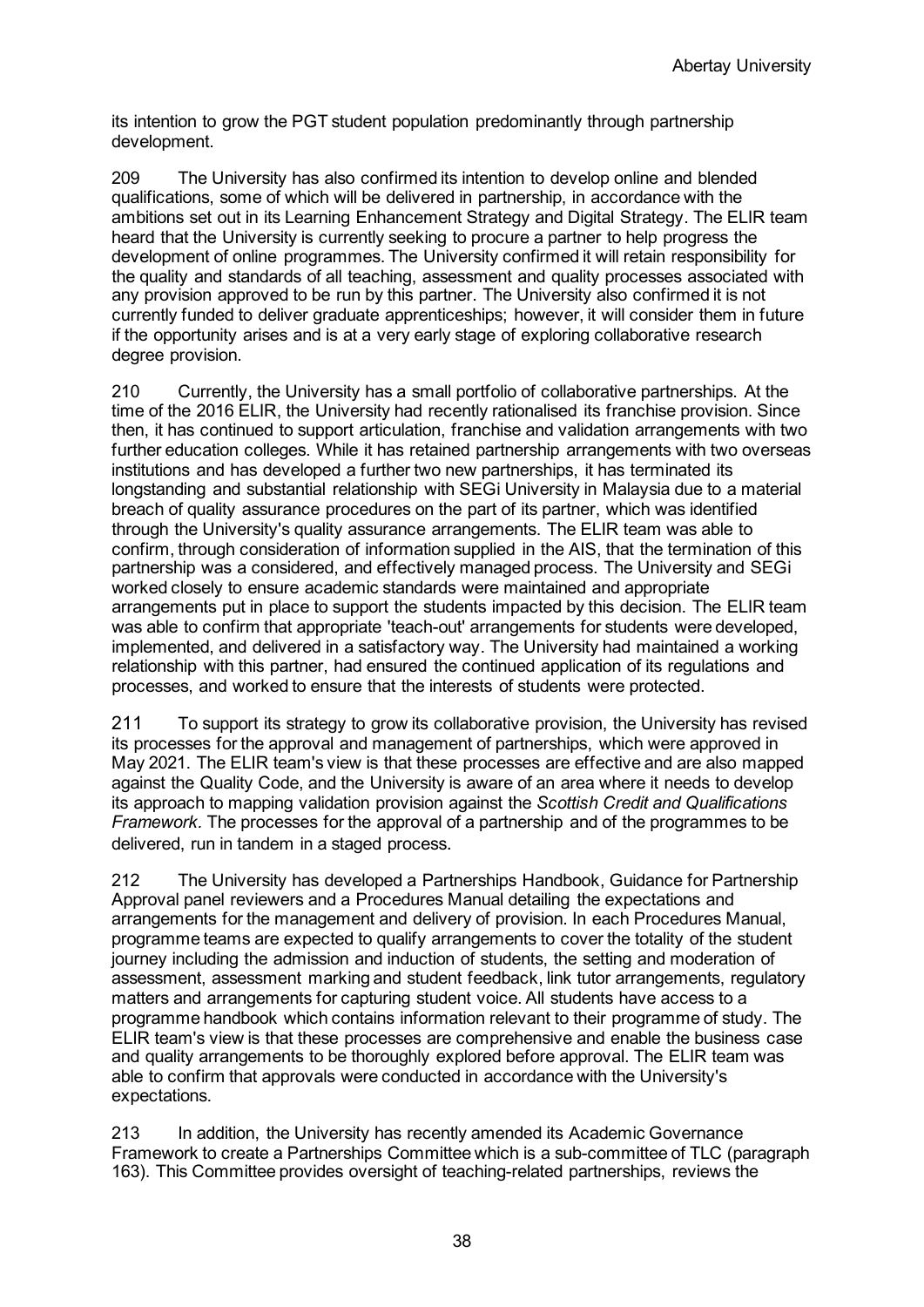effectiveness of partnership documentation (including forms, guidance, procedures and processes which are reviewed annually), manages quality assurance visits reporting to TLC or the AQSC as appropriate, and produces an annual report to TLC. The Partnership Committee also maintains and monitors the University's register of collaborative partners

214 Although the Partnership Committee had only met on three occasions at the time of this review, the ELIR team was able to confirm that the committee is meeting its terms of reference and has the potential to be able to assure and provide appropriate oversight of the quality of partnership provision. The ELIR team encourages the University to keep under review the remit and function of the Partnership Committee as it pursues its strategic partnership aims and as the Committee settles into and develops its expertise in relation to its remit.

215 In 2020-21, 380 students were studying with the University's collaborative partnerships and programmes. Students indicated that they highly valued the flexible study options offered through studying a collaborative degree with the University, as well as its extensive connections to industry. The ELIR team noted that these observations were consistent with students studying in Dundee, further emphasising the University's reputation for strong industry engagement within its provision (paragraph 85-89).

216 The ELIR team noted the key role played by the University's Link Tutors which is core to the success of partnership activity. These staff oversee and support the academic programme delivery, planning and assessment, including Board of Examiners which are convened by Abertay University. Staff and students confirmed the importance of Link Tutors in facilitating student support and successful transition to studying with the University and went on to explain how these tutors are instrumental in helping create a comparable learning and teaching experience for students studying with partner institutions, both locally and internationally. The ELIR team also learned that academic staff in partner institutions have full access to all of the University's academic development opportunities (paragraphs 144-153). The ELIR team understands that staff have engaged with workshops linked to their particular school/division but, as of yet, there was no evidence of staff from partner institutions engaging with the University's PGCAP (paragraph 148).

217 The University produces a bespoke student-facing Partnership Programme Handbook for each of its collaborative programmes which provides students with information on the structure of their programme, and specific information on arrangements for assessment, student support and gathering of their feedback.

218 Students studying across the range of the University's collaborative partners confirmed that they had a range of opportunities to provide feedback on their learning experience. In the majority of cases, this involved either completing formalised surveys operated by the University's partners and/or providing feedback directly to staff. The ELIR team remains unclear as to the extent to which the surveys completed by collaborative students reflect the University's standardised approach to module evaluation for its Dundee-based provision. Staff with responsibility for supporting collaborative partnerships did, however, indicate that there are specific opportunities for Abertay staff to meet with students studying at collaborative partners to listen and respond to feedback, with this playing an important role in enhancing the student experience. The ELIR team believes there would be benefit in the University reviewing its existing arrangements for gathering student feedback across its partners in order to ensure greater consistency of approach and support the University to have greater institutional oversight of the student experience to support enhancement.

219 Overall, students studying with collaborative partners were broadly positive about their learning experience, confirming they both identified as, and valued being, Abertay